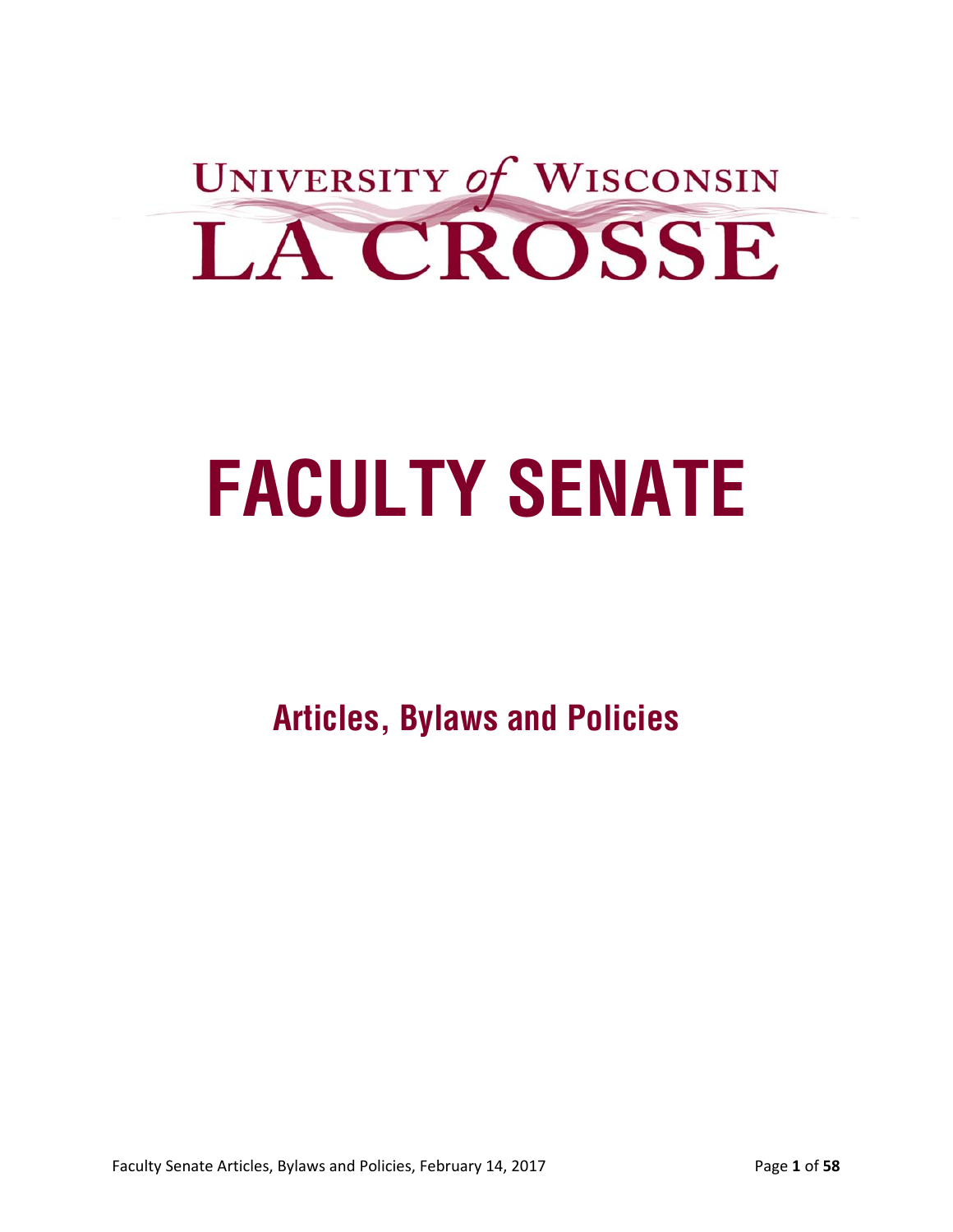# **Faculty Organization**

Several basic documents contain materials describing faculty and academic staff matters. These documents are the *Wisconsin Statutes* (particularly Chapter 36--the "Merger Law"), the *Wisconsin* Administrative Code for the University of Wisconsin System (UWS), the University of Wisconsin-La Crosse Faculty Personnel Rules, the University of Wisconsin-La Crosse Policies and Procedures for Academic Staff and the bylaws of individual academic departments.

Chapter 36 of the *Wisconsin Statutes* creates the University of Wisconsin System and details the responsibilities of the UW-System board of regents, the president, the chancellors, the faculty, and the students. It also governs faculty tenure and probationary appointments, as well as academic staff appointments.

The *Wisconsin Administrative Code for the University of Wisconsin System* governs faculty appointments; procedures for dismissal, layoff and termination of faculty for reasons of financial emergency; complaints and grievances; outside activities by faculty; faculty/academic staff ethics; academic staff appointments and dismissal for cause; layoff of academic staff for budget or program reasons; outside activities by academic staff, limited and other appointments; student disciplinary procedures; conduct on university lands; and sick leave.

Both the University of Wisconsin-La Crosse Faculty Personnel Rules and the University of Wisconsin-La Crosse Policies and Procedures for Academic Staff respond to the Administrative Code and UWS chapters by supplying, where required, campus details and implementation. The bylaws of individual academic departments further respond to these documents by supplying details and implementation within departments.

In addition to these documents, faculty governance at the University of Wisconsin-La Crosse is implemented by

- Articles of Faculty Organization
- Faculty Senate Bylaws
- **Faculty Senate Policies**

The Articles of Organization define the faculty of the institution as well as the powers, duties and organization of the Faculty Senate. The Faculty Senate Bylaws describe operation and responsibilities of the various Faculty Senate Standing committees. The Faculty Senate Policies list the policies adopted by the Faculty Senate.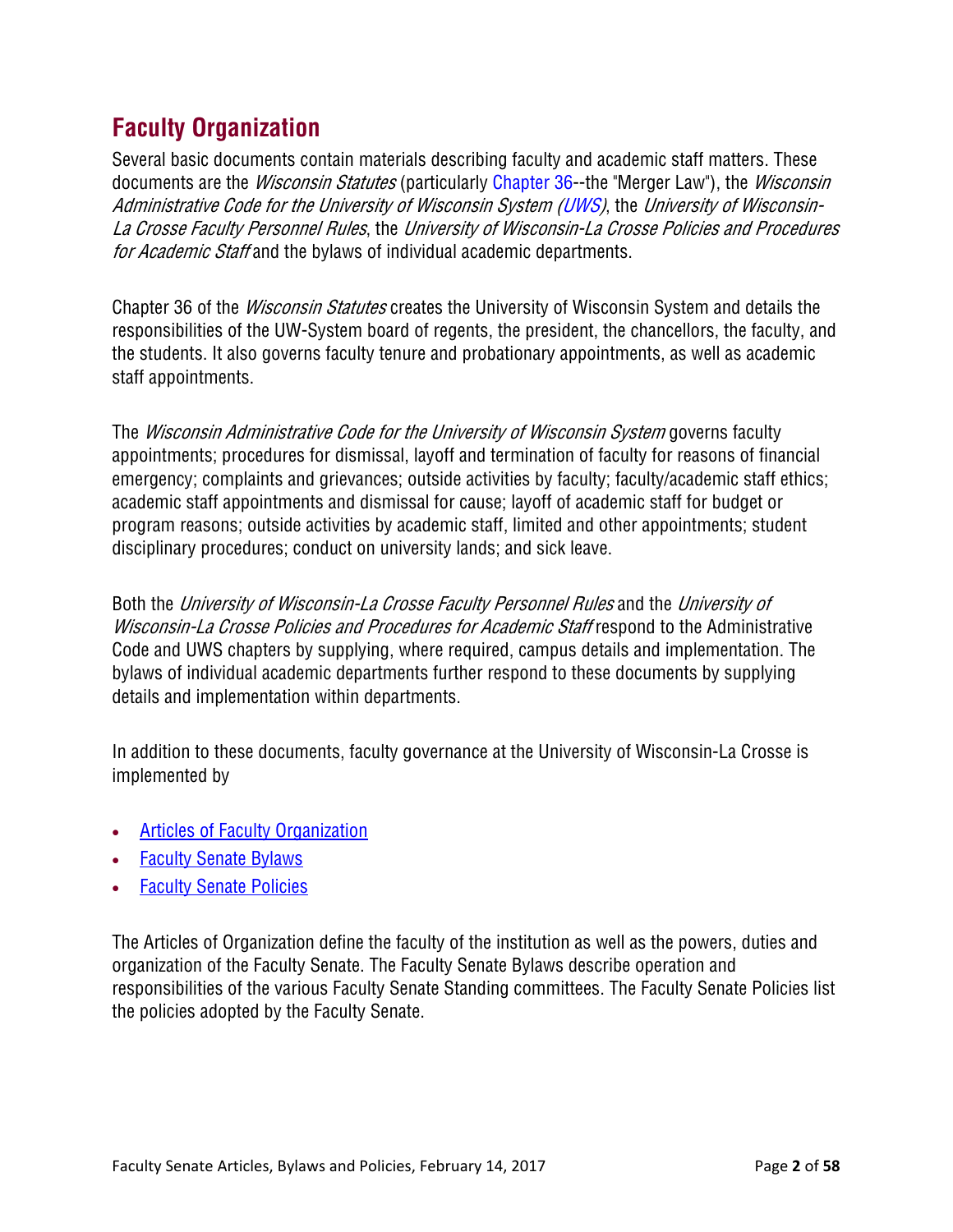# Articles of Faculty Organization

(Adopted 3-16-66, with later revisions)

(Reformatted Aug 2011)

- I. All Ranked Faculty, Instructional Academic Staff and Academic Librarians shall constitute the faculty. Hereafter in these Articles of Faculty Organization, Faculty Senate Bylaws, and Faculty Senate Policies reference to "faculty" or "faculty member" is understood to include Ranked Faculty, Instructional Academic Staff and Academic Librarians unless otherwise stated.
	- A. Ranked Faculty All persons with the rank of professor, associate professor, assistant professor, or instructor shall constitute the Ranked Faculty.
	- B. Instructional Academic Staff and Academic Librarians
		- 1. All Instructional Academic Staff and Academic Librarians shall be represented by the Faculty Senate for university governance purposes.
		- 2. Academic staff whose assignment prior to March 10, 2005 included classification as both Instructional Academic Staff and Academic Staff shall make a one-time choice between the Faculty Senate or the Academic Staff Council to represent them for governance purposes.
		- 3. Academic staff with a new contract that includes classification as both Instructional Academic Staff and Academic Staff shall, at the time of their appointment, make a one-time choice between the Faculty Senate or the Academic Staff Council to represent them for governance purposes.
		- 4. All Instructional Academic Staff, as well as those with split appointments who have chosen Faculty Senate as their governing body, are granted faculty status (UWS 1.05) at the time of hire.
- II. The chancellor of the university shall be ex officio the presiding officer of the faculty. The provost/vice chancellor shall preside in his/her absence. The secretary of the Faculty Senate shall keep minutes of all general faculty meetings and shall make copies of the proceedings available to the faculty.
- III. Within the institution, the faculty directly, or indirectly through the senate, shall have full and final responsibility for determination of curriculum, other requirements for graduation, and the system of grading. It shall also have direct concern with the formulation and implementation of university policy relating to physical facilities, support of research, educational budget, institutional organization, all aspects of student life, and personnel matters relating to academic freedom, teaching loads, salaries, appointments, reappointments, tenure, promotions, leaves and dismissals.
- IV. The representative body of the faculty shall be the Faculty Senate. It shall be free to investigate, to study, to debate, and to deliberate on all matters of general faculty concern and may exercise review authority in these matters if it deems such exercise is in the best interests of the university. The following provisions govern the senate: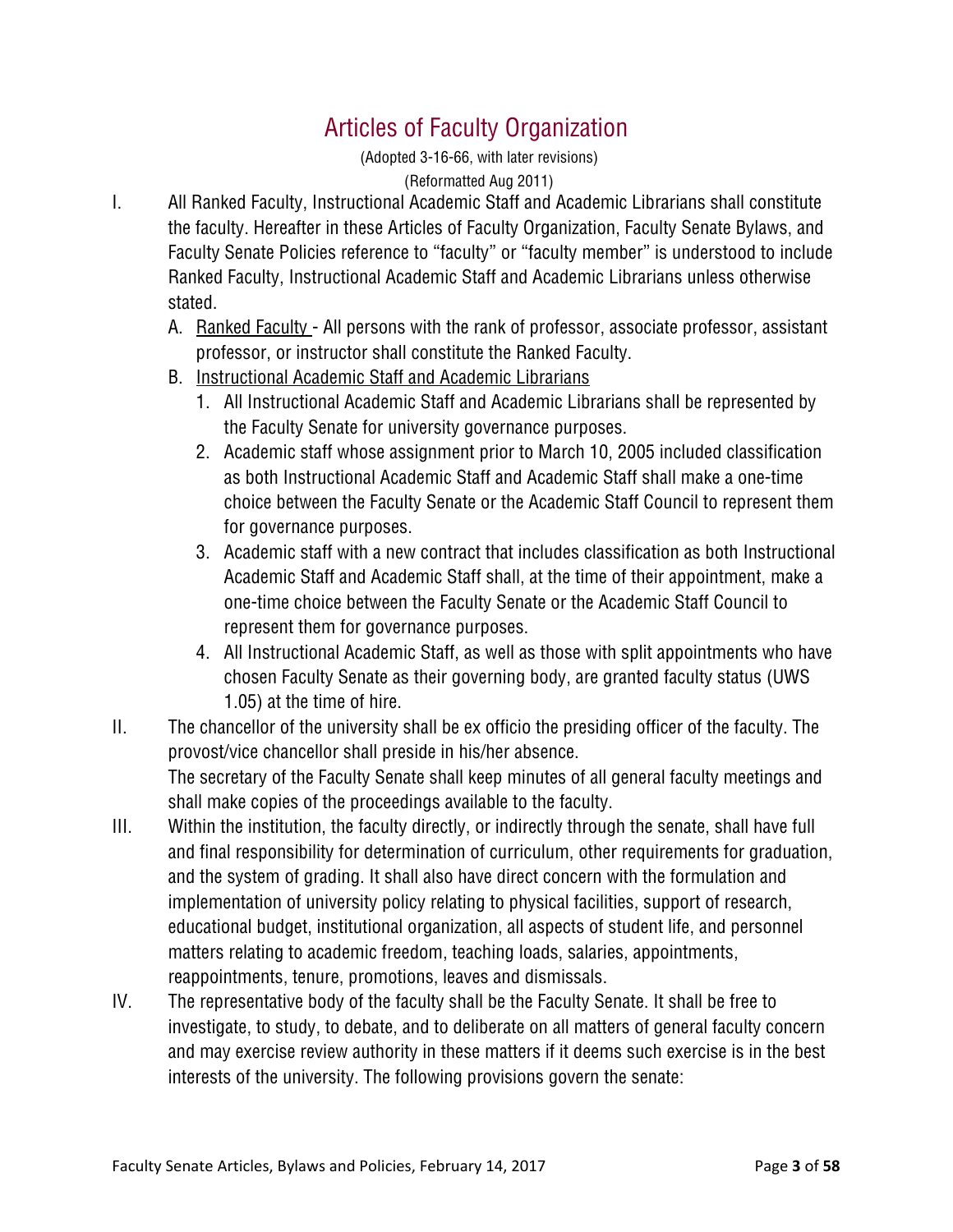- A. Specific Powers and Duties Specifically, the senate directly, or through committees, is empowered to:
	- 1. Determine all curricula of the institution, graduate and undergraduate.
	- 2. Determine academic standards and requirements for graduation.
	- 3. Advise the chancellor on the appointment of administrative officials.
	- 4. Participate in determining policies with respect to the annual budget.
	- 5. Participate in planning the physical facilities of the campus.
	- 6. Participate in formulating regulations pertaining to student activities.
	- 7. Participate in the award of promotions and salary adjustments.
	- 8. Participate in investigating cases and determining policies with respect to academic freedom, tenure, appointments, reappointments, leaves, dismissals and teaching loads.
	- 9. Prepare the agenda for meetings of the general faculty and distribute copies of the agenda to faculty members one week prior to such faculty meetings.
	- 10. Establish and terminate all faculty committees and determine their membership and functions.
	- 11. Receive and disseminate minutes and reports of all committees.
	- 12. Conduct nominations and elections of members of the senate.
	- 13. Hear any faculty member on matters of concern to the member or the general faculty.
	- 14. Hear the authorized agent of the organization of student government on matters of concern to the student body.
	- 15. Inform the general faculty, the administration, and the student body of all senate actions affecting the areas of their respective concerns.
	- 16. Provide for the election and instruction of representatives to extramural councils or committees which seek to communicate or consult directly with university faculty governance.
- B. Membership
	- 1. The Faculty Senate shall consist of 24 members: four elected from the College of Liberal Studies (the college has the option of further designating specific representation within the college), four elected from the College of Science & Health, one elected from the College of Business Administration, and 15 elected At-Large, with one of these seats designated as an At-Large/School of Education seat (this At-Large/School of Education Senator must be elected by all faculty/Instructional Academic Staff just as other At-Large seats are elected; this provision does not preclude other School of Education faculty/Instructional Academic Staff running for other At-Large positions).
	- 2. The chancellor of the university and/or consultants designated by the chancellor shall be seated with the senators and shall have similar privileges of discussion but shall have no vote.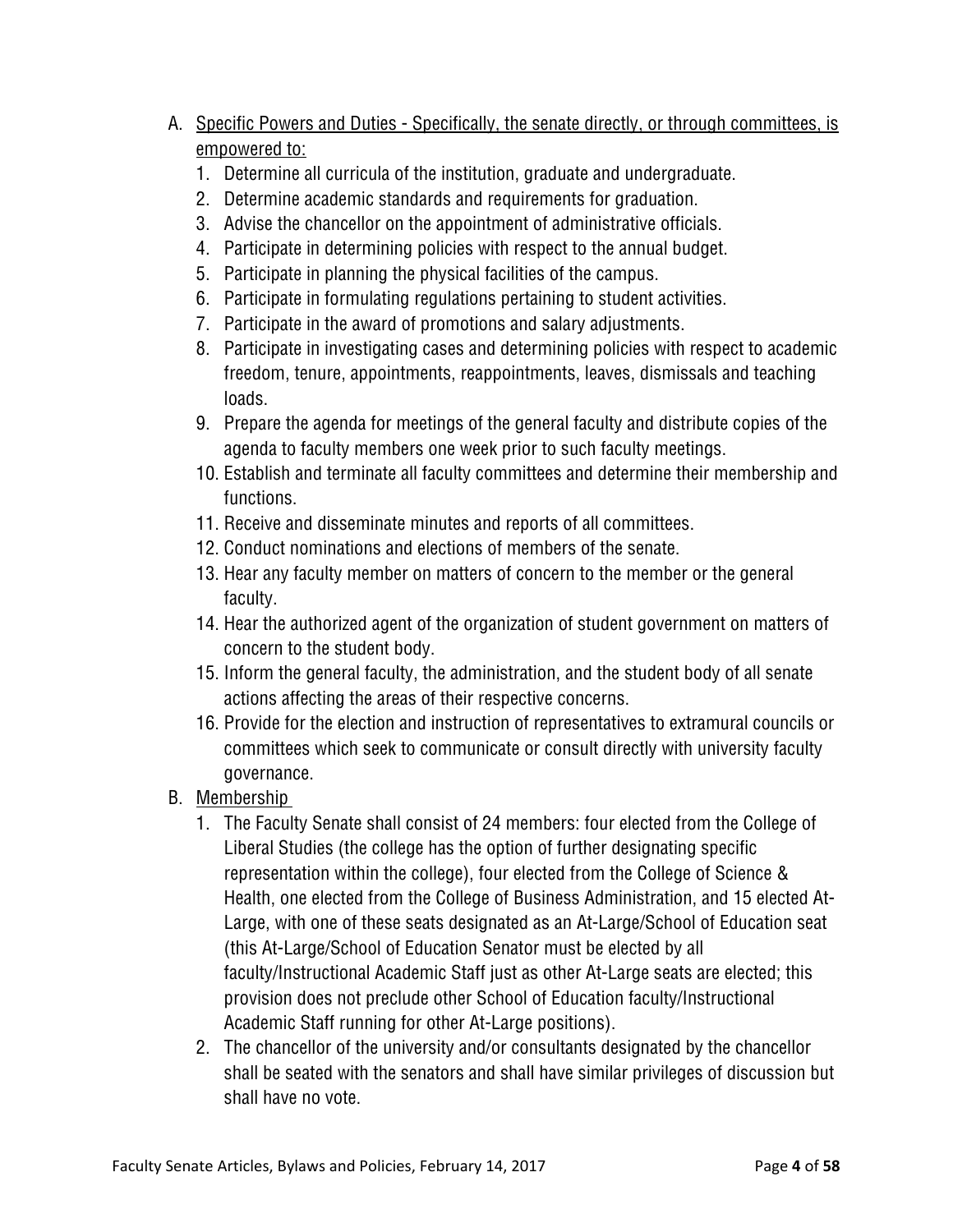- 3. All members of the faculty shall be eligible to nominate, vote for, and serve as members of the senate except for those with a full-time administrative assignment at the level of associate dean or higher.
- 4. At no time shall the senate include more than three senators from a single department; a maximum of two of these may be elected at large, and a maximum of one may be elected from the college.
- 5. The nomination shall be held early in the spring semester. The senators shall serve for a term of three years, June 1 to June 1. The terms shall be arranged so that one third of the positions are filled by election each year.
- 6. Vacancies
	- a. A vacancy which occurs because a senator cannot complete his/her term shall be filled by the eligible faculty member who among the unsuccessful candidates of that category received the greatest number of vote's at the most recent election. A senator so chosen shall complete the unexpired term.
	- b. A temporary vacancy shall be deemed to occur when a senator is on leave extending over a semester or more but intends to return before the expiration of his/her senate term. This temporary vacancy shall be filled by the eligible faculty member who among the unsuccessful candidates of that category received the greatest number of vote's at the most recent election. The temporary replacement shall relinquish the seat on the senate when the permanent member returns to campus. A replacement whose term is for one year or less shall be immediately eligible for election to the senate.
	- c. In the event that a candidate to fill a vacancy cannot be determined because of a tie vote, the senate shall act to break the tie.
	- d. In the event that a candidate for a vacancy cannot be determined by the above procedures, the senate shall nominate and elect a representative from the appropriate category to complete the unexpired term.
- 7. Senators elected for terms longer than one year may not succeed themselves; one year must elapse before subsequent election.
- C. Nomination and Election
	- 1. Nominations and elections shall be conducted by the Senate Election Committee appointed by and under the direction of the senate.
	- 2. Nomination procedures:
		- a. Nominations shall be by petition.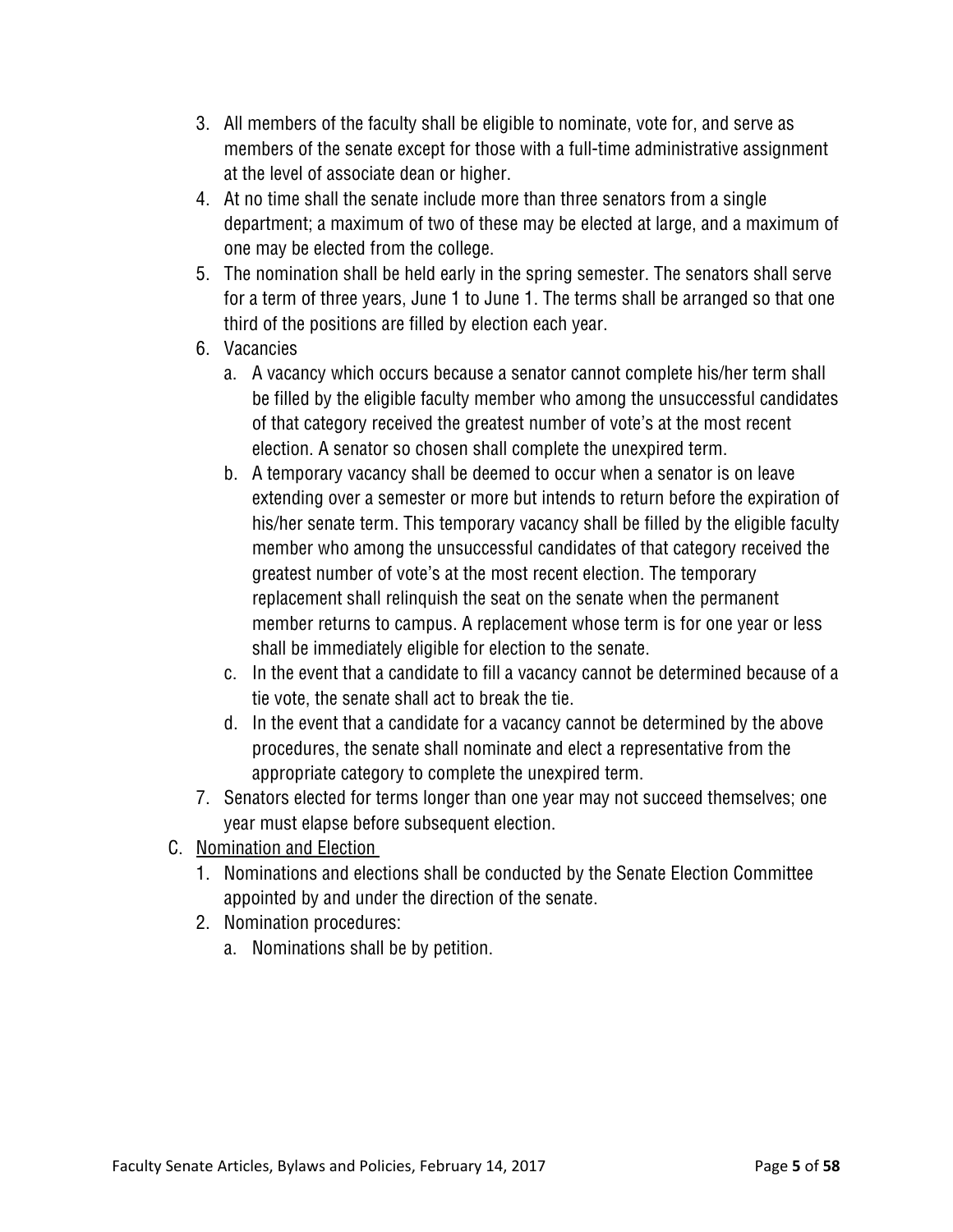- b. The Senate Election Committee shall publish in the university newsletter the standard form for nomination petitions, including the names of the departments from which faculty members are ineligible to serve on the senate, the date nomination petitions are due, and other informational statements.
- c. The nomination petition shall include the following statement: "If elected to the Faculty Senate of the University of Wisconsin-La Crosse I will faithfully serve in that capacity. I affirm that if I miss three meetings in one year (barring medical reasons or professional obligations) I will have vacated the position.

~Signature of Candidate"

- d. In order for this petition to be valid, it must be signed by at least 20 faculty members.
- e. Petitions shall be available at the beginning of the third full week of instruction of the second semester, and, in order to be valid, must be returned to a member of the Senate Election Committee by the end of the fourth week and must contain the required number of signatures.
- f. A faculty member shall be a nominee for only one position in only one category.
- 3. Election Procedures:
	- a. The basic list of faculty members shall be the one maintained by the provost/vice chancellor.
	- b. The Senate Election Committee shall prepare ballots and distribute the ballots by campus mail to the eligible faculty voters by the beginning of the eighth week of the second semester. The faculty members shall vote for no more than the specified number of nominees and return the ballots to the chairperson of the Senate Election Committee by the beginning of the tenth week.
	- c. The Senate Election Committee shall count the ballots and declare those nominees with the largest number of votes elected. In case of a tie new ballots listing the tied nominees shall be sent to the eligible voters to break the tie.
	- d. Election results shall be announced in the university newsletter as soon as they are available.
- 4. Department Affiliation:
	- a. A member of the faculty shall be considered a member of the department to which he/she is appointed. A member of the faculty who holds appointments in more than one department shall choose the department with which he/she will be affiliated for the purposes of election. Department affiliation choice shall be recorded with the Senate Election Committee. Department affiliation may be changed at any time except the period between the dates that nomination petitions are due and the results of the election are published. A member of the faculty who is not appointed to a department shall be considered a member of the College of Liberal Studies.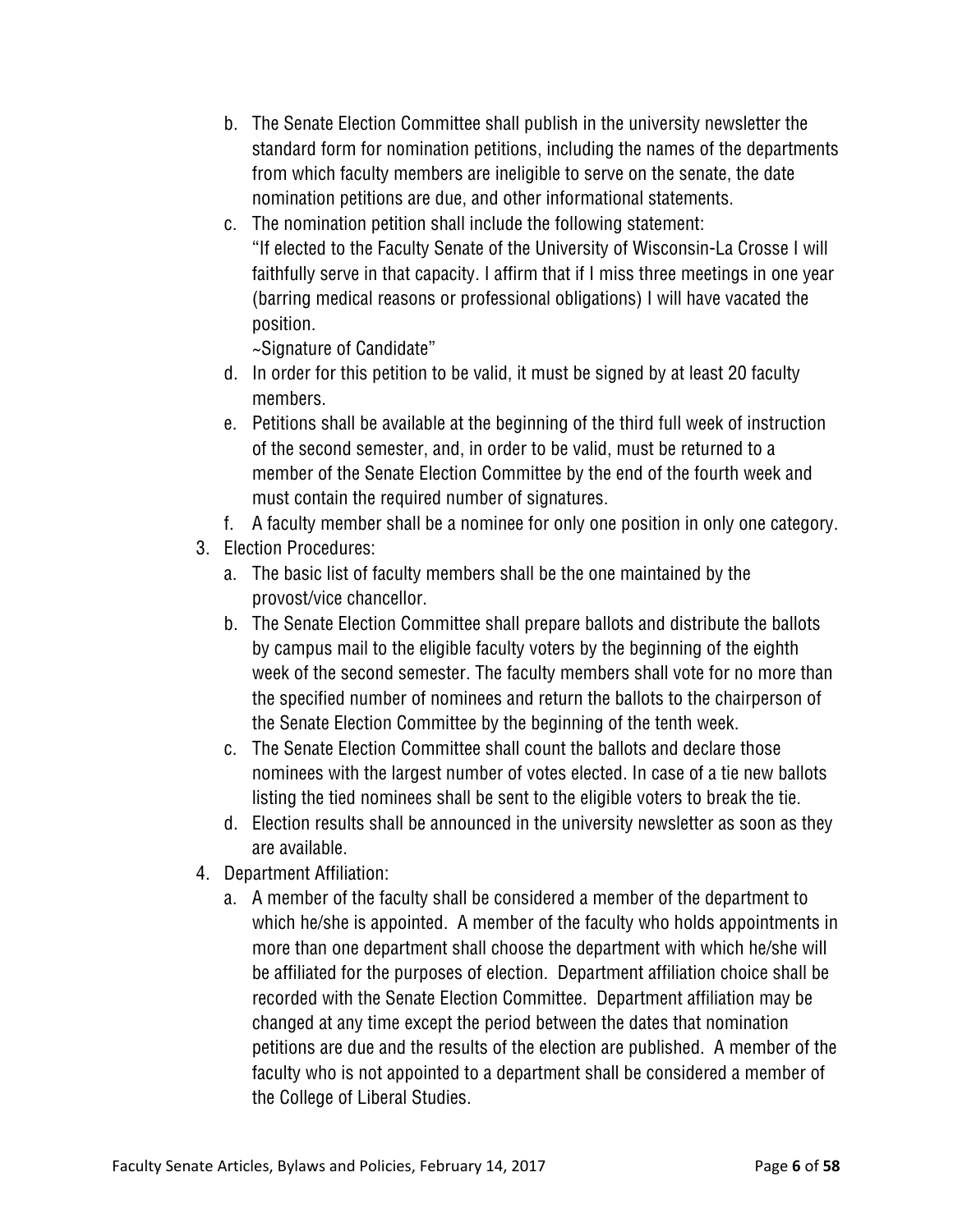- b. A member of the Library Department shall be considered a member of the College of Liberal Studies.
- D. Officers and Senate Organization
	- 1. The officers of the senate shall consist of a chairperson, a vice chairperson, and a secretary, all to be chosen from the elected members of the senate.
	- 2. The three elected officers of the senate along with the immediate past chairperson, if his or her term in the senate has not expired, and one member selected annually by the senate from its membership shall constitute the Senate Executive Committee.

Thus, there shall be four or five members depending on the status of the most recent past chairperson of the senate. The chairperson of the senate shall be the chairperson of the Senate Executive Committee.

- 3. The officers of the senate shall be elected at an organizational meeting of the new senate before June 1, and shall hold office for one calendar year beginning June 1. The organizational meeting shall be called by the chairperson of the retiring senate. A majority of all votes cast shall be necessary for election.
- 4. A parliamentarian shall be appointed by the chairperson of the senate to serve as the chair's consultant on all questions of procedure. The parliamentarian need not be a member of the senate.
- 5. A vacancy in the office of senate chairperson shall be filled by the vice chairperson. Vacancies in other offices of the senate shall be filled by special election. All senators shall be eligible for the vacancy, whether holding an office or not. An officer elected to the vacancy and accepting it will leave another vacancy to be filled by the same procedure.
- 6. The duties of the officers shall be (a) those usual to the offices or (b) those designated especially by the senate.
- 7. The senate shall form its own bylaws and policies.
- E. Meetings of the Senate
	- 1. The senate shall have regularly scheduled meetings during the academic year and shall be subject to call at other times.
	- 2. Special meetings may be called by the chairperson on his/her own initiative, or at the request of the Senate Executive Committee or of the chancellor of the university, or at the written request of at least six members of the senate.
	- 3. Two thirds of the membership of the senate shall constitute a quorum. (This is an intended deviation from *Robert's Rules of Order.*)
	- 4. The agenda shall be prepared by the Senate Executive Committee and submitted to the faculty three days prior to each senate meeting. Any issues or recommendations shall be placed on the agenda when proposed by:
		- a. Senate Executive Committee action.
		- b. The chancellor of the university.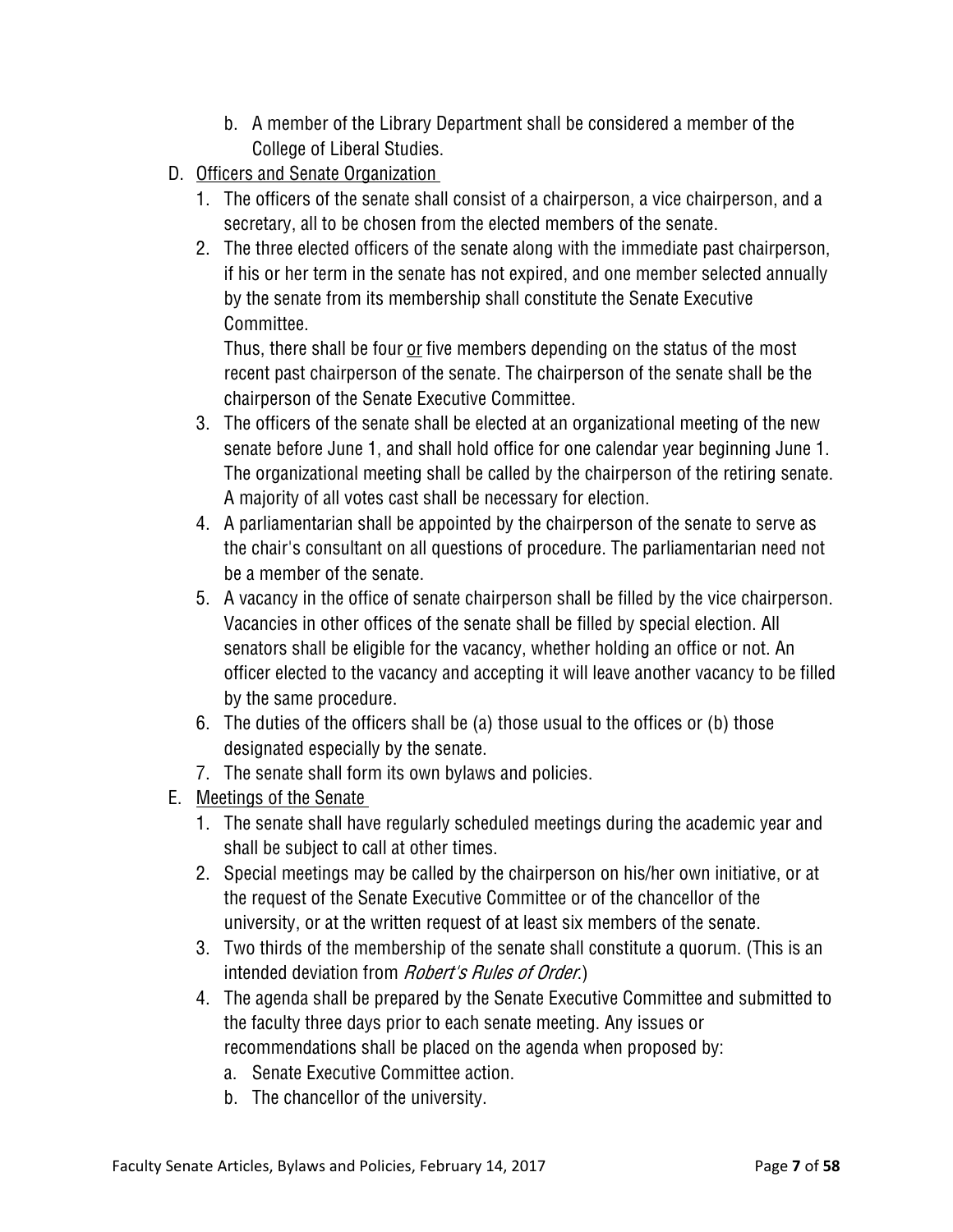- c. Faculty committees.
- d. One third vote of the senators present and voting at a meeting. (Motion to place on agenda is not debatable.)
- e. A petition signed by no fewer than 10 faculty members.
- 5. The senate while in session may change the order of the agenda by a majority vote.
- 6. *Robert's Rules of Order, Newly Revised* shall determine procedure, unless those rules conflict with this constitution or with bylaws adopted by the senate.
- 7. Minutes of the senate meeting shall be distributed to all faculty members.
- 8. Part of the order of business of each senate meeting shall be a report from the chairperson on the disposition of all previous recent senate decisions.
- 9. All senate sessions shall be open to all faculty members except for good and sufficient reason which shall be made known to the faculty. Any member of the faculty may address the senate after securing recognition from the chair.
- F. Senate Committees
	- 1. The committees of the senate shall include a Senate Executive Committee, a Senate Election Committee, a Committee on Faculty Committees, an Articles and Bylaws Committee, and such other committees as are necessary.
	- 2. The Senate Executive Committee shall follow up senate recommendations and act as a liaison with the administration of the university.
	- 3. The Senate Executive Committee shall have the power to act in behalf of the senate when the situation requires immediate action. Such actions and recommendations of the Senate Executive Committee shall in all cases be subject to review by the senate, which shall be notified of all such actions and recommendations through the minutes of the meetings of the Senate Executive Committee.
	- 4. A Senate Election Committee shall be appointed by the Senate Executive Committee and approved by the senate from among the senators to conduct or supervise all elections required by this constitution.
	- 5. A Committee on Faculty Committees shall be appointed by the Senate Executive Committee and approved by the senate from among the senators to determine the members of all faculty standing committees. Where committee chairpersons are to be elected, it shall appoint conveners.
	- 6. An Articles and Bylaws Committee shall be appointed by the Senate Executive Committee and approved by the senate to conduct an annual review of the Faculty Senate Bylaws and Policies, periodic review of the Articles of Organization, and to provide appropriate phrasing for article, bylaw and policy changes proposed to the Faculty Senate from other sources. Membership of the committee shall consist of five members of the faculty, one of whom shall be the at-large member of the Senate Executive Committee.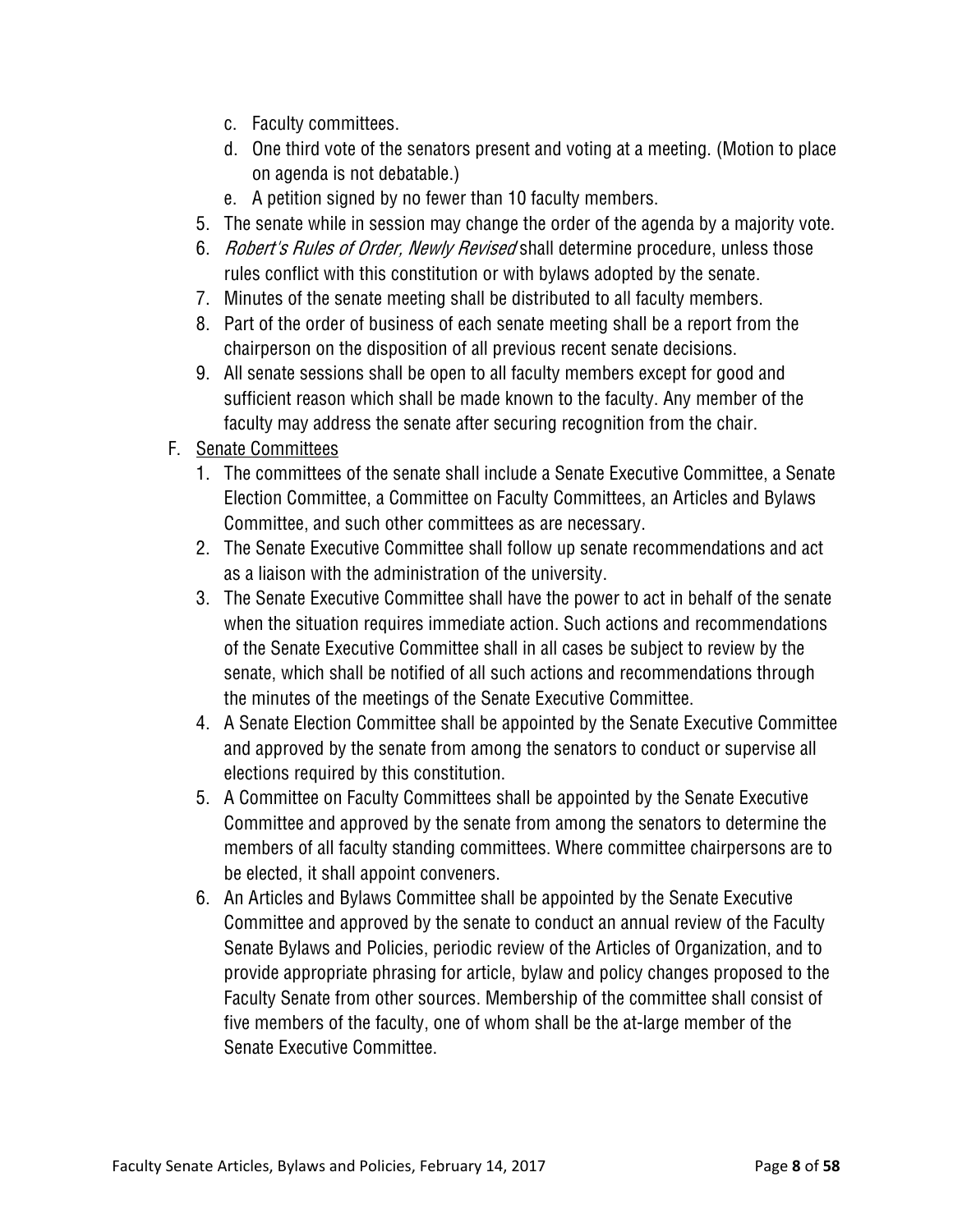- 7. Other committees of the senate may be authorized by senate action. Their titles, their duties, and the mode of determining their membership shall be prescribed by the senate.
- 8. All senate committees shall be responsible to the senate and shall report all of their actions and recommendations directly to the senate.
- G. Faculty Referenda
	- 1. Actions of the senate shall be final unless they are overruled or amended by a majority vote of the faculty eligible to vote in a senate election. Such action by the faculty may be taken by an official referendum conducted according to the following conditions:
		- a. A referendum to rescind or amend senate action shall be held if it is 1) requested by the chancellor of the university, 2) petitioned by one third of the members of the senate, or 3) petitioned by 20% of the faculty.
		- b. A request or petition for a referendum shall be submitted to senate chair within 25 days the publication of the minutes recording the action to be contested. The referendum shall be conducted by the Senate Election Committee who shall poll the faculty within 15 days of the receipt of the petition.
		- c. The petition to amend or rescind senate action must clearly state the action to be reviewed as it is recorded in the senate minutes, and if it seeks to amend a senate action, it must provide the wording of the proposed amendment.
		- d. Referendum ballots used to rescind an action of the senate shall not include language prejudicial to voting but shall include 1) the date of the senate action, 2) the record of the senate vote on the action, 3) the exact wording from the senate minutes describing the action to be reviewed, and 4) the following statements of choice:

"I vote to sustain this action of the senate

- I vote to rescind this action of the senate"
- e. Referendum ballots used to amend an action of the senate shall not include language prejudicial to voting but shall include 1) the date of the senate action, 2) the record of the senate vote on the action, 3) a restatement of the action as recorded in the minutes along with the amending language, and 4) the following statements of choice:

"I vote for this amendment

I vote against this amendment"

f. Voting on a referendum to amend or rescind a senate action shall be on ballots that are certifiable as official but do not require the signatures of the voters. The results of the referendum shall be published promptly and be binding upon the senate.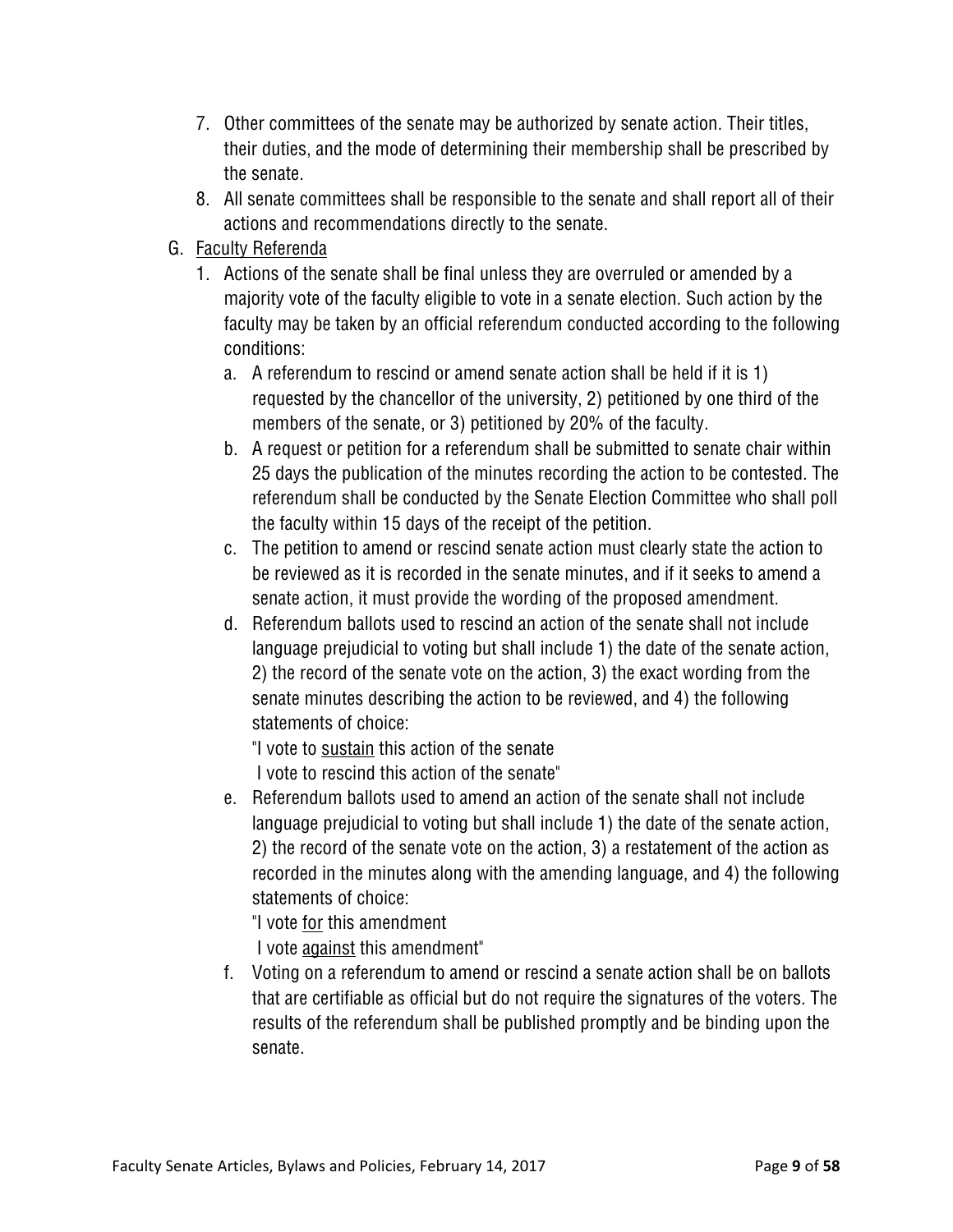- 2. An advisory referendum on an issue of concern to the faculty shall be conducted by the Senate Election Committee if it is 1) requested by the chancellor, 2) petitioned by one third of the members of the senate, or, 3) petitioned by 20% of the faculty, and conducted under the following conditions:
	- a. The petition and the ballot for the referendum must clearly designate the referendum as advisory and indicate the person, body or authority to be advised. The request or petition must state the referendum issue in the form that it will appear on the referendum ballot. The senate shall certify the ballots and publish the results.
- H. Faculty Standing Committees
	- 1. All faculty standing committees shall be responsible to the chancellor of the university through the Faculty Senate and their recommendations shall be subject to review by the senate.
	- 2. Among the bylaws of the Faculty Senate shall be those governing the composition, organization and responsibility of faculty standing committees.
	- 3. When an ad hoc university committee is formed outside the senate, for whatever reason, faculty representation on such a committee shall be named or approved by the Senate Executive Committee, or the senate as a whole.
- V. Amendments to these articles may be adopted at any meeting of the general university faculty by a majority vote of those present provided that any proposed amendment has been approved at a Faculty Senate meeting, has been distributed to the faculty at least one week prior to the general faculty meeting and has been subsequently approved by the chancellor of the university.
- VI. Amendments to the bylaws and policies may be adopted at any regular senate meeting by a two-thirds vote provided than any proposed amendment has been read at the preceding regular meeting.
- VII. *Robert's Rules of Order, Newly Revised* shall govern all meetings of the general university faculty.
- VIII. Meetings of the general university faculty may be called by the chancellor and/or the senate.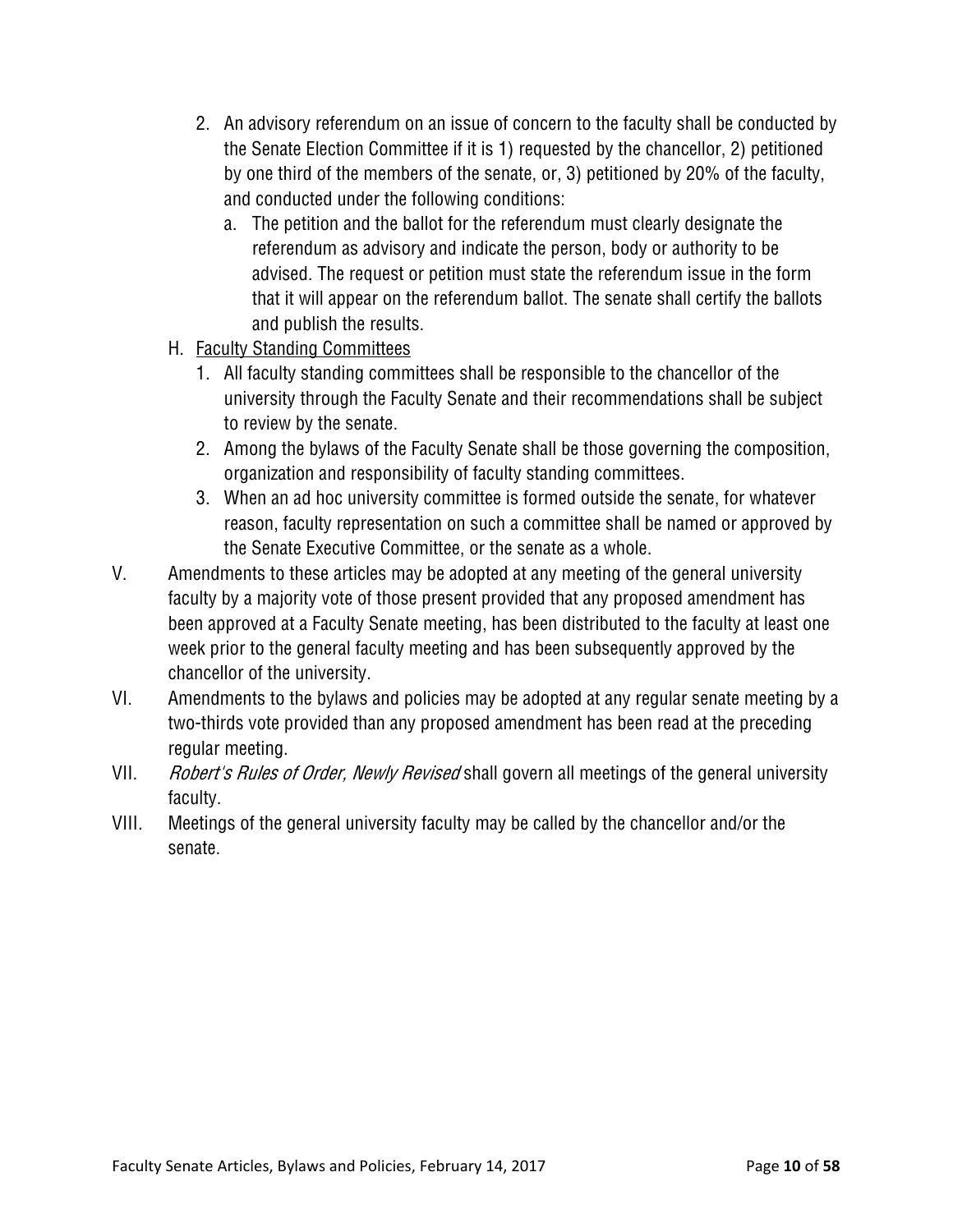# Faculty Senate Bylaws

(Amended May 2016)

- I. **Senate Committees:** The senate committees include a Senate Executive Committee, a Senate Election Committee, a Committee on Faculty Committees and an Articles and Bylaws Committee.
	- A. The Senate Executive Committee:
		- 1. Membership (Article IV.D.2.)
		- 2. Duties and Powers (Articles IV.E.2,4; IV.F.2,3,4,5)
	- B. The Senate Election Committee:
		- 1. Membership (Article IV.F.4.)
			- a. Each newly appointed election committee shall take office early in the fall semester.
		- 2. Duties and Powers (Articles IV.A.12; IV.C; IV.D.5; IV.F.4,8; IV.G.1.c; IX.E.)
		- 3. Auditing Faculty Eligibility List

The Senate Election Committee shall be responsible for completing an audit of the list of Instructional Academic Staff and Academic Librarian members by February 15 each year. The purpose of the audit is to revise the list of those who qualify as members of the faculty. The list shall be submitted to the Senate Executive Committee for their approval. An appeal of an assignment to or change from faculty status shall be resolved by the Senate Executive Committee

- 4. Additional Election Procedures:
	- a. Election of senators:
		- i. In election, ties shall be resolved by additional ballots allowing voters to choose between the tied candidates.
		- ii. In any nomination or election no more than one vote per candidate shall be counted from any one ballot.
		- iii. The numerical results of election shall be kept on file in the Faculty Senate office.
	- b. Election of senate officers:
		- i. Nominations: at least 10 days prior to the meeting for election of officers the senators for the coming year shall be notified that they may submit to the Senate Election Committee chairperson on a form provided for the purpose their nominations for each office. The nomination forms need not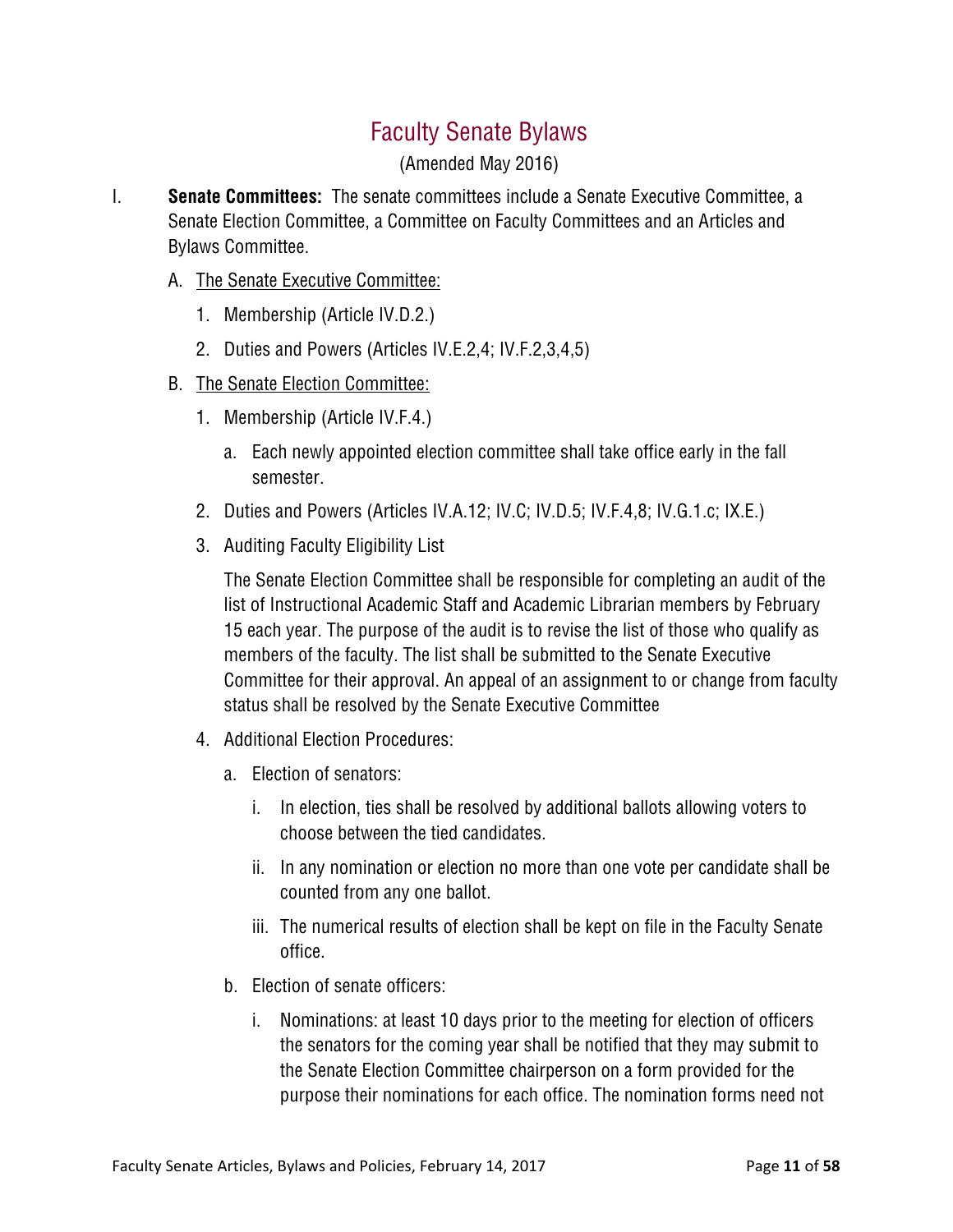be signed. A senator may nominate for each office one and only one of the 24 senators. The forms may be submitted up to the time of the meeting. The Senate Election Committee chairperson shall announce to the senate the names of the nominees for an office. Other nominations for that office may be made from the floor; no second shall be necessary.

- ii. Election of each officer shall occur on a separate ballot, the chairperson being elected first, the vice chairperson, secretary and the additional elected member of the Senate Executive Committee being elected separately in that order. The ballots shall be signed.
- iii. A majority vote is required to elect. If a majority vote does not occur on the first ballot the two nominees with the most votes shall be the nominees for a second ballot (or more if necessary) unless ties increase the number beyond two nominees.
- iv. The chairperson of the senate shall chair the meeting.
- v. The numerical results shall not be published.
- C. The Committee on Faculty Committees:
	- 1. Membership: This committee, which shall be appointed by the Senate Executive Committee and approved by the senate, shall consist of five senators, including a chairperson. The newly appointed committee shall replace the outgoing committee beginning August 1, and ending July 31.
	- 2. Duties: The committee shall determine the members of faculty committees, and, where the chairpersons are to be elected, the committee shall appoint conveners.
	- 3. Procedures:
		- a. The committee shall solicit in writing from the faculty its preferences for committee assignments.
		- b. The committee shall determine in a closed session the list of appointments of regular members and the list of alternates according to rank and/or college representation wherever necessary. The committee shall submit the list to the Senate Executive Committee for review and recommendations. The list of appointments shall then be released to the senate (Article IV.F.8.), and shortly thereafter to the faculty as a whole.
		- c. The committee shall maintain consecutive service on committees by giving priority to former members who have completed one or more years of satisfactory service, and by appointing one-third new members, so far as possible.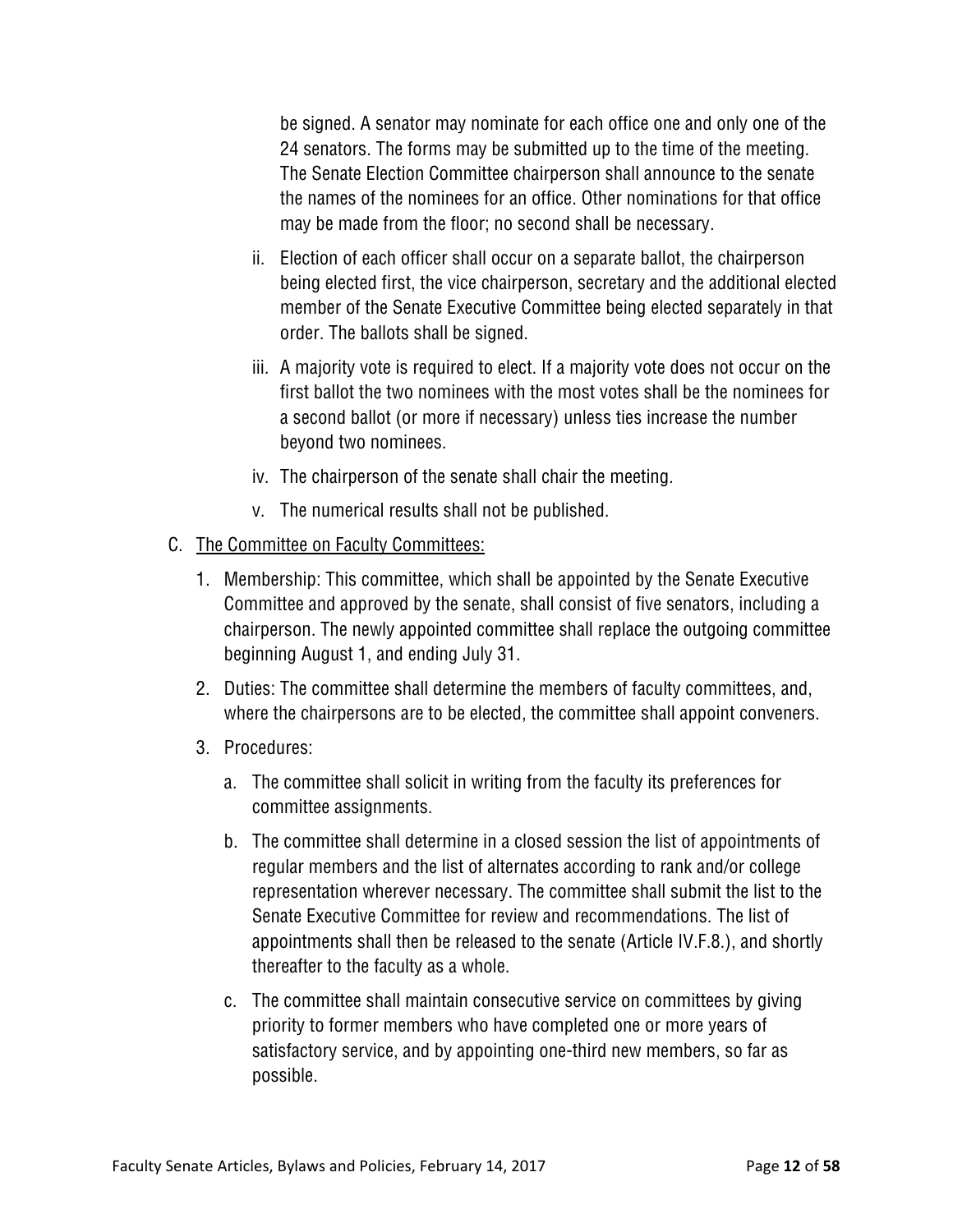- d. The committee shall maintain membership on faculty committees with new appointments whenever necessary.
- D. The Articles and Bylaw Committee:
	- 1. Membership of the committee shall consist of five members of the faculty, one of whom shall be the at-large member of the Senate Executive Committee. The committee shall elect its chair.
	- 2. Duties and responsibilities of the committee shall include:
		- a. Conducting an annual review of the Faculty Senate Bylaws and Policies, and forwarding recommended changes to the Faculty Senate.
		- b. Conducting periodic reviews of the Articles of Organization and forwarding recommended changes to the chairperson of the Faculty Senate.
		- c. Providing appropriate phrasing for article, bylaw and policy changes proposed to the Faculty Senate from other sources.
- II. **Faculty Standing Committees:** The following faculty standing committees shall perform in accordance with the powers and duties assigned to the senate in the Articles of Faculty Organization adopted March 16, 1966, and later revised. The committee decisions are subject to senate review. The following principles shall govern these faculty committees:
	- (a) Reference to "faculty members" of faculty standing committees is understood to include those members of the Ranked Faculty, Instructional Academic Staff and Academic Librarians who participate in university governance through representation on the Faculty Senate (see Articles of Faculty Organization I.A.1). Non instructional academic staff who are represented in university governance by the Academic Staff Council and who serve on designated faculty standing committees shall be appointed according to the bylaws of the Academic Staff Council;
	- (b) Instructional Academic Staff and Academic Librarians are excluded from membership on the Promotion, Tenure and Salary Committee.
	- (c) Faculty members of the Library Department shall be considered as members of the College of Liberal Studies for committee assignment purposes;
	- (d) Graduate student members for the Graduate Committee shall be selected by the graduate student body;
	- (e) Other student members of faculty committees shall be elected to the committees by a method to be determined by the Student Senate;
	- (f) Faculty with designated administrative responsibilities of at least 50% shall be ineligible for service on faculty committees. Administrative responsibilities shall refer to the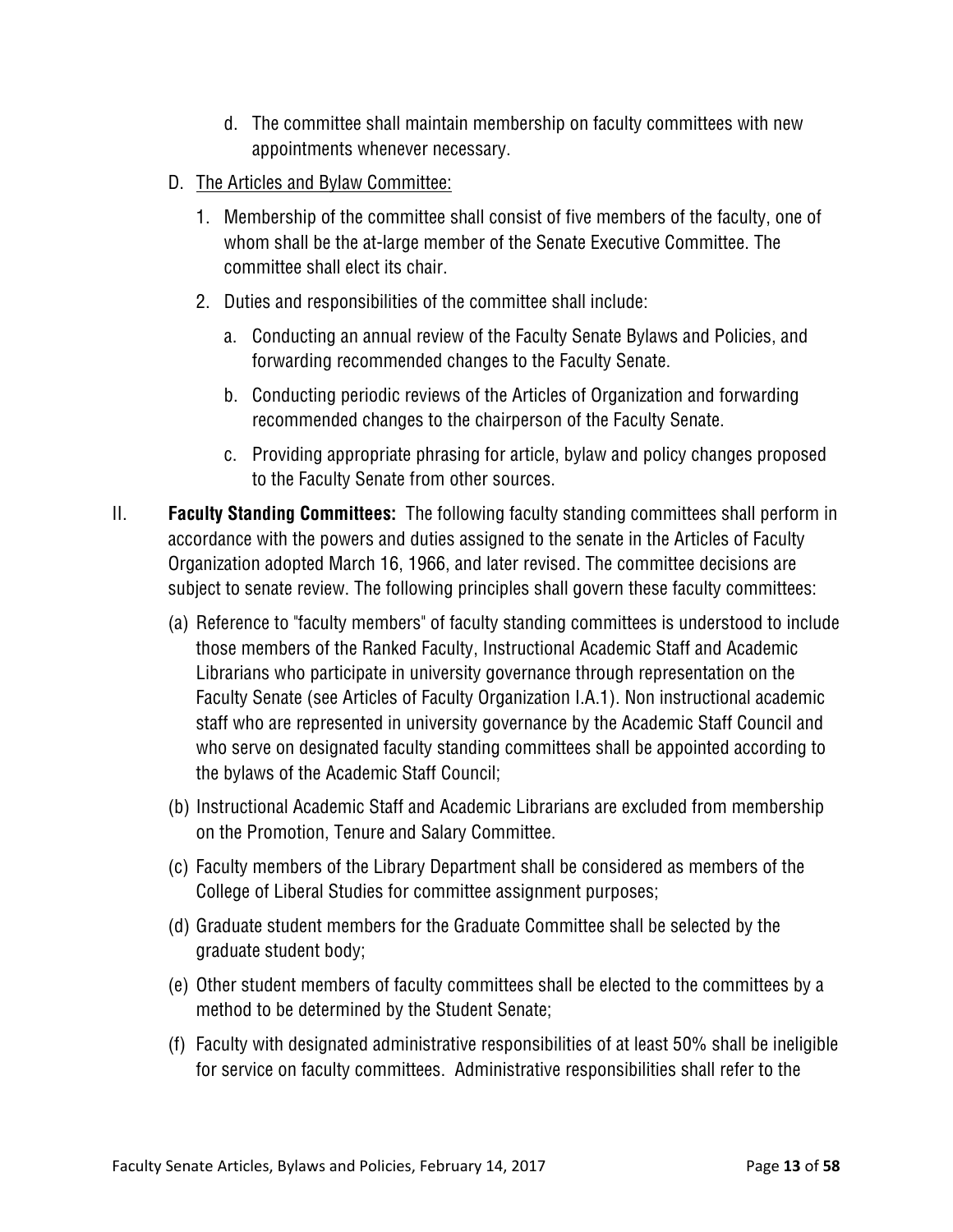positions of chancellor, vice chancellor, directors of administrative units, deans, or any appointment within the offices of these positions.

- (g) Administrative consultants shall be non-voting members of committees;
- (h) Administrative consultants may serve as committee officers;
- (i) Members of a faculty standing committee who miss three meetings (barring medical or professional reasons) shall have vacated membership on the committee;
- (j) If no member of an academic unit applies to serve on a committee that has a seat designated for that academic unit, then the Committee on Faculty Committees may fill that seat with an applicant from another academic unit;
- (k) Alternates shall not have a vote in any committee actions;
- (l) Alternates replacing a regular member of a committee on a permanent basis shall acquire the right to vote;
- (m)Alternates shall become committee members in sequence according to rank order and/or requirements for representation from various colleges;
- (n) Members of faculty committees shall be appointed to a term of one year by the Committee on Faculty Committees unless otherwise specified;
- (o) No faculty member shall be appointed to a standing committee for more than three years in succession unless a fourth year appointment is necessary to assure a minimum of one carry-over committee member for the succeeding year or otherwise stated in these bylaws;
- (p) Appointments of members to committees and their terms on the Faculty Senate shall end with their retirement from or termination of university employment;
- (q) One third of the members of a committee shall be replaced each year, so far as possible;
- (r) New faculty committee members shall replace the former ones as of August 15;
- (s) Each faculty committee shall hold an organizational meeting and report the name of the chairperson to the senate office by October 1. (Joint chairpersons are not permitted.)

# A. **The Academic Planning Committee**

Duties and responsibilities of the committee shall include:

1. Maintaining and updating the procedures and criteria used to review proposals for new or revised academic programs. Any changes in procedures or criteria are subject to the approval of the Faculty Senate. The procedures shall provide opportunity for input from those areas of the university that would be affected by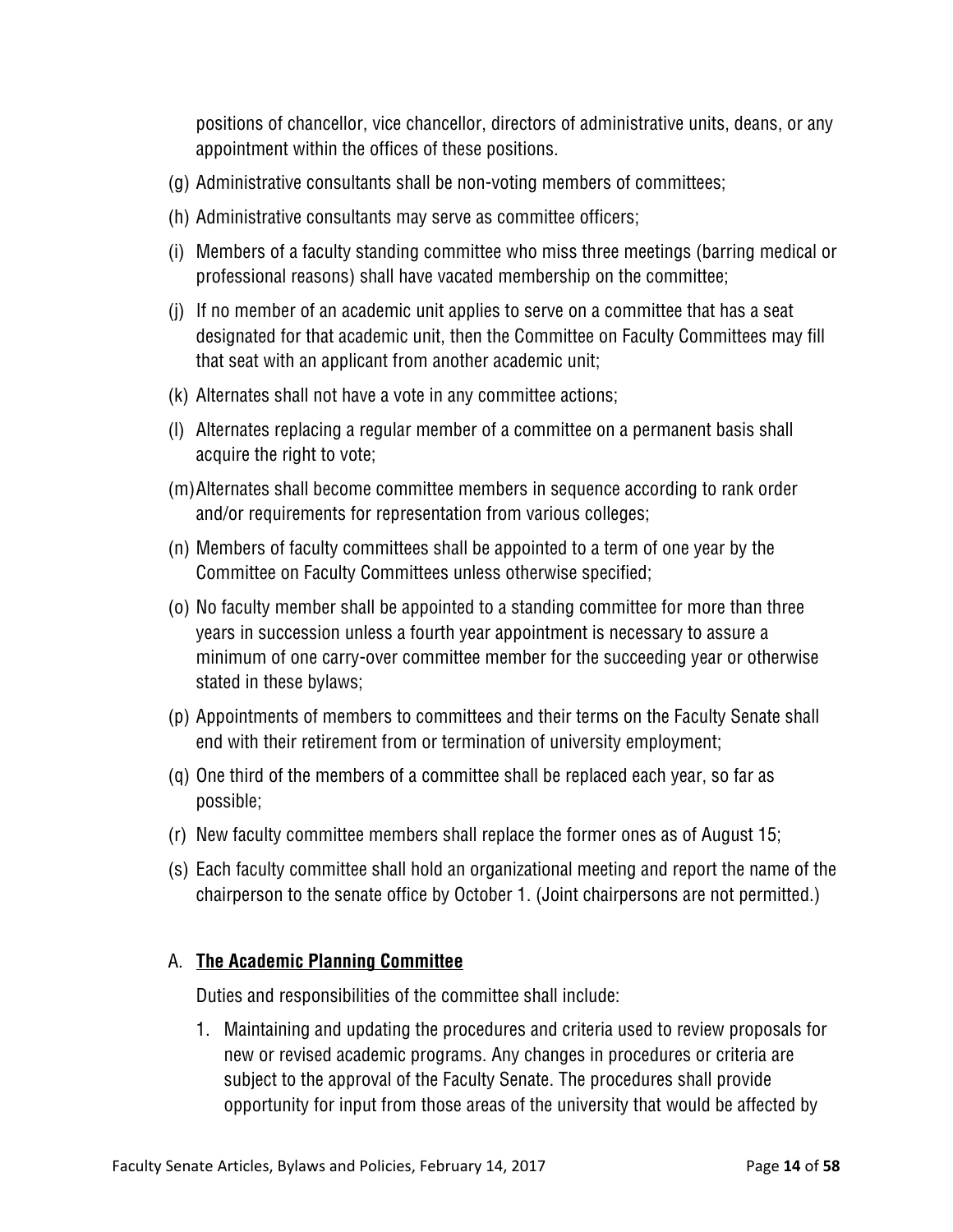the proposed program. The criteria shall take into consideration the needs of students and society, the mission of the university, the necessity for quality academic programs, and the availability of the necessary resources.

- 2. Receiving and reviewing proposals for all new academic programs, including emphases, concentrations, minors, majors, graduate, and special programs. Receiving and reviewing proposals for new or revised courses or for program revisions that have resource needs that cannot be met by the proposing department and college, or have implications for long-range academic planning.
	- a. The review shall include consulting with the Chancellor, the Provost/Vice Chancellor and the academic dean of the proposing college regarding the availability of resources within the college to fund the proposal.
	- b. If it is determined that adequate resources are not available within the college, APC shall request that the Provost/Vice Chancellor forward to APC a report detailing available resources in the other academic colleges and in the nonacademic units of the university. The Provost/Vice Chancellor shall include recommendations on what available resources might be most appropriately used to fund the proposal.
	- c. The committee shall forward its recommendations to the Faculty Senate.
- 3. Formulating long range academic plans and reviewing externally generated academic planning initiatives for recommendation to the Faculty Senate.
- 4. Receiving and reviewing proposals to eliminate or suspend academic programs and forwarding its recommendations to the Faculty Senate.

The regular membership of the committee shall consist of nine full time faculty at the rank of Assistant Professor, Associate Professor or Professor, each with a minimum of four years' experience at UWL or tenured status. This membership shall include at least three representatives from each of the College of Liberal Studies and the College of Science and Health, and two representatives from the College of Business Administration. Terms of membership shall be three years and be staggered so that three members complete their terms and are replaced each year. The committee shall elect its chairperson. If the committee is meeting as described in 4. above, then the membership of the committee shall be temporarily expanded (if necessary) in order to provide a representative from the program proposed for elimination. Any temporary member shall have no designated administrative responsibilities and shall be selected through procedures established by the committee.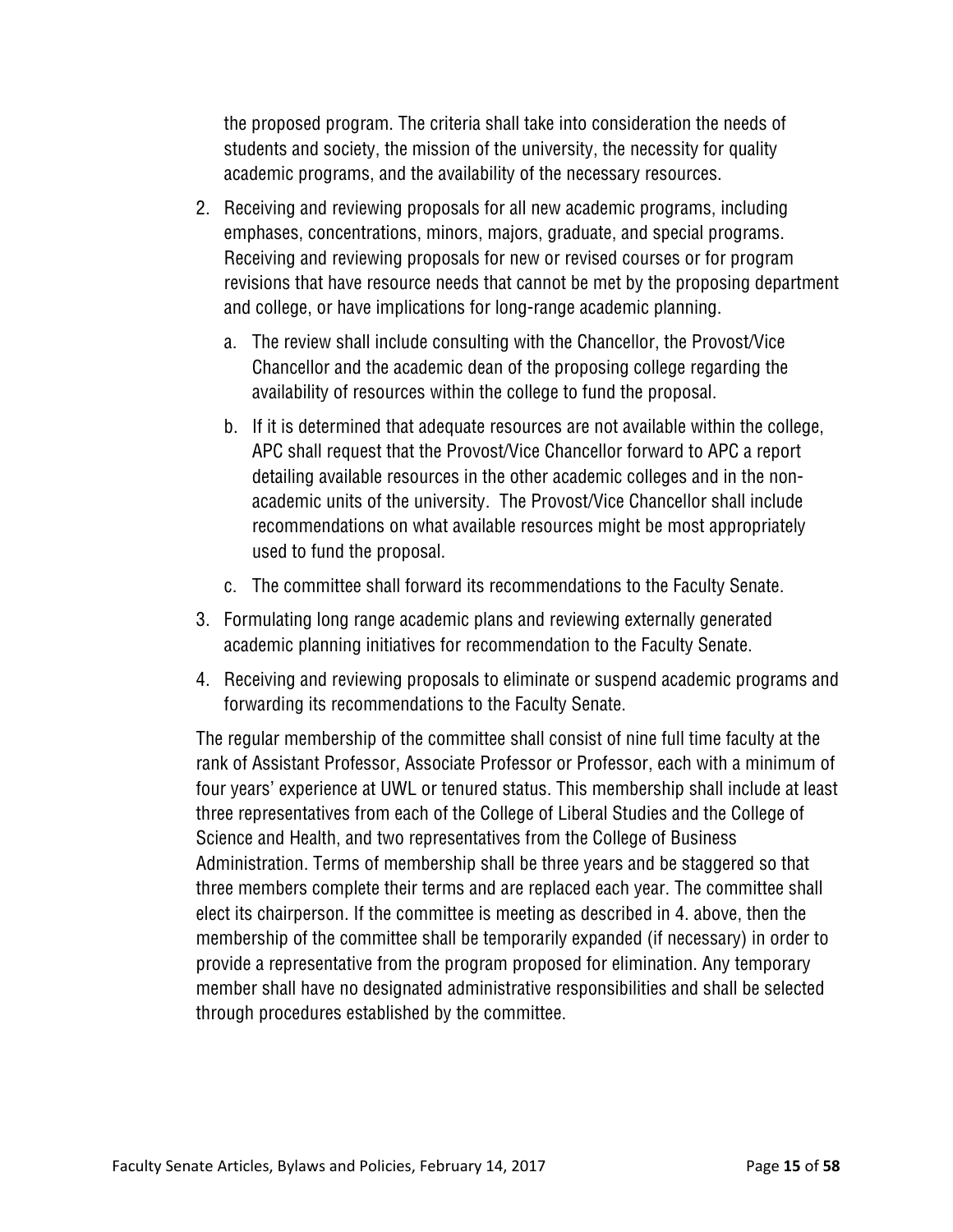#### B. **The Academic Policies and Standards Committee**

Duties and responsibilities of the committee shall include:

- 1. Formulating and reviewing local policies and standards concerning admissions, advising, retention, advanced standing, probation, dismissal, readmission, the grading system, and graduation honors for undergraduate students.
- 2. Ensuring equitable application of standards by the undergraduate schools and colleges.
- 3. Supervising the administration of these standards and formulating procedures for hearing student appeals and petitions on academic matters not resolved by administrative offices of the university.

Membership of the committee shall consist of nine faculty members and three students. The faculty membership shall include at least three representatives from each of the College of Liberal Studies and the College of Science and Health, and at least one representative from the College of Business Administration. The director of admissions and the registrar shall serve as an administrative consultant for the committee. The chancellor shall select an additional administrative consultant for the committee. The committee shall elect its chairperson.

# C. **The Undergraduate Academic Program Review Committee** (Revised 2016)

Duties and responsibilities of the committee shall include:

- 1. Maintaining and updating the procedures and criteria used to review existing undergraduate academic programs at UWL.
- 2. Scheduling and conducting, in consultation with the provost/vice chancellor, the audit and review of undergraduate academic programs, including review of newly implemented undergraduate academic programs.
- 3. Reviewing the Faculty Workload Policy and monitoring its application.

Membership of the committee shall consist of eleven faculty members and three students. The faculty membership shall include at least three representatives from each of the College of Liberal Studies and the College of Science and Health, and at least one representative from the College of Business Administration, and at least one School of Education affiliated faculty. The provost/vice chancellor and the academic deans shall serve as administrative consultants to the committee. The committee shall elect its chairperson.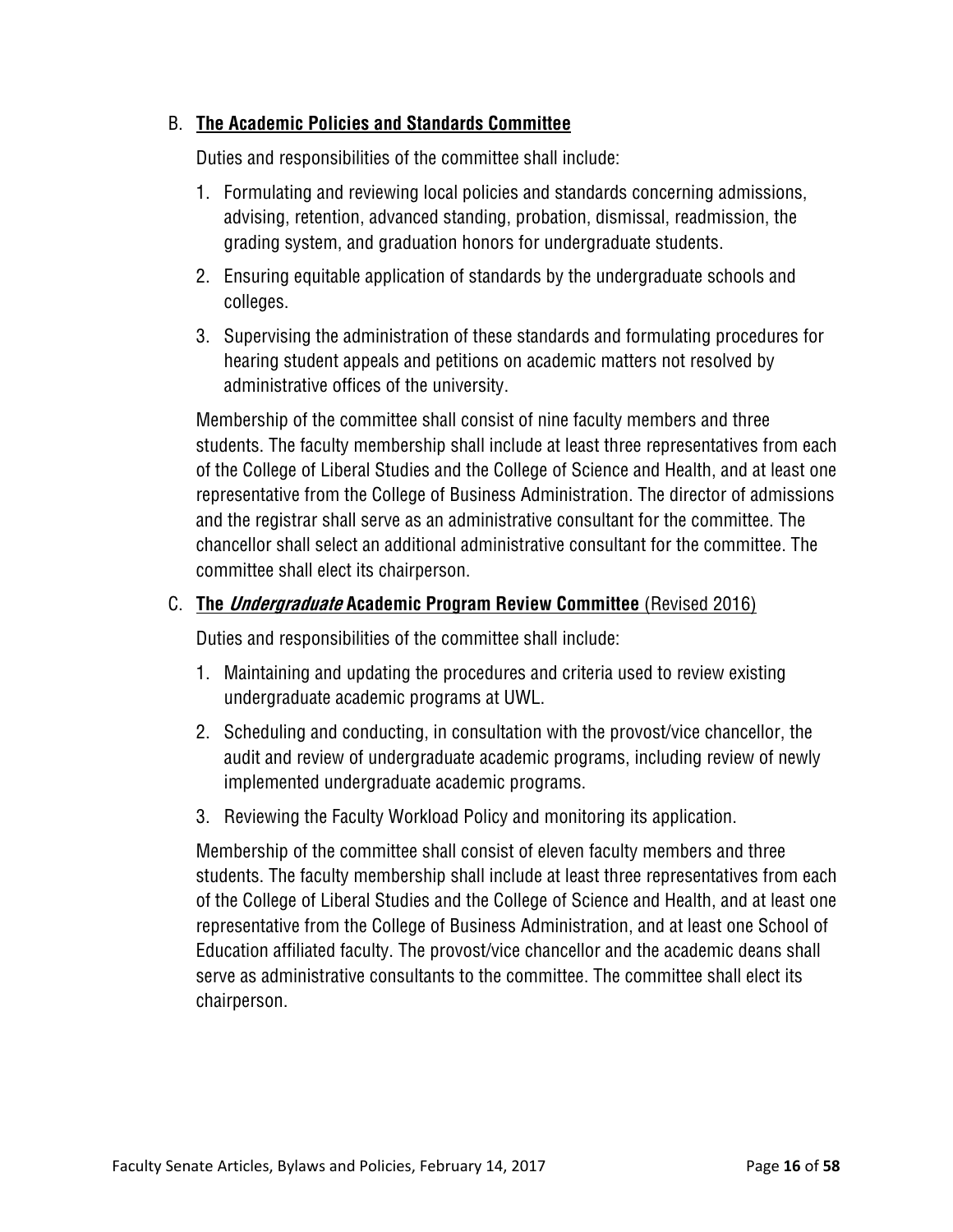#### D. **The Graduate Academic Program Review Committee** (Added 2016)

Duties and responsibilities of the committee shall include:

- 1. Maintaining and updating the procedures and criteria used to review existing graduate academic programs at UWL.
- 2. Scheduling and conducting, in consultation with the provost/vice chancellor, the audit and review of graduate academic programs, including review of newly implemented graduate academic programs.
- 3. Reviewing the Graduate Faculty Workload Policy and monitoring its application.

Membership of the committee shall consist of seven faculty members and one graduate student. All faculty members must not only have graduate faculty status, but also be actively involved in a graduate program. The faculty membership shall include at least two representatives from the College of Science and Health, one representative from the College of Liberal Studies, one representative from the College of Business Administration, one School of Education affiliated faculty, and one representative from a professional education program (i.e., a "clinical" degree program, or a program wherein the degree is a necessary prerequisite for entry into a profession). The provost/vice chancellor and the academic deans shall serve as administrative consultants to the committee. The committee shall elect its chairperson.

#### E. **The Academic Technology Committee** (Revised 2016)

Duties and responsibilities of the committee shall include:

- 1. Studying and reporting to the Senate on technology-related issues as they affect instruction, research and service.
- 2. Serving as a liaison between faculty and the divisions of Administration & Finance and Academic Affairs, as well as making recommendations to ensure that technology is responsive to faculty needs for instruction, research and service.
- 3. Informing department ATC liaisons, in writing, of policy and procedure proposals being considered, thereby providing adequate opportunity for departments/programs to be heard prior to committee and senate action on said proposals.

Membership of the committee will consist of nine faculty members of diverse rank and years of service. The faculty membership shall include at least one member from each of the following: the College of Business Administration, the College of Liberal Studies, the College of Science and Health, and the School of Education. The following administrators or their designees shall serve as administrative consultants to the committee: the Provost/Vice Chancellor, the Academic Deans, and the Assistant Vice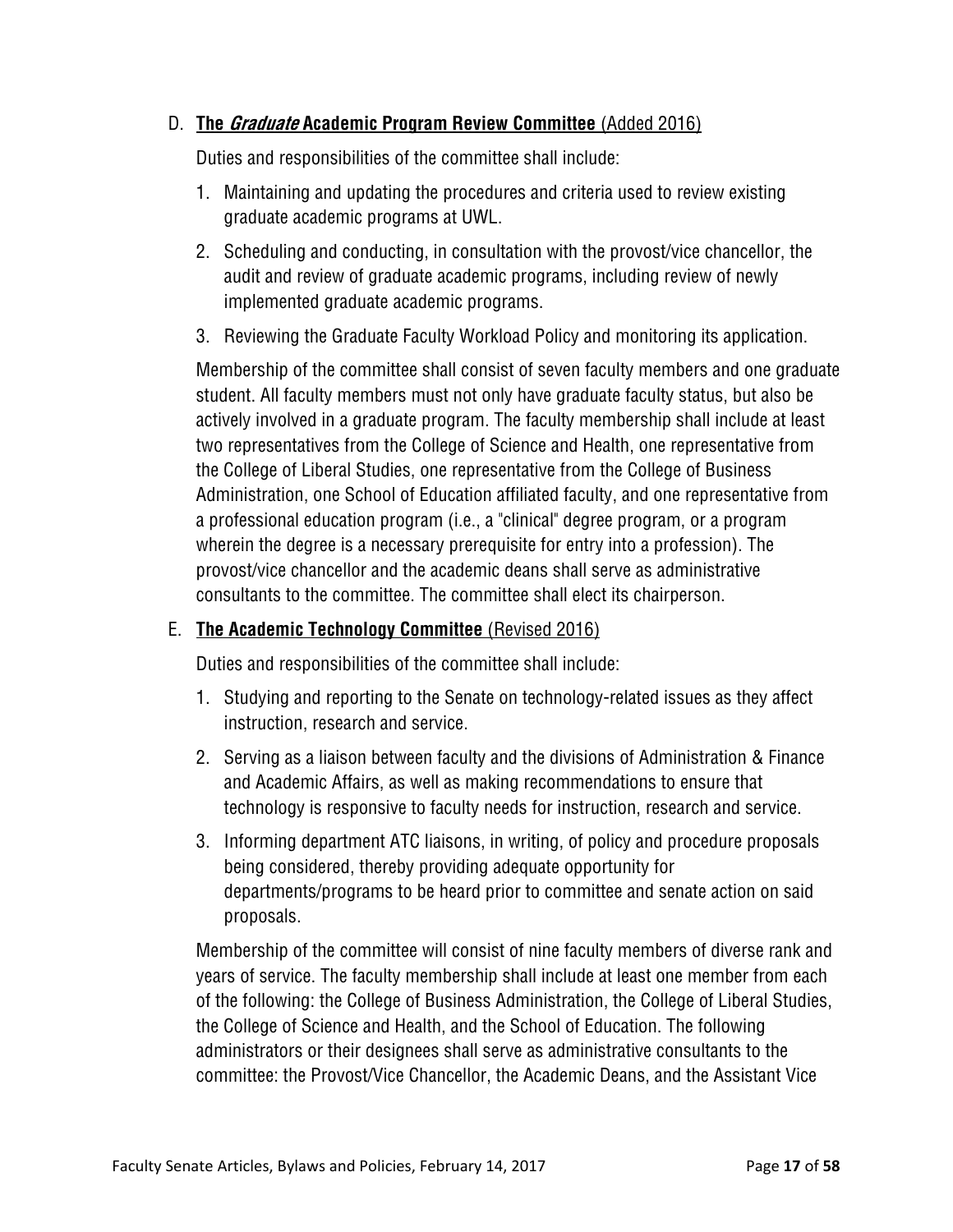Chancellors for Information Technology Services, Financial Services, and Facilities Planning and Management. The committee shall elect its chairperson and recorder.

# F. **The Budget Review Committee**

Duties and responsibilities of the committee shall include:

- 1. Study and report to the senate on university budget decisions that affect instruction and research.
- 2. Review annual budgets and report to the senate on trends in support for instruction.

Membership of the committee will consist of the seven representatives constituting the faculty membership of the Joint Planning and Budget Committee. The committee will respond to direct charges from the Faculty Senate but will also be free to determine its own scope of study and review. The committee will aim for maximum coordination with the university Joint Planning & Budget Committee. The Vice-Chair of the Faculty Senate shall serve as convener and the committee shall elect its chairperson.

# G. **The Complaints, Grievances, Appeals and Academic Freedom Committee** (Revised 2014)

Duties and responsibilities of the committee shall include:

- 1. Hearing and acting upon complaints in accordance with UWS 6.01, UWL 6.01, UWS 13.01 and Section III of the Faculty Senate Bylaws. Complaints are allegations against a member of the faculty or instructional academic staff which allege conduct violating university rules or policies, or conduct adversely affecting the performance of the member's obligation to the university. Complaints unrelated to the academic function of the university, or for which separate procedures exist such as for charges of sexual or racial harassment, or complaints alleging illegal activities subject to civil penalties, shall not be considered by this committee unless requested by the chancellor. Complaints brought before the committee by action of the chancellor require that the chancellor or the chancellor's representative assume responsibility for prosecuting the charges.
- 2. Hearing and acting upon grievances in accordance with UWS 6.02, UWL 6.02, UWS 13.02 and Section III of the Faculty Senate Bylaws. Grievances concern personnel problems adversely affecting a member of the university community and involving a petition for redress either by or against a member of the faculty or instructional academic staff. Grievances claim personal harm from the action of another employee involving such matters as terms of appointment, promotion, retention, salary, work assignments, or other conditions of employment. The university employee initiating the grievance bears the burden of proof as the grievant and may, at his or her option, specify what would be considered remedial action.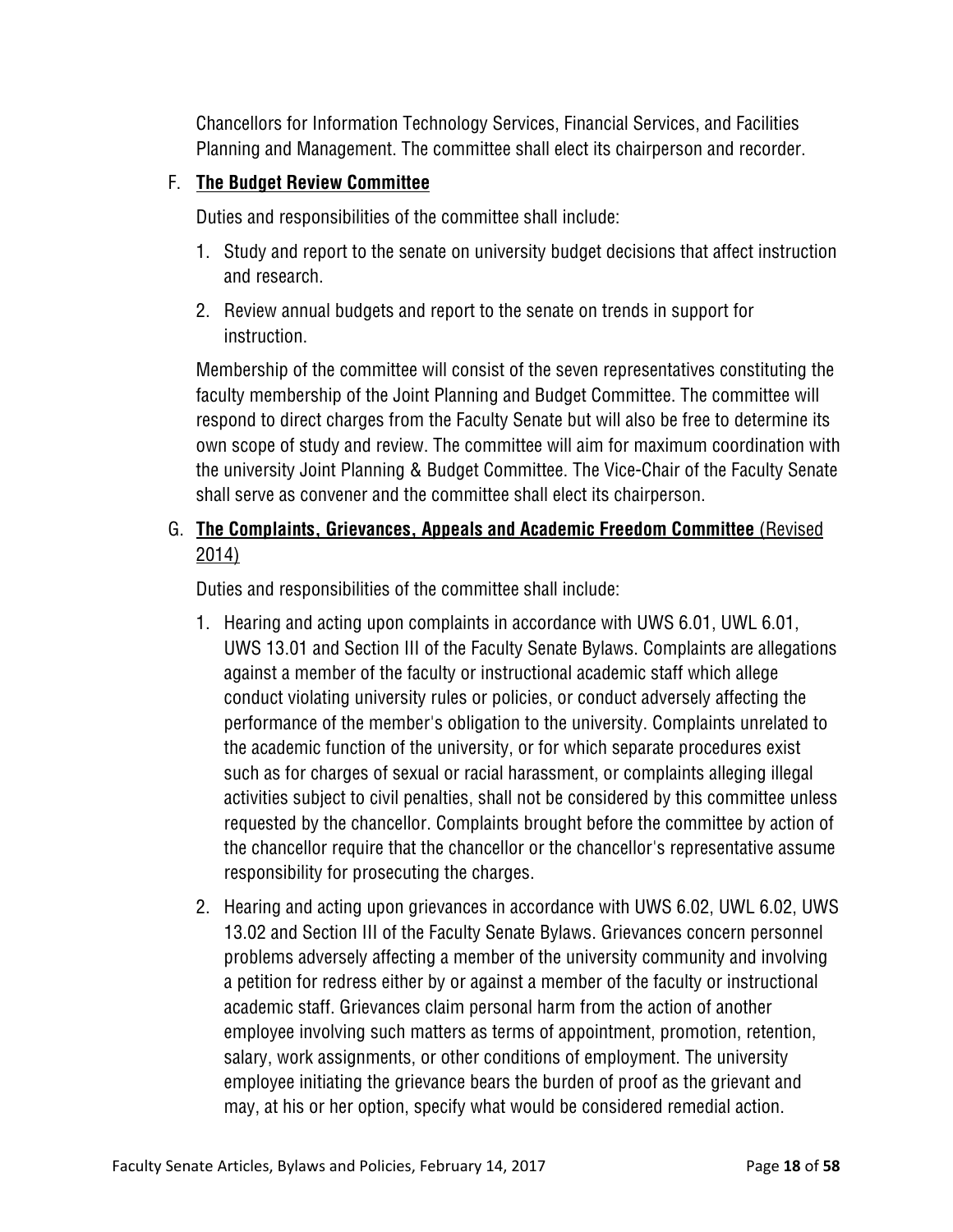- 3. Hearing appeals that request a review of a procedure, decision, or action of university administration, of an academic department, of any support unit, or any body of university governance other than the Faculty Senate or its committees that impacts on one or more members of the faculty or instructional academic staff, except when appeals concern dismissal, non renewal or lay-off decisions (see Hearing Committee). Appeals for review of an action of a senate committee shall be directed to the senate. A faculty member need not be adversely affected by an action to request a review. (For example, a professor could appeal revisions in his or her department's promotion criteria; a department could appeal a dean's decision to decline an offer of a contract to a candidate for a vacant position.) An appeal to CGAAF shall be filed only when other avenues for review are not available. Procedures established by CGAAF for hearing appeals shall be in accordance with Section III of the Faculty Senate Bylaws and shall follow procedures described in UWS and UWL 6.02 for hearing grievances. In particular, when an informal resolution cannot be reached, the appellant is responsible for preparing the appeal petition, documenting evidence, and securing witnesses; burden of proof rests with the appellant. The written formal appeal shall be filed within 30 days beyond the end of the semester during which the appealed action was taken.
- 4. Recommending corrective actions when needed, or issuing statements of admonishment or censure in cases where the committee determines that there have been actions contrary to the principle of academic freedom or deviations from fair and equitable application of due process.
- 5. Developing rules and procedures to assure fairness in the hearing of complaints, grievances, and appeals and communicating these to parties involved in hearings. Minimum guarantees of due process and procedure shall provide both parties to a dispute: a) written notice of hearing at least ten days prior to the hearing, b) the right to counsel and/or other representatives, c) timely access to documentary evidence, and the names of witnesses, d) the right to offer, confront, and crossexamine witnesses, e) the right to a copy of the official record of the proceedings, f) the right to written findings of fact and decision, and g) the right to a written account of all committee recommendations. While providing due process, the committee shall not be bound by common law or statutory rules of evidence. Hearings shall be held in accordance with Wisconsin Open Meeting Law (Sub IV, Chapter 19, Wisconsin Statutes).

Membership of the committee shall consist of nine tenured faculty members and six tenured alternates. Committee members and alternates shall be selected for three-yearterms with a third of the committee newly appointed each year. Members and alternates shall be appointed without regard to membership on other committees. Broad representation in committee membership shall be maintained with no more than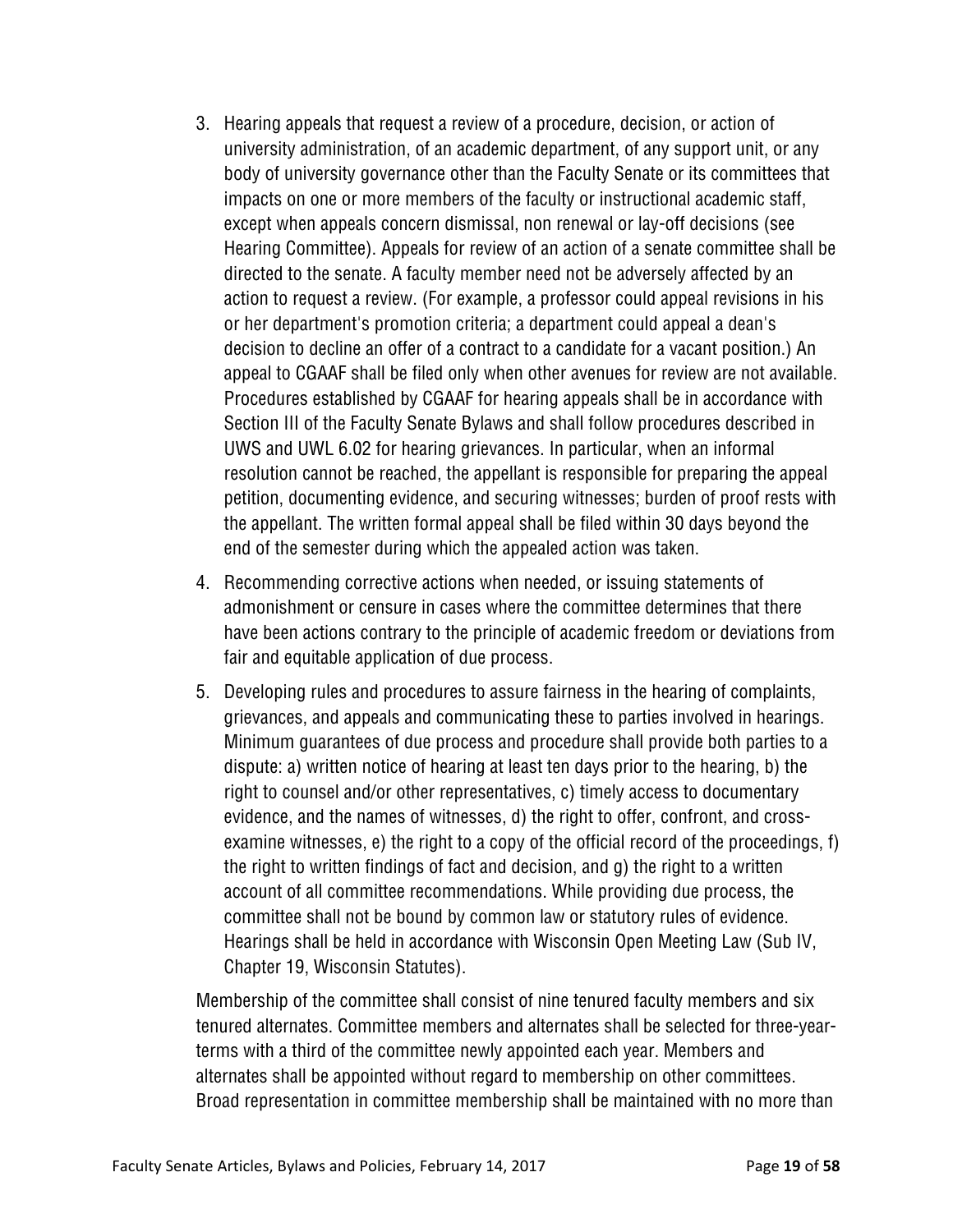one member and one alternate appointed from a single department. The IAS Liaison shall serve as a non-voting consultant in a case involving an IAS member. The committee shall elect its chairperson and a secretary to keep an official record of proceedings.

The committee may elect to hear particular complaints, grievances, or appeals by selecting a sub-committee of not fewer than seven members, which may, when necessary, include members selected from the panel of alternates. A sub-committee or the committee as a whole hearing any case shall not include representatives of departments of persons party to the complaint, grievance, or appeal or otherwise having direct personal involvement in the issue before the committee. The subcommittee shall include a chairperson and a secretary and consist only of members who can be in constant attendance at all meetings where evidence or testimony relating to the particular complaint, grievance, or appeal is heard. Findings, decisions, and recommendations of the sub-committee shall become official actions of the Complaints, Grievances, Appeals, and Academic Freedom Committee.

#### H. **The Consultative Layoff Committee**

Duties and responsibilities of the committee shall include:

- 1. Consulting with the chancellor on financial emergencies in which faculty layoffs are anticipated as prescribed in UWS 5.
- 2. Participating in any decision regarding potential program curtailment, in accordance with UWL 5.05 - 5.08.
- 3. Representing the faculty before the board of regents if a state of financial emergency is declared, as detailed in UWS 5.04 - 5.06.

Membership of the committee shall consist of nine full-time tenured faculty members, each with a minimum of four years' experience at the University of Wisconsin-La Crosse. The faculty membership shall include appropriate representation from the various faculty ranks with minimums of three members from each of the College of Liberal Studies and the College of Science and Health, and one member from the College of Business Administration. The committee, its chairperson, and alternates to the committee shall be selected by the Faculty Senate. This responsibility shall not be delegated to any other committee or person. Terms of membership shall be three years and be staggered so that three members retire and are replaced each year. Alternates shall be chosen representative of the appropriate rank, college, and term of appointment as vacancies occur.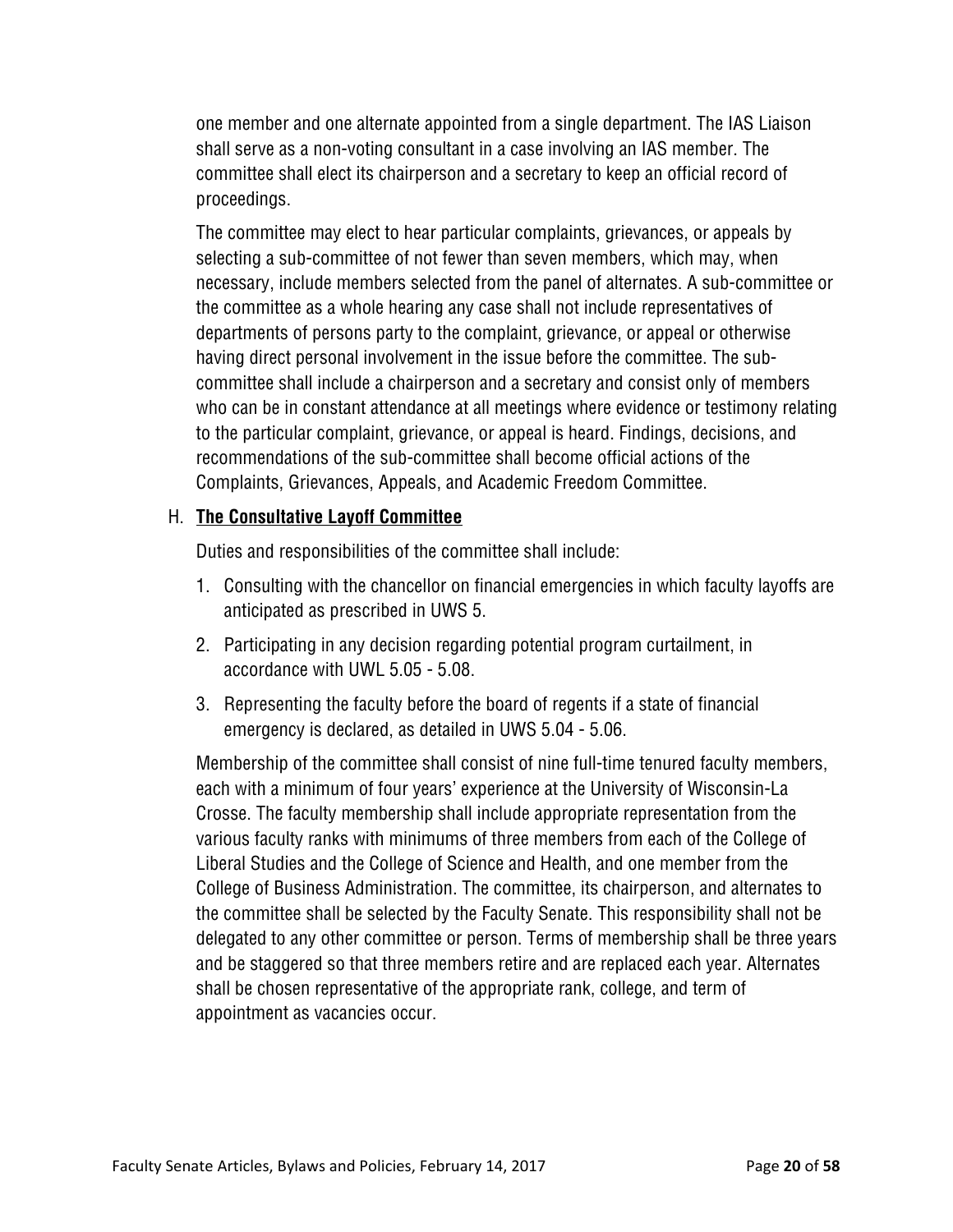#### I. **The Faculty Development Committee** (Revised 2012)

Duties and responsibilities of the committee shall include the following, with the exception of faculty sabbatical leave proposals:

- 1. Advocating for the initiation, development, and implementation of funding programs concerned with improvement of instruction and faculty development.
- 2. Establishing and reporting on priorities for faculty development and improvement of instruction programs.
- 3. Establishing written screening and selection procedures, and providing guidelines for grant proposals related to improvement of instruction and faculty development.
- 4. Reviewing, screening, and approving for funding proposals, which are related to the improvement of instruction and faculty development and forwarding the results of this review to the Office of the Provost.

Membership of the committee shall consist of nine faculty members. Members of the faculty who submit proposals during a given year shall not be members of the committee during that year. A representative from the provost/vice chancellor's office shall serve as an administrative consultant to the committee. The committee shall elect its chairperson.

#### J. **The General Education Assessment Committee** (Revised 2015)

Duties and responsibilities of the committee shall include:

- 1. Reporting directly to the General Education Committee.
- 2. Coordinating and monitoring the assessment of General Education courses by
	- a. Ensuring that all General Education courses being taught are assessed on a cycle determined by the GE committee.
	- b. Ensuring that assessment instruments are appropriate for their intended uses.
	- c. Assisting departments in the development and improvement of appropriate assessment instruments.
	- d. Supervising ongoing assessment reporting in order to support and record General Education assessment activities.
	- e. Compiling assessment results at the end of each academic year.
- 3. Submitting an annual report on General Education course assessment activities to the General Education Committee.
- 4. Gathering other General Education course assessment information as requested by the General Education Committee.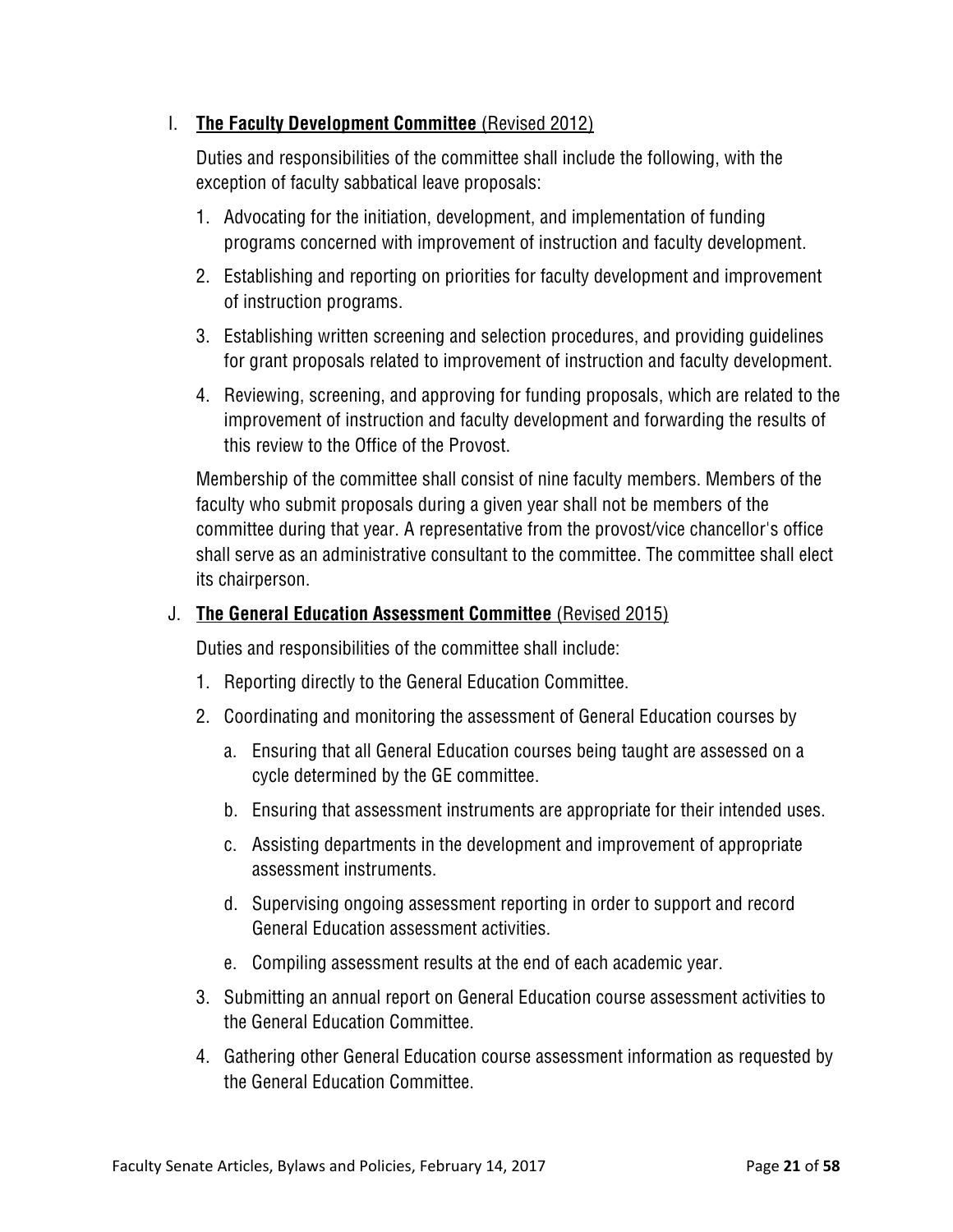Membership of the committee shall consist of seven faculty members with at least one representative from the College of Business Administration, at least two representatives from the College of Science and Health, and at least three representatives from the College of Liberal Studies. The UWL Assessment Coordinator shall serve as an administrative consultant to the committee. Consecutive appointments may be allowed for up to four years and when possible, to ensure continuity, no more than two members shall be replaced each year. One member of the General Education Committee shall be designated (by majority vote of the General Education Committee) a non-voting member of the General Education Assessment Committee. The committee shall elect its chairperson.

#### K. **The General Education Committee** (Revised 2015)

Duties and responsibilities of the committee shall include:

- 1. Coordinating general education curricula.
- 2. Conducting a systematic review of the General Education Program by examining existing courses on a regular, rotating basis, and recommending curricular changes.
- 3. Reviewing and approving proposals for curricular changes in general education, including changes resulting from revisions of existing courses and proposals for admitting additional courses into the program after these courses have been approved by the Undergraduate Curriculum Committee.
- 4. Evaluating general education proposals within the established program structure, taking into consideration the needs of students and of society, the mission of the university, the necessity for quality general education, and the goals of the program.
- 5. Consulting formally with the academic departments about coordination of the General Education Program by informing chairpersons in writing of proposals being considered that relate to their programs and by providing adequate opportunity for departments to be heard prior to committee and senate action on such proposals.
- 6. Approving existing specific foreign languages offered as appropriate to the General Education Program.
- 7. Studying different models of interdisciplinary courses, determining their appropriateness for general education, and encouraging faculty to develop such courses.
- 8. Monitoring the development and application of methods for assessing the proficiency of students' skills to ensure that waivers of required skills courses, with or without retroactive credit, are appropriately granted.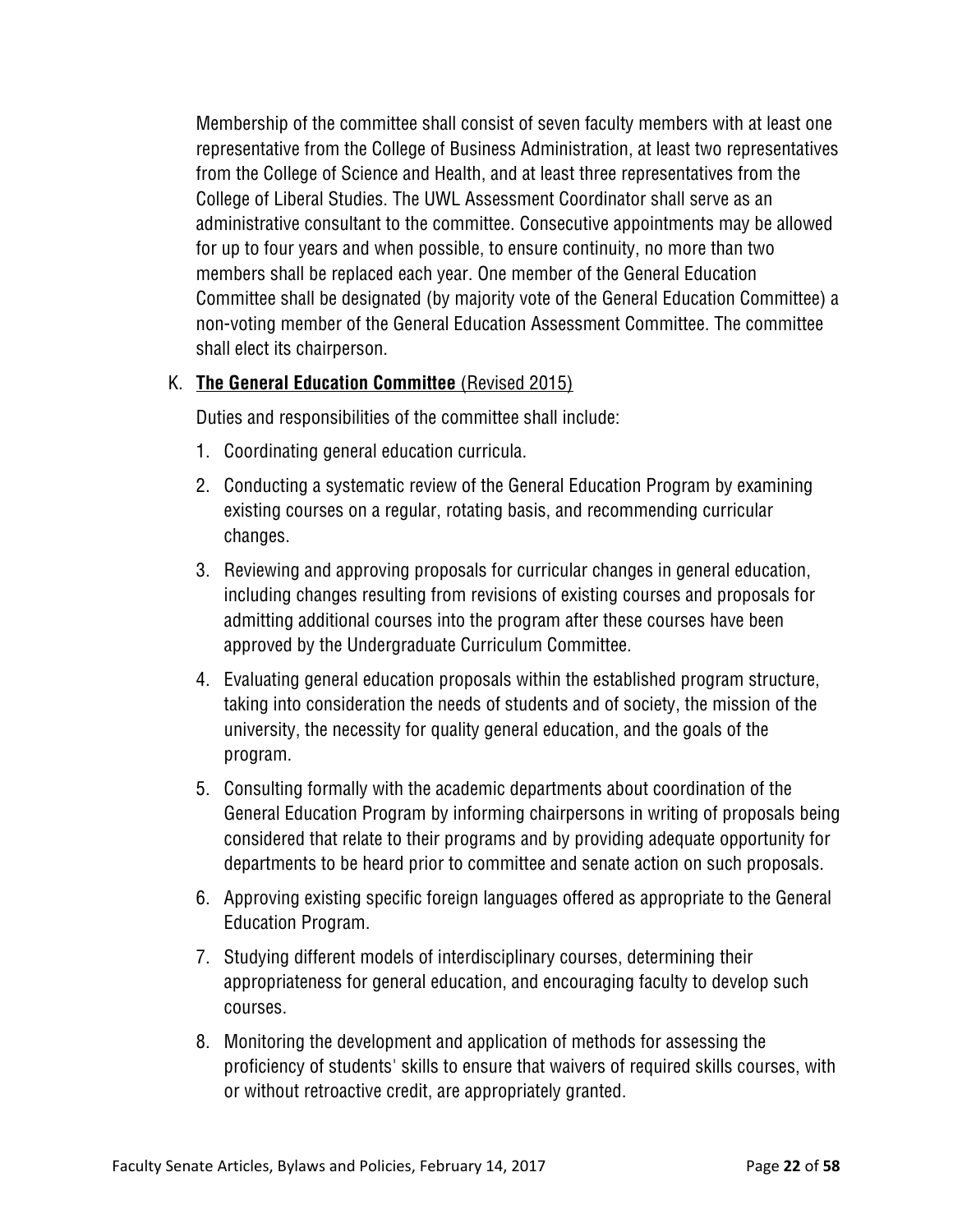- 9. Encouraging the development of additional writing emphasis courses, monitoring their availability and systematically reviewing them according to established guidelines.
- 10. Authorizing substitutions or waivers for individual students in the General Education Program.
- 11. Oversee the University's Associate Degree curriculum.

Membership of the committee shall consist of nine faculty and one student appointed annually by the Student Association. Consecutive appointments may be allowed for up to five years. The faculty membership shall include at least two representatives from each of the College of Liberal Studies and the College of Science and Health, and at least one representative from the College of Business Administration. One alternate shall be provided for each appointed member, and so far as possible, representation of appointed members and alternates shall be rotated with respect to departments and schools. The provost/vice chancellor, the registrar, the academic deans, the University Assessment coordinator, and the Director of the Academic Advising Center shall serve as administrative consultants to the committee. One member of the General Education Committee shall be designated (by majority vote of the committee) a non-voting member of the General Education Assessment Committee. The committee shall elect its chair.

# L. **The Graduate Council (The Graduate Policies Committee)** (Revised 2011)

Duties and responsibilities of the committee shall include:

- 1. Establishing, in consultation with departments and/or colleges, academic standards pertaining to graduate study, including policies for graduate student admission, honors recognition, retention, probation, dismissal and readmission.
- 2. Determining the procedures and criteria for selecting members of the graduate faculty and annually approving an updated roster of members of the graduate faculty.
- 3. Formulating procedures for hearing graduate student appeals and petitions on academic policy matters not resolved by administrative offices of the university.
- 4. Studying long-range issues related to any aspect of graduate studies and recommending how and by whom these issues should be addressed.

Membership of the committee shall consist of nine graduate faculty. The faculty membership shall include at least one representative from each of the College of Science and Health, the College of Business Administration, and the College of Liberal Studies. At least one representative from each college shall be either a graduate program director or a member of a department participating in a graduate program. In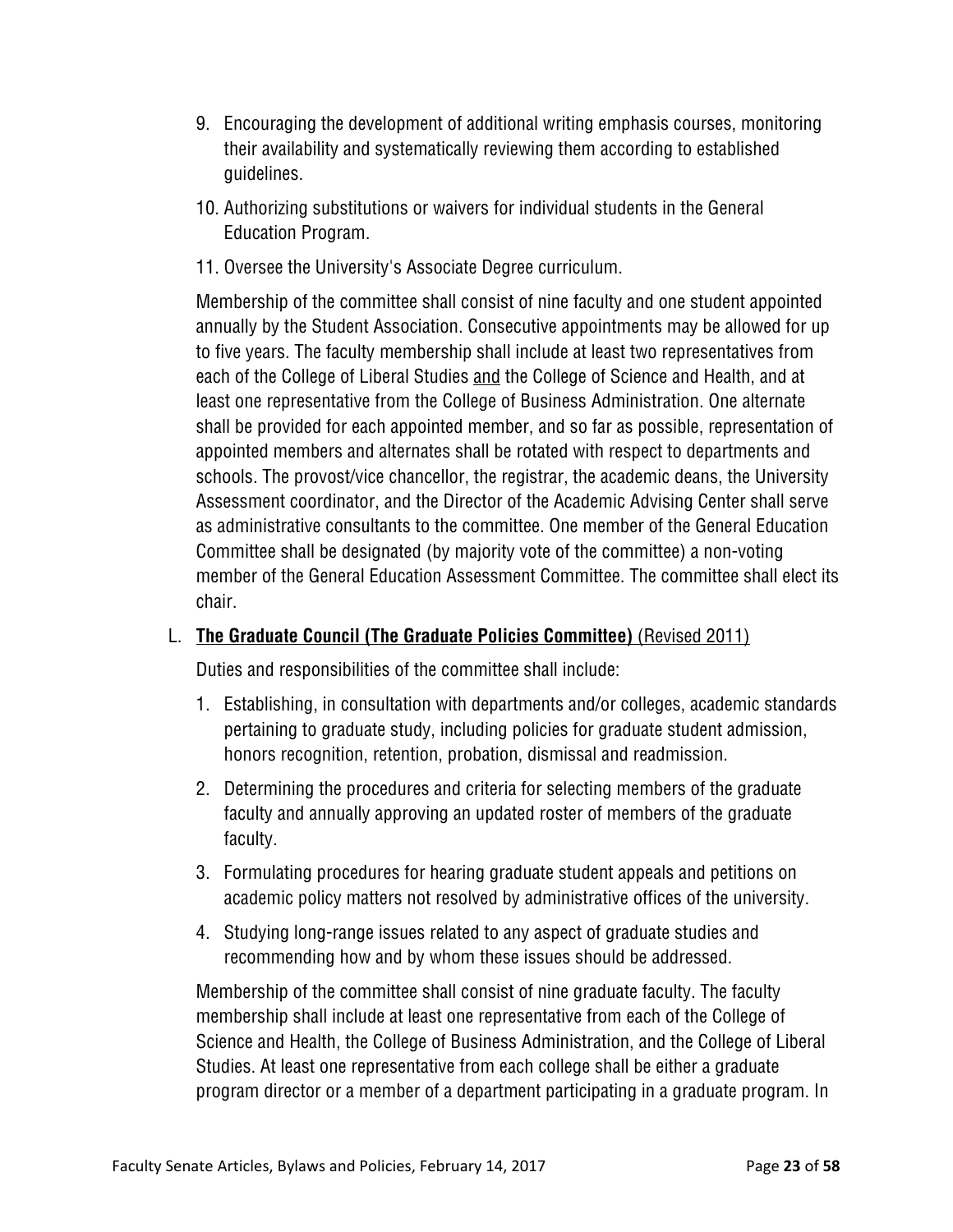addition, the chair of the graduate curriculum committee**,** and two graduate students shall serve as members. The academic deans or their designated appointees, the associate vice chancellor for academic affairs, and the registrar shall serve as administrative consultants to the committee. The committee shall elect its chairperson.

# M. **The Graduate Curriculum Committee** (Revised 2012)

Duties and responsibilities of the committee shall include:

- 1. Receiving, reviewing and acting on proposals for curricular changes from academic departments and graduate programs.
	- a. Evaluating curricular proposals by an established set of criteria.
	- b. Ensuring that curricular proposals have been vetted through formal consultation with the academic departments, graduate programs, and the Academic Program Review Committee or other curricular approval committees.
- 2. Informing department chairpersons/program directors, in writing, of proposals being considered, thus providing adequate opportunity for departments/programs to be heard prior to committee and senate action on such proposals.
- 3. Publishing the agenda of regularly scheduled meetings in a university-wide communication outlet.

Membership of the committee shall consist of nine members of the graduate faculty and three graduate students. The faculty membership shall include at least the following numbers of representatives from each of the following academic units: two from the College of Liberal Studies, four from the College of Science and Health, and one from the College of Business Administration. Each student member shall represent one of these academic units. The provost/vice chancellor, registrar, director of university graduate studies, director of the library and academic deans shall serve as administrative consultants to the committee. The committee shall elect its chair.

#### N. **The Hearing Committee** (Revised 2014)

Duties and responsibilities of the committee shall include:

- 1. Hearing dismissal cases as described in UWS 4 and also in accordance with the following conditions:
	- a. In relation to UWS 4.01, "just cause" for a dismissal shall be related, directly and substantially, to the fitness of the faculty member's professional capacity as a teacher, researcher or artist. If the concept of "moral turpitude" is applied to the case, the standard to be used shall not be that the moral sensibilities of persons in the particular community have been affronted. The standard shall be behavior that would evoke condemnation by the academic community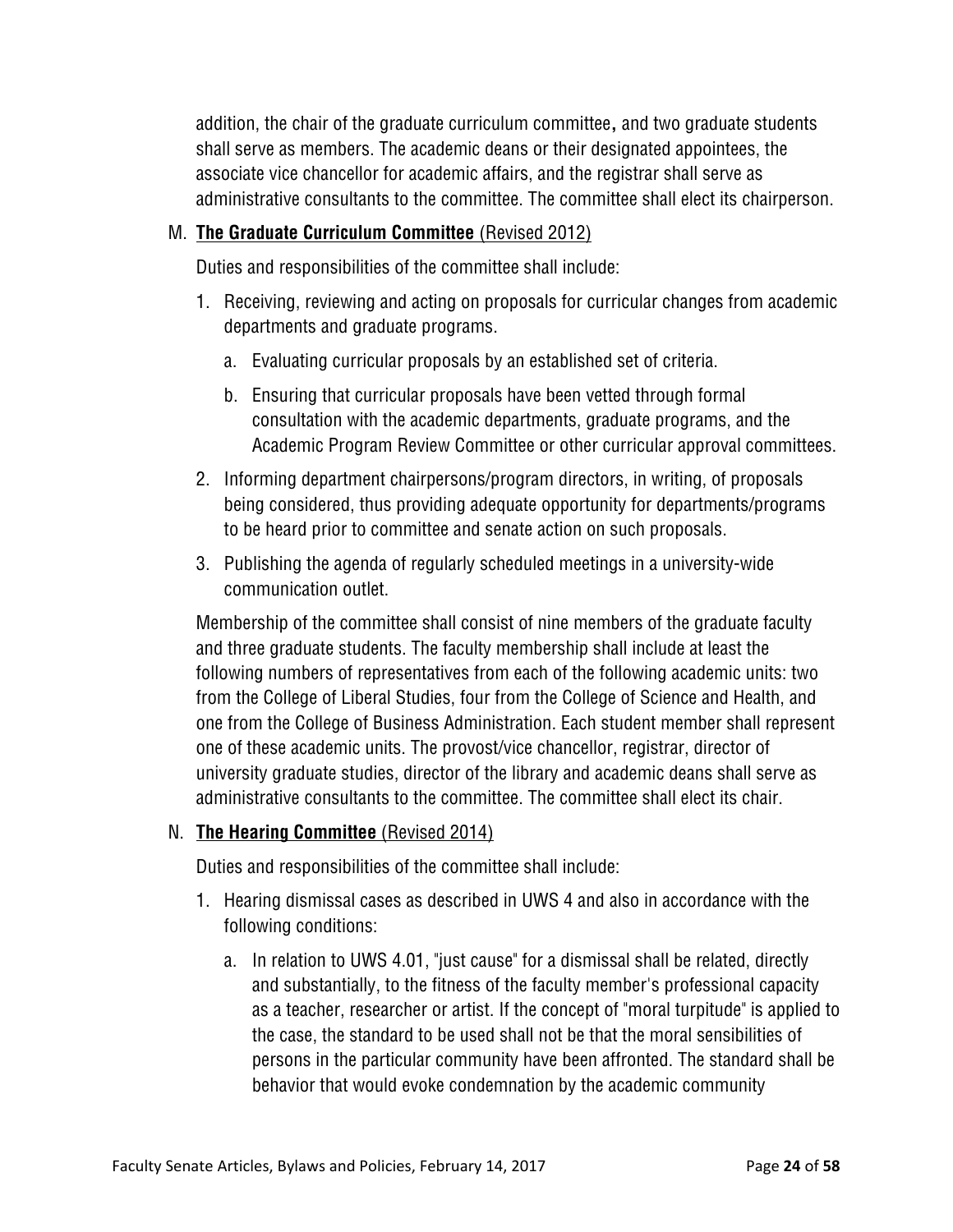generally. If the charge is incompetence, the testimony should include that of teachers and other scholars, either from this or from other institutions.

- b. In relation to UWS 4.02,
	- i. Whenever the chancellor notifies a faculty member of a complaint which might lead to dismissal, the member may seek information and assistance from an ombudsperson as specified in Section III of the Faculty Senate Bylaws. Timely allowance is to be made for such consultation prior to the chancellor's informal discussion of the complaint with the faculty member.
	- ii. If dismissal proceedings are to be undertaken, the Hearing Committee shall be informed by the chancellor. The Hearing Committee shall solicit from the faculty member his/her opinion of the charges and whether he/she intends to request a hearing.
	- iii. If the faculty member requests a hearing, the Hearing Committee may, with the consent of the parties concerned, hold joint pre-hearing meetings with the parties in order to (i) simplify the issue, (ii) effect stipulations of facts, (iii) provide for the exchange of documents or other information, and (iv) achieve such other appropriate pre-hearing objectives as will make the hearing fair, effective, and expeditious.
- c. In relation to UWS 4.03, this hearing committee shall operate not only as the hearing agent for the board, but also as the hearing agent for the faculty.
- d. In relation to UWS 4.06,
	- i. The faculty member shall be afforded an opportunity to obtain necessary witnesses and documents or other evidence. The administration shall cooperate with the hearing committee in securing witnesses and making available documents and other evidence.
	- ii. The faculty member and the administration shall have the right to confront and cross examine all witnesses. Where the witnesses cannot or will not appear at the hearing, but the committee determines that the interests of justice require admission of their statements, the committee shall identify the witnesses, disclose their statements, and if possible, provide for interrogatories.
	- iii. Before the close of the hearings, the committee shall give opportunity to the faculty member or his/her advisor and/or counsel and chancellor or his/her representative to present oral arguments. If written briefs would be helpful, the committee may request them.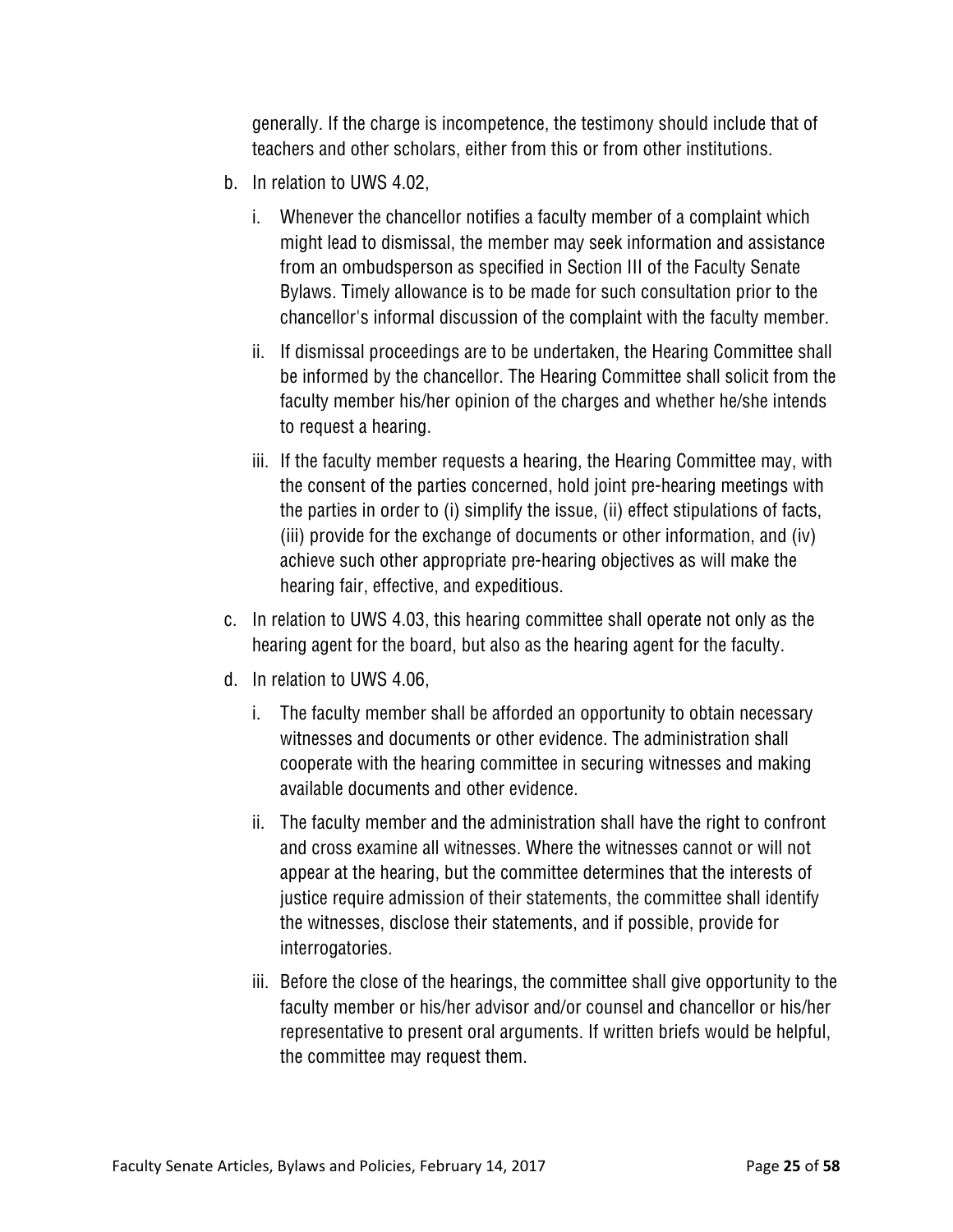- iv. Public statements and publicity about the case by either the faculty member or administrative officers, except for simple announcements covering the time of the hearing and similar matters, shall be avoided so far as possible until these proceedings and considerations by the governing board of the institution have been completed.
- e. In relation to UWS 4.07,
	- i. Prior to determining penalty for the charges made against the faculty member, the Hearing Committee shall determine the truth of the charges. An affirmative vote of two-thirds or more of the members hearing the case shall be required to decide which, if any, charges are true. A lesser vote shall be reported to the chancellor with a recommendation for dismissal of the charges.
	- ii. If the committee determines that any charge is true, the committee shall then determine the penalty if any.
	- iii. The committee shall recommend dismissal only if seven or more members vote affirmatively that the charge(s) justify dismissal of the faculty member.
	- iv. If the committee determines that the charges justify imposition of a severe sanction, it shall specify the sanction. It shall then vote on the imposition of that sanction. That specific sanction shall be recommended to the chancellor only if six or more members vote for that sanction. A severe sanction would, for instance, be suspension without pay for a stated period, or a reduction in pay for a stated period.
	- v. If the committee determines that the charges justify imposition of a minor penalty, it shall specify the sanction. It shall then vote on the imposition of that sanction. That specific sanction shall be recommended to the chancellor only if five members or more vote for that sanction. A minor sanction would, for instance, be a reprimand.
	- vi. If the committee has decided the charge(s) is true, it might decide that no penalty should be imposed. This decision requires a majority vote. Reasons should accompany such a recommendation to the chancellor.
- f. In relation to UWS 4.08 (2) and under circumstances described therein, the committee/chancellor shall then reconsider, taking into account the stated objections of the board and receiving new evidence if necessary.
- g. In relation to UWS 4.09, the Hearing Committee is the appropriate committee for the chancellor to consult. The committee shall transmit its recommendation to the chancellor. The committee shall also inform the faculty member concerned of its recommendation.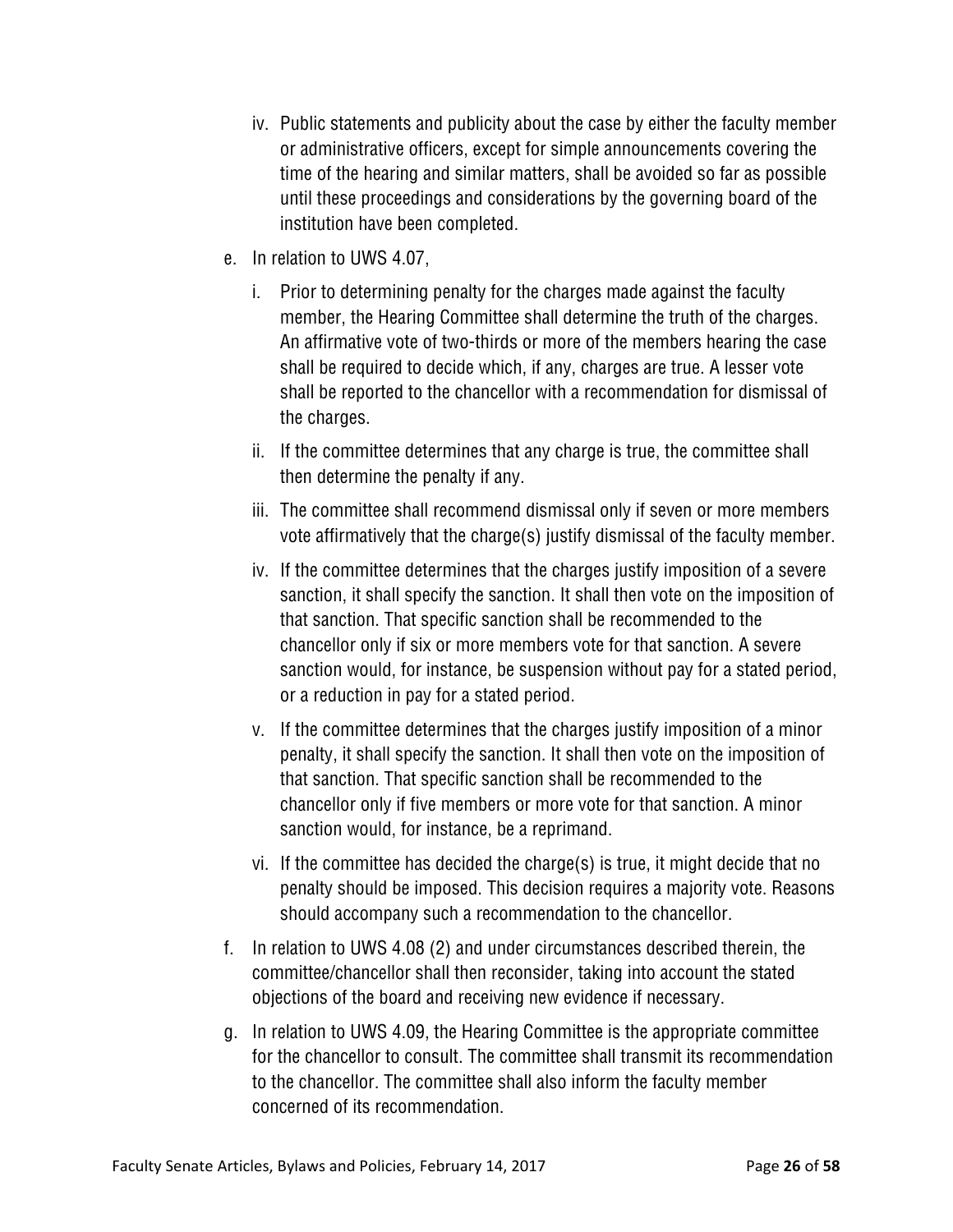- 2. Hearing non-renewal appeals as described in UWS 3.08, and UWL 3.08.
- 3. Hearing layoff appeals as described in UWS 5.11, UWL 5.11, and UWL 5.12.
- 4. Hearing dismissal cases for instructional academic staff as described in UWS 11.03 (2).
- 5. Developing additional rules and procedures to assure fairness in hearings, and communicating these to faculty and instructional academic staff directly involved in these hearings.

Membership of the committee shall consist of nine full-time tenured faculty members who are not department chairpersons. The members shall be chosen by the Committee on Faculty Committees after all other committees have been chosen regardless of committee or senate membership. Terms of membership shall be three years, staggered so that three members retire and are replaced every year. Each member of the committee shall have a first alternate and a second alternate, chosen for a concurrent term. The alternates will serve in case of resignation (so as to complete the three-year term) or as a temporary replacement for a member who is unable to serve or who is disqualified from a hearing through procedures established by the committee. The IAS Liaison shall serve as a non-voting consultant in a case involving an IAS member. The committee shall elect its chairperson and a secretary to keep an official record of proceedings.

The chairperson elected shall continue to be chairperson for any cases and for the duration of such cases as are initiated in that academic year. Other committee members shall continue beyond their three years until the termination of hearings and reports in any cases which they have been hearing during their three-year terms. Newly appointed members shall participate only in hearings initiated during their terms of office unless alternates are no longer available as replacements for resignations, disqualifications, or extended illnesses in cases being heard at the time the new members are appointed. In such cases new members or other temporary appointees may become replacements with the consent of both parties. Members deeming themselves disqualified for bias or interest shall remove themselves from a case, either at the request of a party or on their own initiative. Each party shall be permitted to remove a maximum of two committee members without stated cause. Each party may also request that additional committee members be removed for cause; the validity of the challenge will be determined by the committee. The number of replacements to the committee shall be governed so as to maintain an active nine-member body.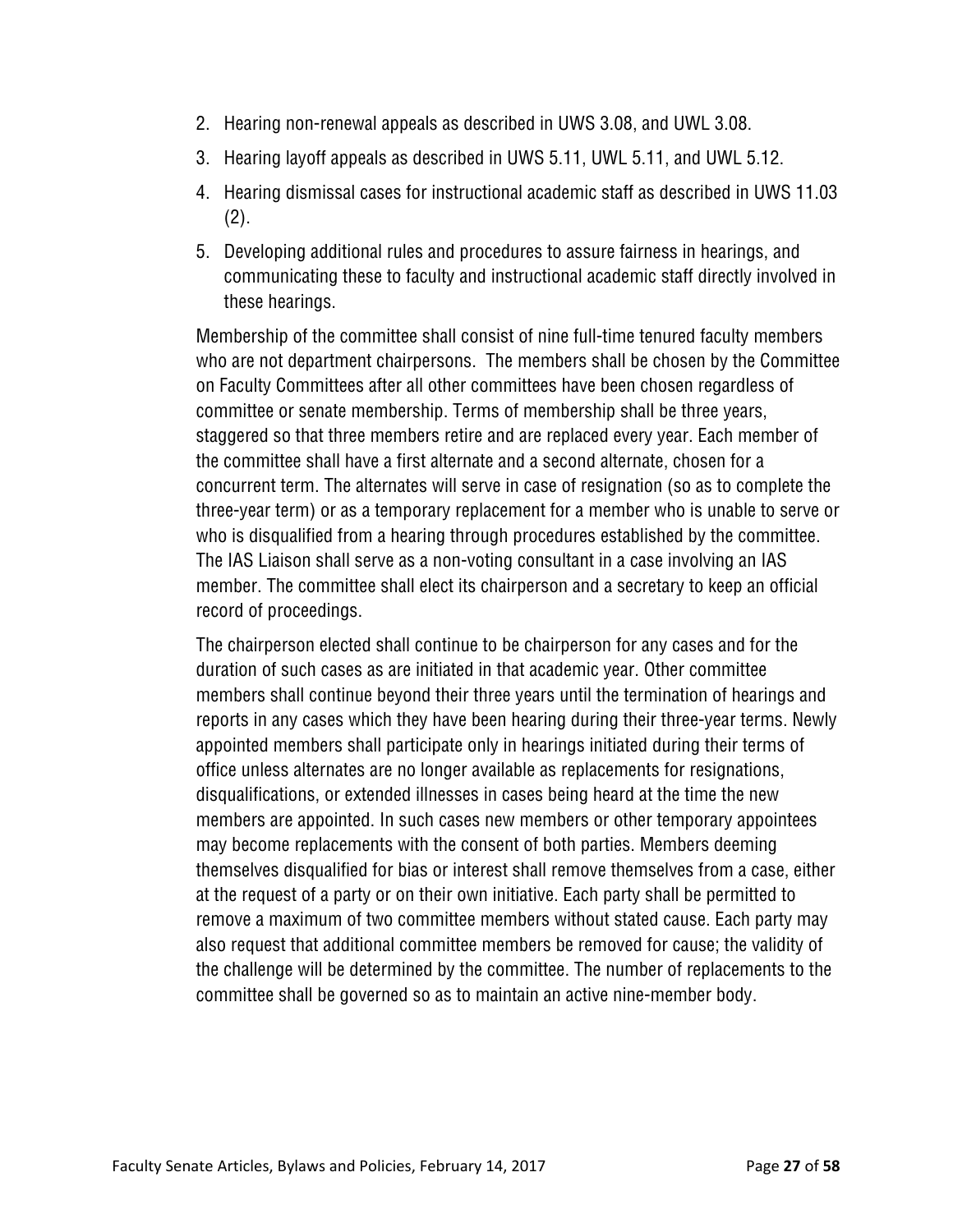#### O. **The Instructional Academic Staff Committee** (Revised 2014)

Duties and responsibilities of the committee shall include:

- 1. Studying, developing, and recommending policies and procedures used in the university concerning salary, position types and titles, promotion, workload, and general working conditions for Instructional Academic Staff.
- 2. Studying, developing, and making recommendations regarding the implementation in the university of such policies and procedures.
- 3. Collecting and disseminating information on such policies and procedures and their implementation in the university.

Membership of the committee shall consist of nine members of the faculty and shall include at least three representatives from each of the College of Liberal Studies and the College of Science and Health and two representatives from the College of Business Administration. Committee membership may include Ranked Faculty but no more than one Ranked Faculty member from each college. The committee shall elect its chairperson.

# P. **The Instructional Academic Staff Promotion Committee (IAS-PC)** (Revised 2016)

Duties and responsibilities of the committee shall include reviewing promotion files subject to the following rules of operation:

1. The committee members shall use the general performance and achievement criteria that are described in the "Guide to Instructional Academic Staff Promotion" (the most current version of which is posted on the Human Resources website http://www.uwlax.edu/Human-Resources/IAS-Promotion-Resources/). In addition to teaching, the criteria include service and/or professional development, and/or creative activity, and/or scholarship. The committee shall ensure that guidelines for the submission of departmental criteria and other data supporting a candidate for promotion are up to date and available on all relevant websites. Guidelines for the academic year's promotion materials must be in place by the first Friday of September. Following the establishment of rules and procedures and prior to submission of candidate applications, the IAS Liaison shall hold a meeting for eligible candidates to describe the promotion process. This meeting shall be publicized via email and in the *UWL Events Calendar*.

 The members shall give fair and full consideration to all relevant materials that are presented on the candidate's behalf. A written unpublished record of the deliberations shall be maintained by the IAS Liaison. The unpublished records shall be destroyed at termination of the committee year or after resolution of all appeals.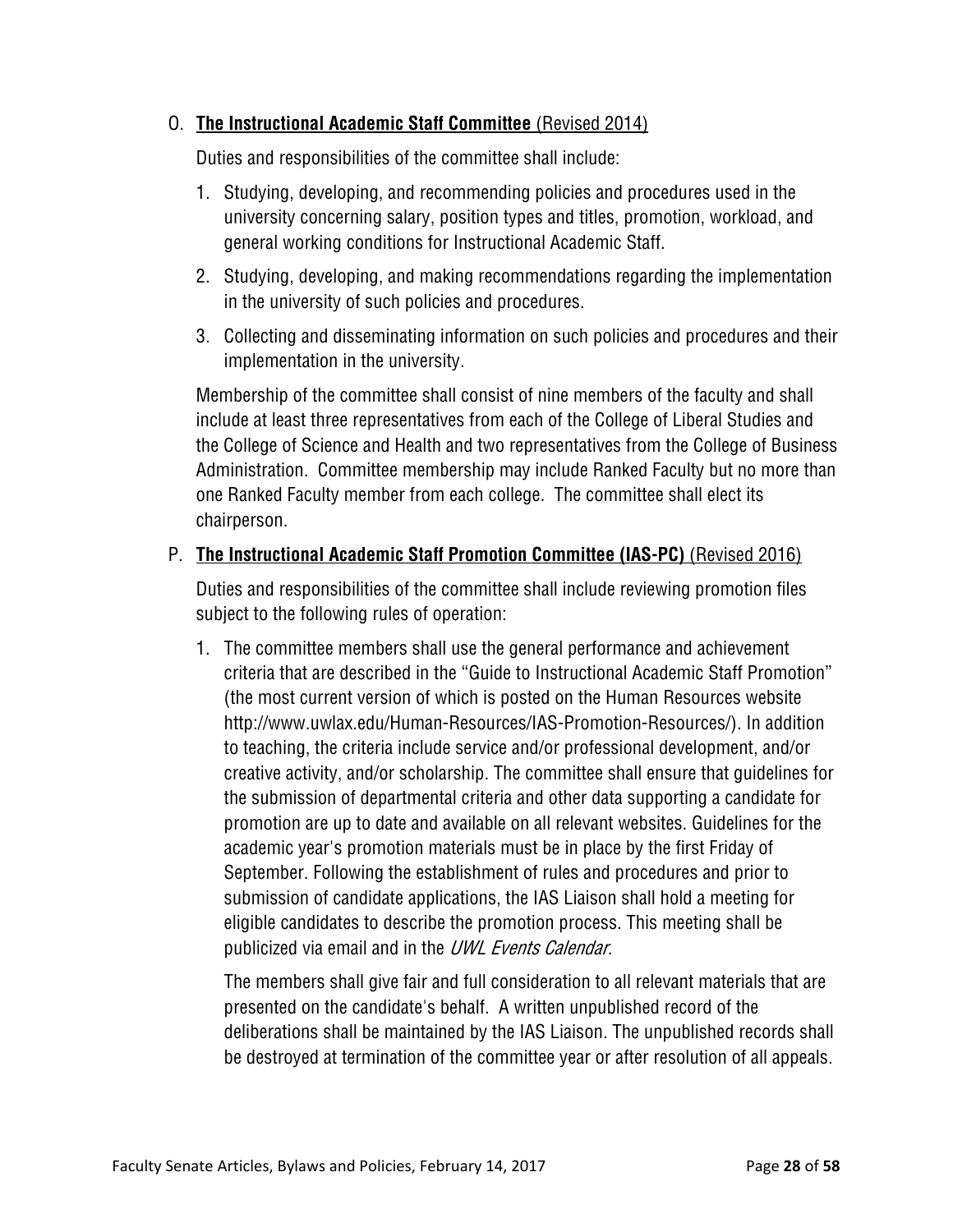- 2. Within seven calendar days of the committee's final decision on all candidates for promotion, the IAS Liaison shall communicate the decisions in writing to the candidates and to the appropriate department chairpersons. A candidate who is not recommended for promotion shall receive the reasons for the negative decision and information on the appeals process as part of this written notification.
- 3. Within seven calendar days of receiving the written reasons for a negative decision, the candi0date may appeal the committee recommendation by writing to the Instructional Academic Staff Promotion Committee Chair. An appeal review shall take place within 14 calendar days of receipt of the appeal. The IAS member shall be given at least seven calendar days notice of such review. The burden of proof in such an appeal shall be on the IAS member. The scope of the review shall be limited to the question of whether the decision was based in any significant degree upon one or more of the following factors, with material prejudice to the individual:
	- a. Conduct, expressions, or beliefs that are constitutionally protected, or protected by the principles of academic freedom, or
	- b. Factors proscribed by applicable state or federal law regarding fair employment practices, or
	- c. Improper consideration of qualifications for promotion. For purposes of this section, "improper consideration" shall be deemed to have been given to the qualifications of an IAS member in question if material prejudice resulted because of any of the following:
		- i. The procedures required by rules of the faculty or board were not followed, or
		- ii. Available data bearing materially on the quality of performance were not considered, or
		- iii. Unfounded, arbitrary or irrelevant assumptions of fact were made about work or conduct.

Written notice of the results of the appeal shall be transmitted to the candidate and appropriate department chair within seven days of the committee decision.

4. The committee chair or the IAS Liaison shall provide the Provost a list of those recommended and not recommended for promotion, and the results of any appeals. Separate lists shall be provided for each series title.

Membership of the committee shall consist of one non-voting *ex officio* member (the IAS Liaison to the Provost) and seven voting members of the faculty selected by the Faculty Senate. Membership shall be representative of the colleges/divisions and include at least one representative from each college/unit. These members shall be IAS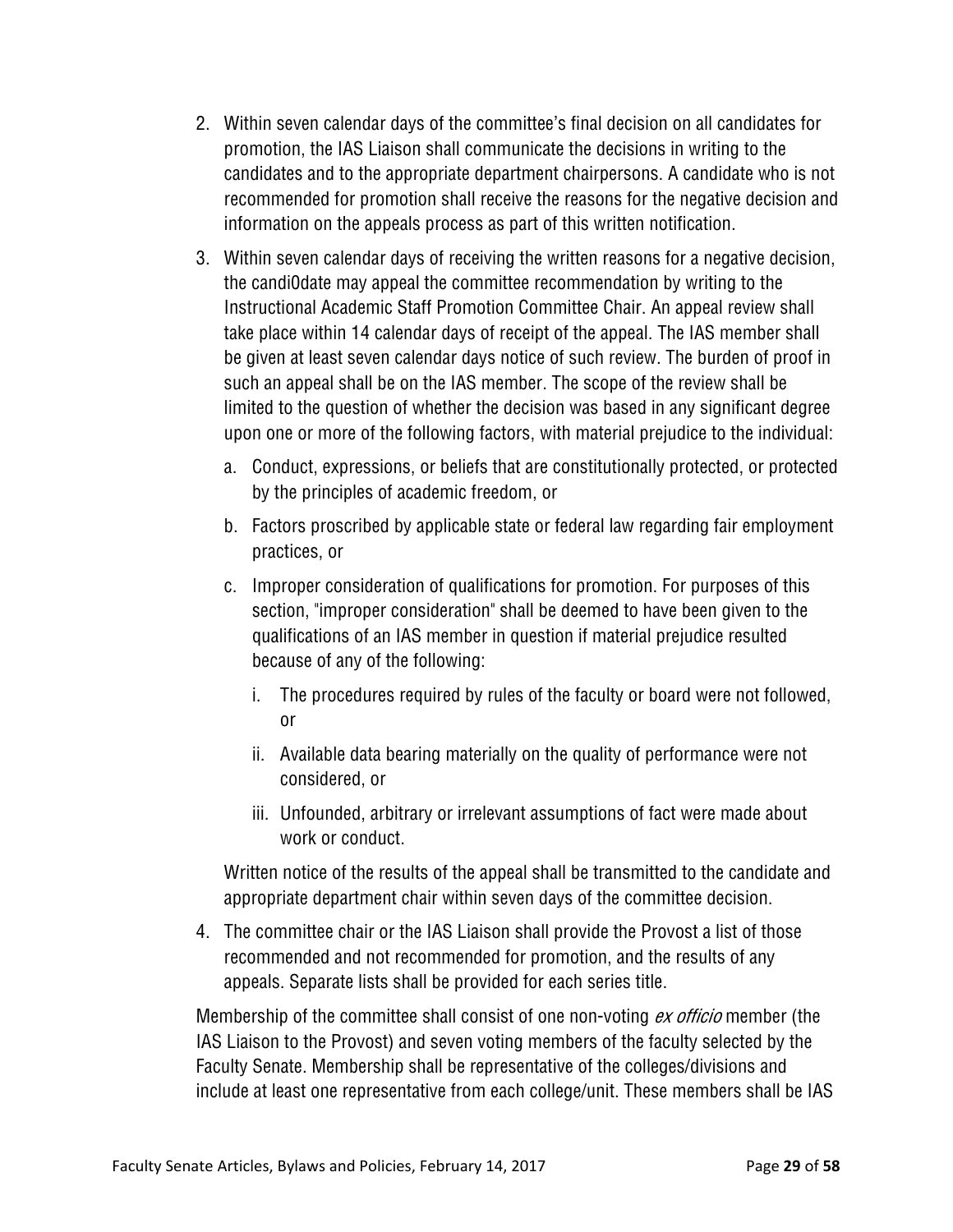at the Senior Lecturer or Clinical Associate Professor level or tenured ranked faculty at the Associate Professor level (or higher), with no more than two seats held by ranked Faculty.

#### Q. **The International Education Committee**

Duties and responsibilities of the committee shall include:

- 1. Establishing, maintaining, and updating the procedures and criteria used to review proposals for offering credit-generating courses or programs of study at foreign or international sites. The committee shall publicize the standards used to determine if awarding academic credit is appropriate.
- 2. Receiving and reviewing all proposals for offering credit-generating courses or programs of study at foreign or international sites provided the proposed offering has been approved by the appropriate department(s) and dean(s). The review shall provide for consultation with the Office of International Education. Upon approval by the committee, the proposal shall be forwarded to the appropriate curriculum committee (or dean in the case of umbrella course topics) for further review.
- 3. Reviewing the International Studies (INS) minor program and courses with the INS prefix. The committee shall receive and review all proposals for revisions in the requirements for the INS minor and all proposals for new or revised courses with the INS prefix. The review shall provide for consultation with the Director of the International Studies Curriculum. Upon approval by the committee, the proposal shall be forwarded to the Dean of the College of Liberal Studies and to the Undergraduate Curriculum Committee for further review.
- 4. Advising the Director of the Office of International Education and other administrative authorities and university committees in the development, application, and evaluation of policies and procedures for global education programs.
- 5. Providing for the periodic review and assessment of the university's international education programs, policies, and procedures. The areas reviewed shall include both credit and non-credit study tours, foreign study and exchange programs, and international student issues.
- 6. Receiving annual reports on the number of international students enrolled at UWL, the number of UWL students participating in global education programs, and the number of international education opportunities for UWL faculty and staff.
- 7. Meeting with the International Student Organization and the Director of the Office of International Education to discuss issues regarding the needs of international students.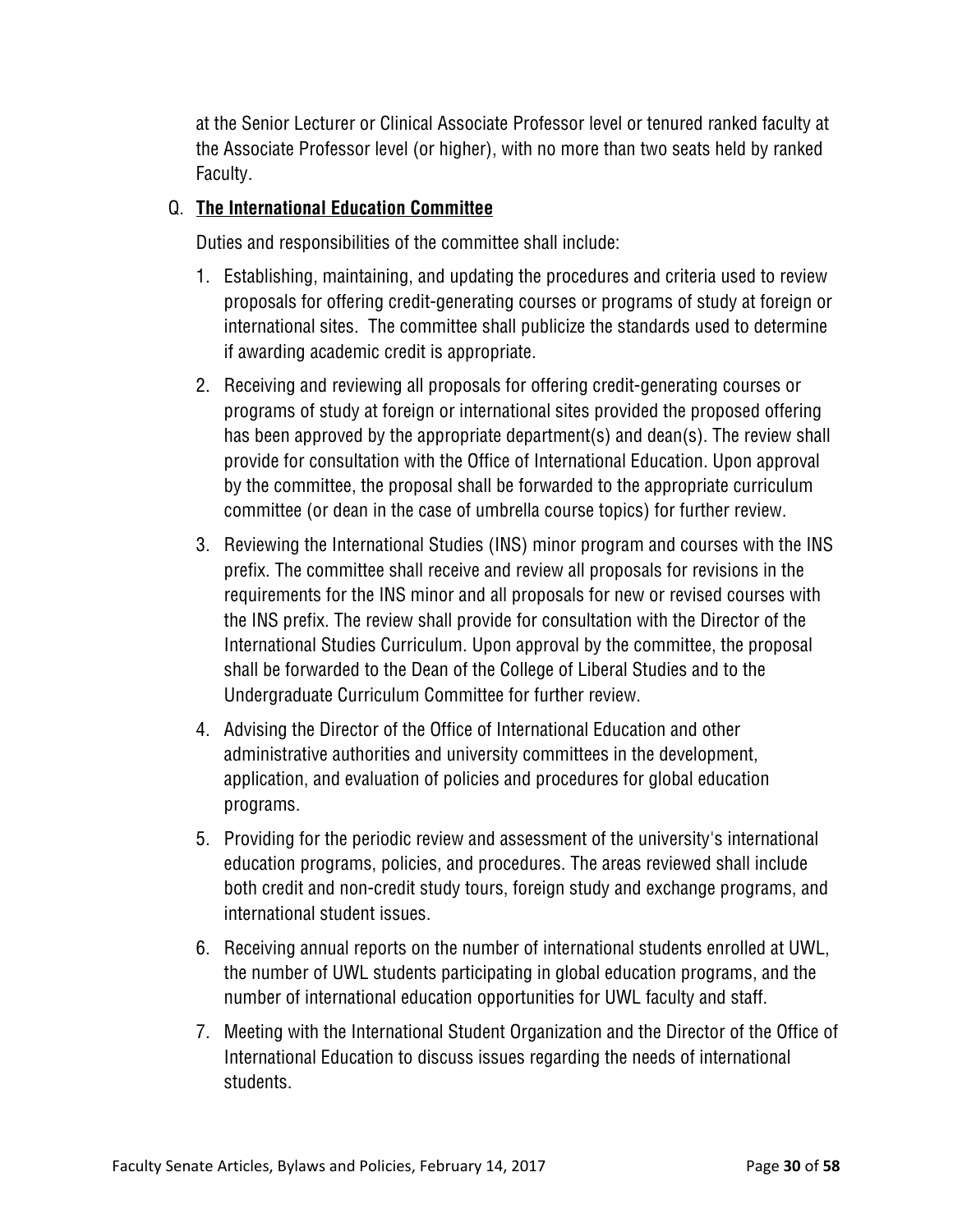Membership of the committee shall consist of nine faculty members, one academic staff member chosen by the Academic Staff Council, and three students. The faculty membership shall include at least two representatives from each of the College of Liberal Studies and the College of Science and Health, and at least one representative from the College of Business Administration. The student membership shall include at least one representative from the International Student Organization. The Director of the Office of International Education and the Director of the International Studies Curriculum shall serve as nonvoting consultants to the committee. The committee shall elect its chairperson. A committee member shall abstain from voting on the approval of any proposal to offer courses or programs of study at international sites if the committee member or the committee determines that the proposal presents a conflict of interest for the committee member.

#### R. **The Joint Promotion Committee** (Revised 2016)

Duties and responsibilities of the committee shall include reviewing promotion files subject to the following rules of operation:

1. The committee members shall use the general performance and achievement criteria that are described in "A Guide to Faculty Promotions and Portfolio Development at UW-La Crosse" (the most current version of which is posted on the HR website http://uwlax.edu/Human-Resources/Faculty-Promotion-Resources/).

 Criteria include teaching, research, professional and public service, and contributions to the university. The committee shall provide guidelines for the submission of departmental criteria and other data supporting candidacy for promotion. Following the establishment of rules and procedures and prior to submission of candidate application, the Joint Promotion Committee shall hold a meeting for eligible candidates to describe the promotion process. The Joint Promotion Committee shall publicize this meeting via email and in the UWL Events Calendar.

 The members shall give fair and full consideration to all relevant materials that are presented in the candidate's behalf. The joint committee shall make promotion recommendations to the chancellor. A written unpublished record of the deliberations shall be maintained. The unpublished records shall be destroyed at termination of the committee year or after resolution of all appeals.

2. Within seven calendar days of the committee's decision on a candidate for promotion, the chairperson of the committee shall communicate the decision in writing to the candidate and to the appropriate department chairperson. A candidate who is not recommended for promotion shall receive the reasons for the negative decision as part of this written notification.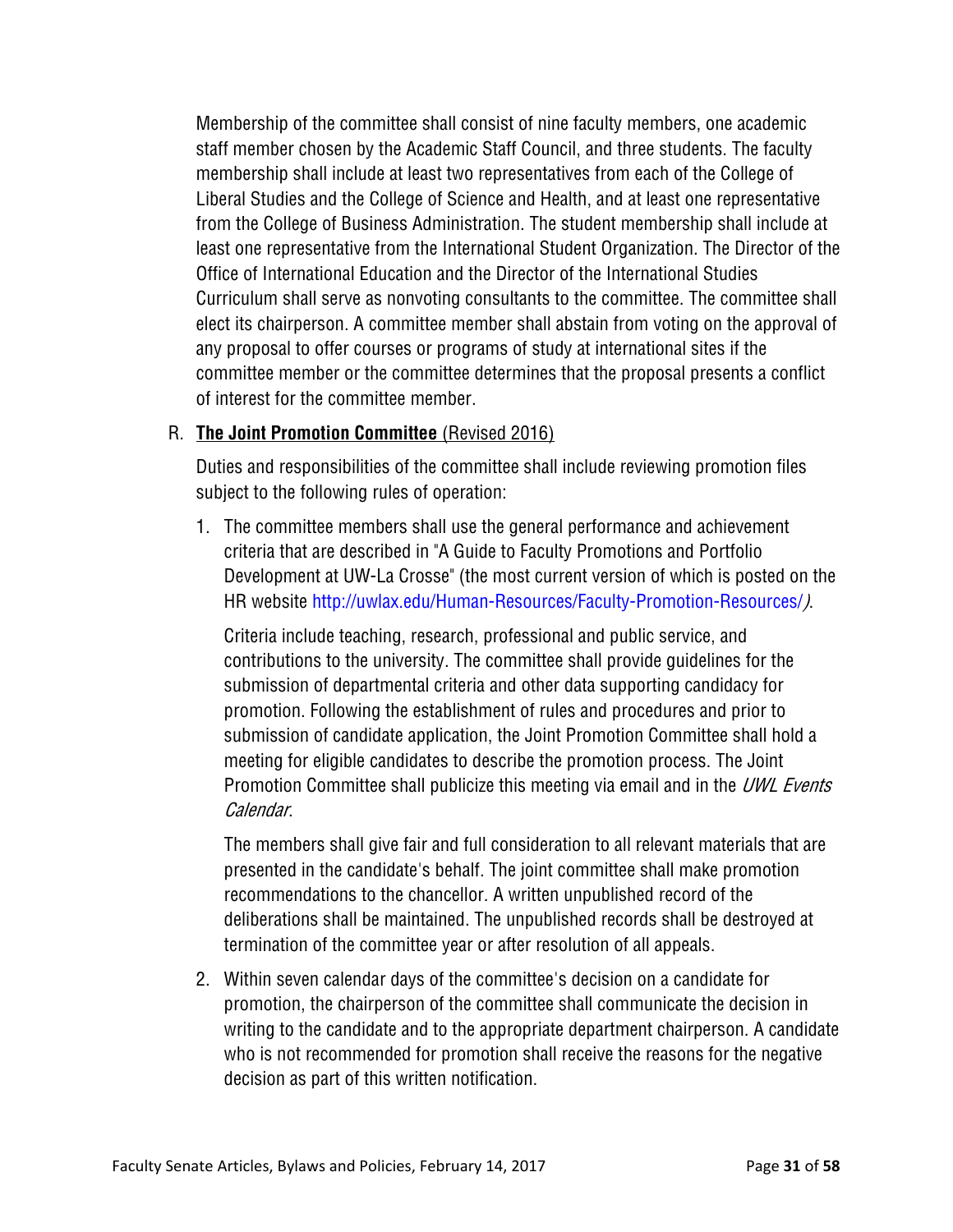- 3. Within seven calendar days of receiving the written reasons for a negative decision, the candidate may, by writing to the Joint Promotion Committee chair, appeal the Joint Promotion Committee recommendation. An appeal review shall take place within 14 calendar days of the filing date. The faculty member shall be given at least seven calendar days notice of such review. The burden of proof in such an appeal shall be on the faculty member, and the scope of the review shall be limited to the question of whether the decision was based in any significant degree upon one or more of the following factors, with material prejudice to the individual:
	- a. Conduct, expressions, or beliefs that are constitutionally protected, or protected by the principles of academic freedom, or
	- b. Factors proscribed by applicable state or federal law regarding fair employment practices, or
	- c. Improper consideration of qualifications for promotion. For purposes of this section, "improper consideration" shall be deemed to have been given to the qualifications of a faculty member in question if material prejudice resulted because of any of the following:
		- i. The procedures required by rules of the faculty or board were not followed, or
		- ii. Available data bearing materially on the quality of performance were not considered, or
		- iii. Unfounded, arbitrary or irrelevant assumptions of fact were made about work or conduct.

 Written notice of the results of the appeal shall be transmitted to the candidate and appropriate department chair within seven days.

iv. The joint committee shall provide the chancellor a list of those recommended and not recommended for promotion, and the results of any appeals. Separate lists shall be provided for each rank.

Membership of the committee shall consist of the provost/vice chancellor, the four academic deans and 12 professors, representing the range of academic fields. All members of the committee must hold the rank of Professor. Terms of service for the faculty members shall be three years, with four of the faculty members being replaced each year. Members shall be nominated by the Faculty Senate Executive Committee and approved by the Faculty Senate in the fall without regard to membership on other committees, with new committee members replacing the former ones on October 1. The committee shall elect its chairperson.

# S. **The Library Committee**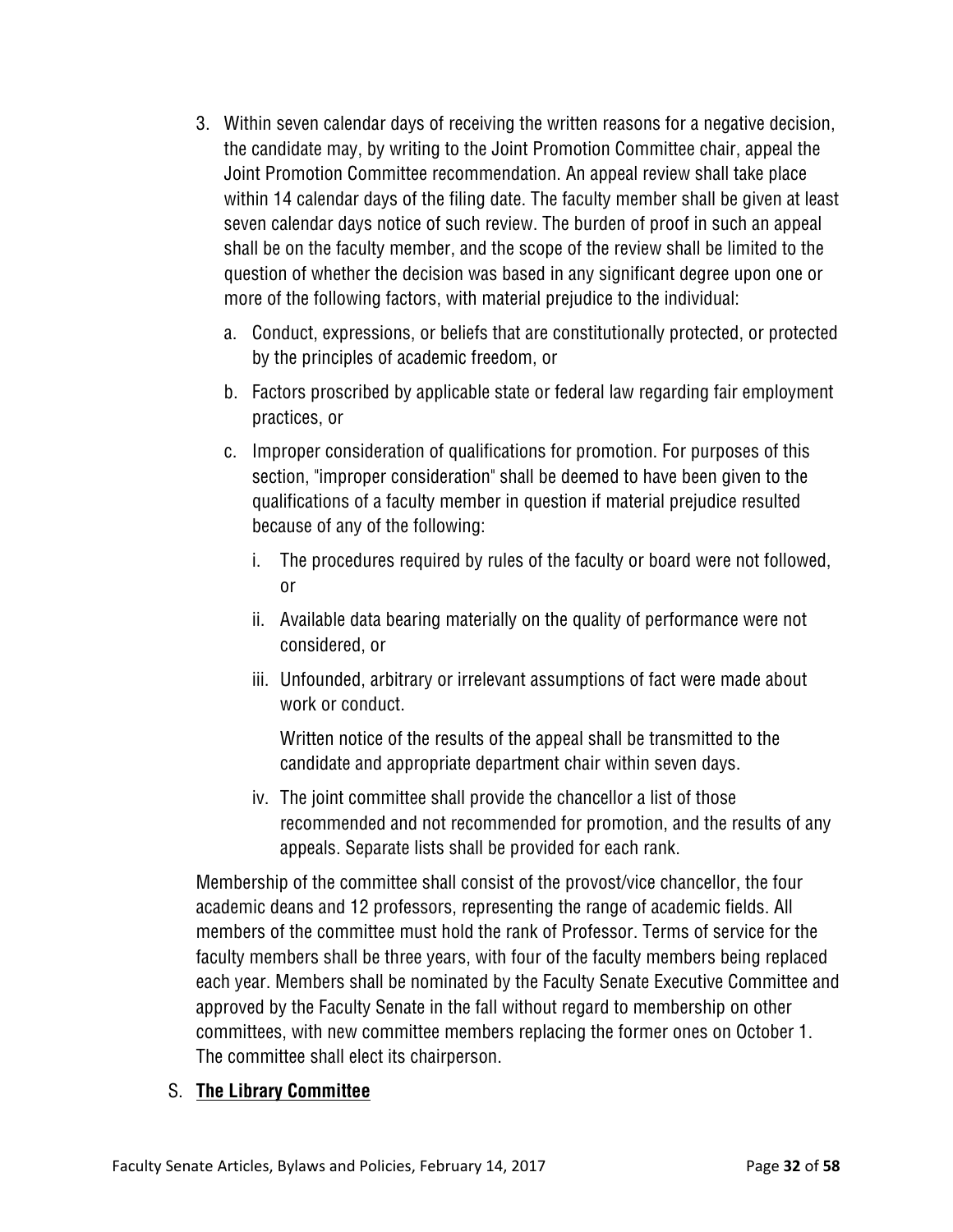Duties and responsibilities of the committee shall include:

- 1. Studying and recommending means of improving library services.
- 2. Providing liaison between faculty and library staff regarding policy-related issues.

Membership of the committee shall consist of nine faculty members, one of whom shall be the chairperson of the library department, and three students, one of whom shall be a graduate student. The faculty membership shall include at least two representatives from each of the College of Liberal Studies and the College of Science and Health, and at least one representative from the College of Business Administration. Consecutive appointments may be allowed for up to five years: however, at least three faculty members shall be newly appointed each year. The director of the library shall serve as an administrative consultant to the committee. The committee shall elect its chairperson.

# T. **The Promotion Tenure and Salary Committee**

Duties and responsibilities of the committee shall include:

- 1. Studying and recommending policies and procedures used in the university concerning salary, promotion, and tenure.
- 2. Collecting and disseminating information on procedures employed within the university in matters concerning promotion, tenure, and salary.

Membership of the committee shall consist of nine voting faculty members, none of whom shall be members of the academic staff. The IAS Liaison shall serve as a nonvoting member in matters concerning salary. The committee shall elect its chairperson.

# U. **The Research and Grants Committee**

Duties and responsibilities of the committee shall include:

- 1. Establishing written guidelines and screening and selection procedures for research proposals.
- 2. Establishing written procedures for evaluating and ranking research proposals.
- 3. Receiving and evaluating research proposals from members of the faculty.
- 4. Apportioning institutional funds for research and informing grant recipients of their awards.
- 5. Providing applicants who did not receive grant money reasons for denial.
- 6. Advising the coordinator of gifts and grants in the solicitation of grant monies.
- 7. Providing the UW-L Foundation with a list of committee faculty members from which it may select advisory members for its Grants and Review Committee.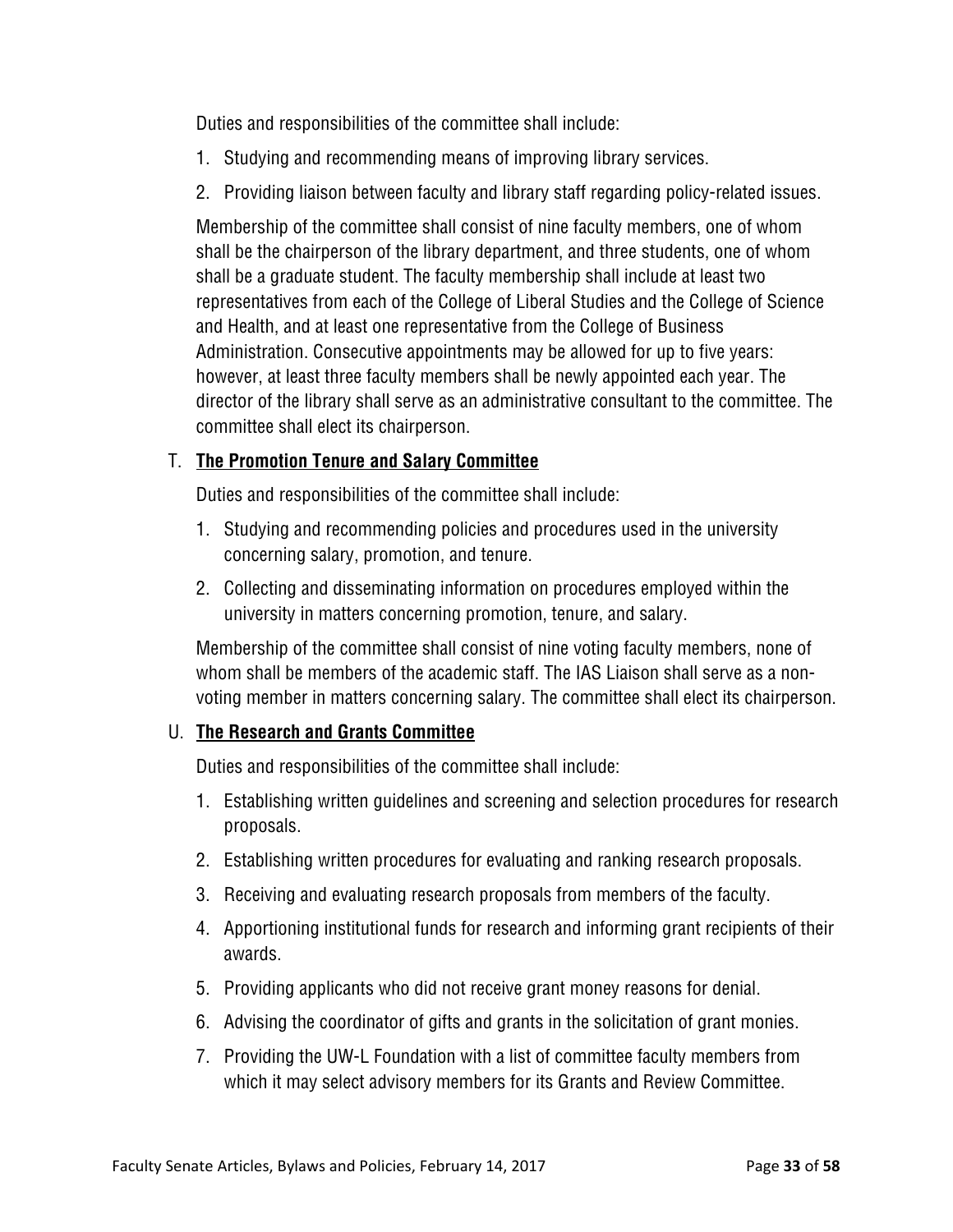Membership of the committee shall consist of the provost/vice chancellor (*or* his/her designated representative) and nine faculty members. Members of the faculty who submit research proposals during a given year shall not be members of the committee during that year. The coordinator of gifts and grants shall serve as an administrative consultant to the committee for grants advisory purposes. The committee shall elect its chair.

#### V. **The Scholarship and Awards Committee**

Duties and responsibilities of the committee shall include:

- 1. Screening applications for scholarships and awards and recommending their recipients.
- 2. Providing the UWL Foundation with a list of committee faculty members from which it may select advisory members for its Scholarship Committee.

Membership of the committee shall consist of nine faculty members and three students. The Executive Director of the UWL Foundation shall serve as an administrative consultant to the committee. The committee shall elect its chairperson.

# W. **The Undergraduate Curriculum Committee** (Revised 2012)

Duties and responsibilities of the committee shall include:

- 1. Determining curricula for students in the various academic programs.
- 2. Receiving proposals for all undergraduate curricular changes from the various academic departments.
- 3. Informing department chairpersons/program directors, in writing, of proposals being considered thus providing adequate opportunity for departments/programs to be heard prior to committee and senate action on such proposals.
- 4. Evaluating curriculum proposals by a hierarchical set of criteria, taking into consideration the needs of students and of society, the mission of the university, the necessity for quality programs, and the ability of the department and college to meet the resource needs of the proposal.
- 5. Coordinating the various curricula through formal consultation with the academic departments.
- 6. Publishing the agenda of regularly scheduled meetings in the university newsletter.
- 7. Authorizing substitutions or waivers for individual students in academic programs other than the General Education Program.

Membership of the committee shall consist of nine faculty members and three students. The faculty membership shall include at least three representatives from each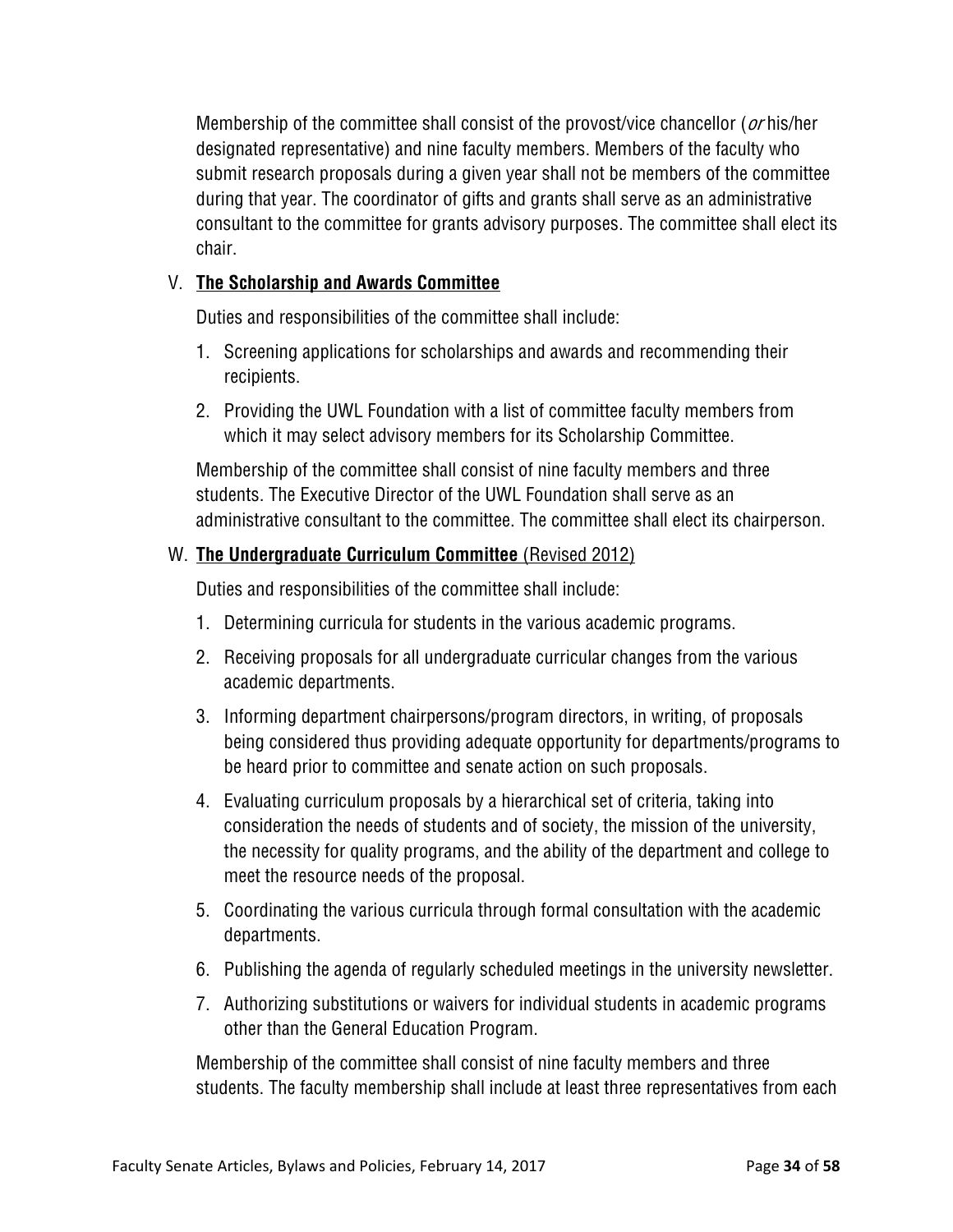of the College of Liberal Studies and the College of Science and Health and at least one representative from the College of Business Administration. The Committee on Faculty Committees shall rotate representation with respect to departments and schools, and so far as possible shall provide alternates for each appointed member. The provost/vice chancellor, registrar, director of the library and academic deans shall serve as administrative consultants to the committee. The committee shall elect its chair.

#### X. **The Undergraduate Research Committee**

Duties and responsibilities of the committee shall include:

- 1. Establishing written evaluation procedures and criteria for funding undergraduate research proposals.
- 2. Establishing written procedures for applying for undergraduate research funds.
- 3. Publicizing the availability of undergraduate research funds and the procedures for applying for those funds.
- 4. Receiving and evaluating research proposals from undergraduate students.
- 5. Apportioning institutional funds for undergraduate research.
- 6. Advising the coordinator of gifts and grants in the solicitation of grant monies to support undergraduate research.
- 7. Planning and conducting an annual Undergraduate Research Day, as well as other means of disseminating undergraduate research results.

Membership of the committee shall consist of nine faculty members and two student members. Terms of service for the faculty members shall be three years. There shall be no more than four faculty members from any of the College of Business Administration, the College of Liberal Studies, or the College of Science and Health. Student members shall be selected from students who have received research funding from the committee in previous years. Students who submit research proposals during a given year shall not be members of the committee during that year. The coordinator of gifts and grants shall serve as an administrative consultant to the committee for grants advisory purposes. The committee shall elect its chairperson.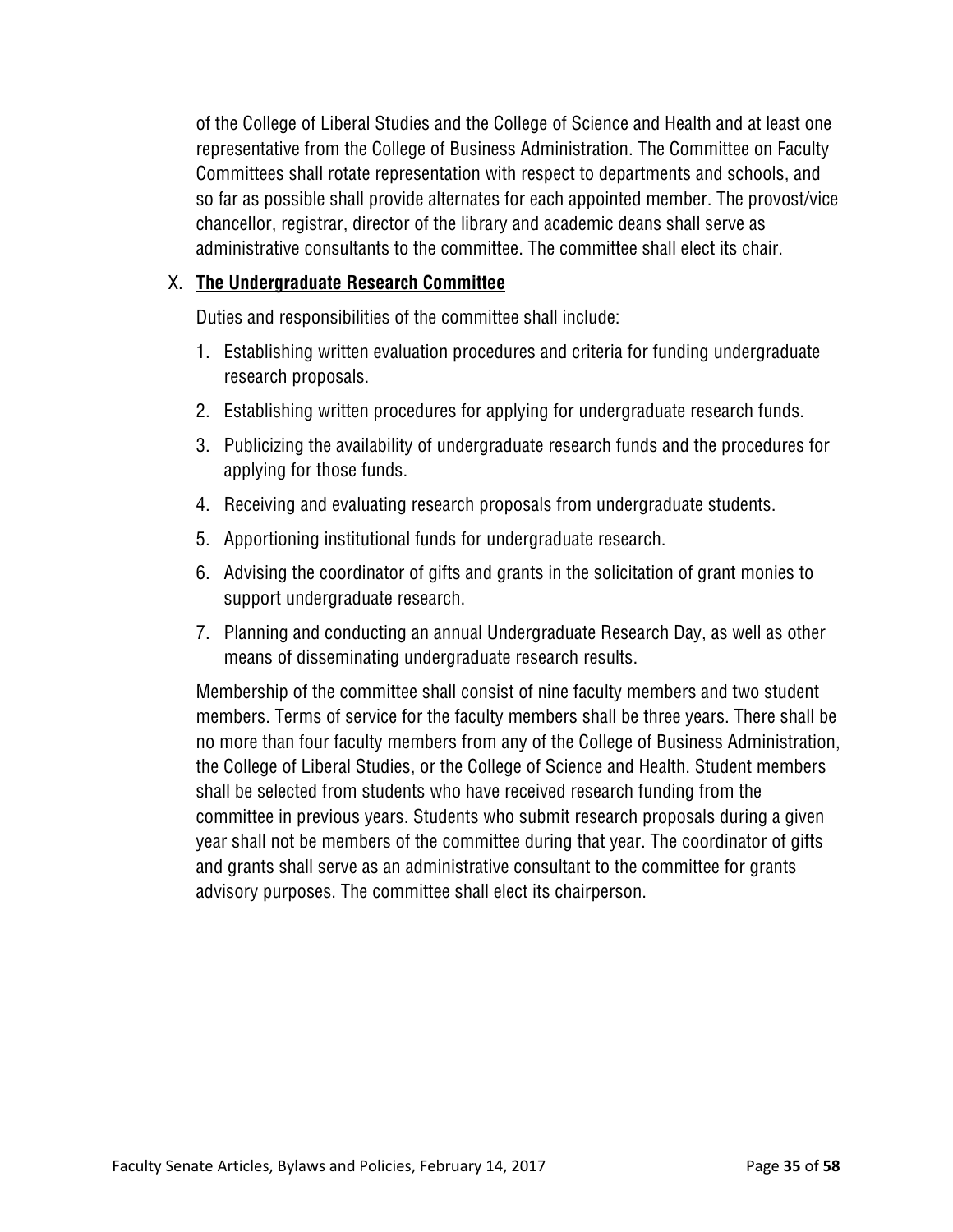# Faculty Senate Policies

(Amended February 2017)

- **I.** Policy Pertaining to Faculty Ombudspersons
- **II.** Policy Defining the Curriculums
- **III.** Policies Pertaining to the Curriculums
- **IV.** Responsibilities of Departments, Department Members and Department Chairpersons
- **V.** The Selection of Department Chairpersons
- **VI.** Remuneration of Department Chairpersons
- **VII.** Policy Pertaining to Post-retirement Service on Senate
- **VIII.** UW-La Crosse Ranked Faculty Workload Policy
- **IX.** Electronic Media Policy for Faculty Academic Artifacts
- **X.** Instructional Academic Staff Workload Policy
- **XI.** Post Retirement Appointments Policy
- **XII.** Teacher Education Programs/School of Education Faculty
- **XIII.** Policy on Academic Centers, Institutes and Laboratories
- **XIV.** Salary Equity Adjustment Policy
- **XV.** Faculty Qualifications Policy
- **XVI.** Academic Freedom Statement
- I. Three **faculty ombudspersons** shall be appointed annually to help faculty members seeking information about or assistance with informal resolution or seeking information about formal resolution of personnel problems, including non-renewals, dismissals, complaints, grievances, and appeals. The ombudspersons shall serve as individual consultants and advisors, not as members of a committee or a group acting by consensus or voting.

Near the end of each academic year, the Senate Executive Committee, in consultation with the chairpersons of the Hearing Committee and the Committee on Complaints, Grievances, Appeals, and Academic Freedom (CGAAF), shall appoint three faculty members to serve as ombudspersons for one-year terms beginning August 15. Two alternates shall also be appointed to serve in case of resignation or disqualification. Consecutive appointments may be allowed for up to five years. Ombudspersons shall not be members of the Hearing Committee or CGAAF, and they shall be replaced by alternates if they themselves are subject to nonrenewal, dismissal, or complaint; if they themselves complain, grieve, or appeal; or if they disqualify themselves owing to bias or conflict of interest.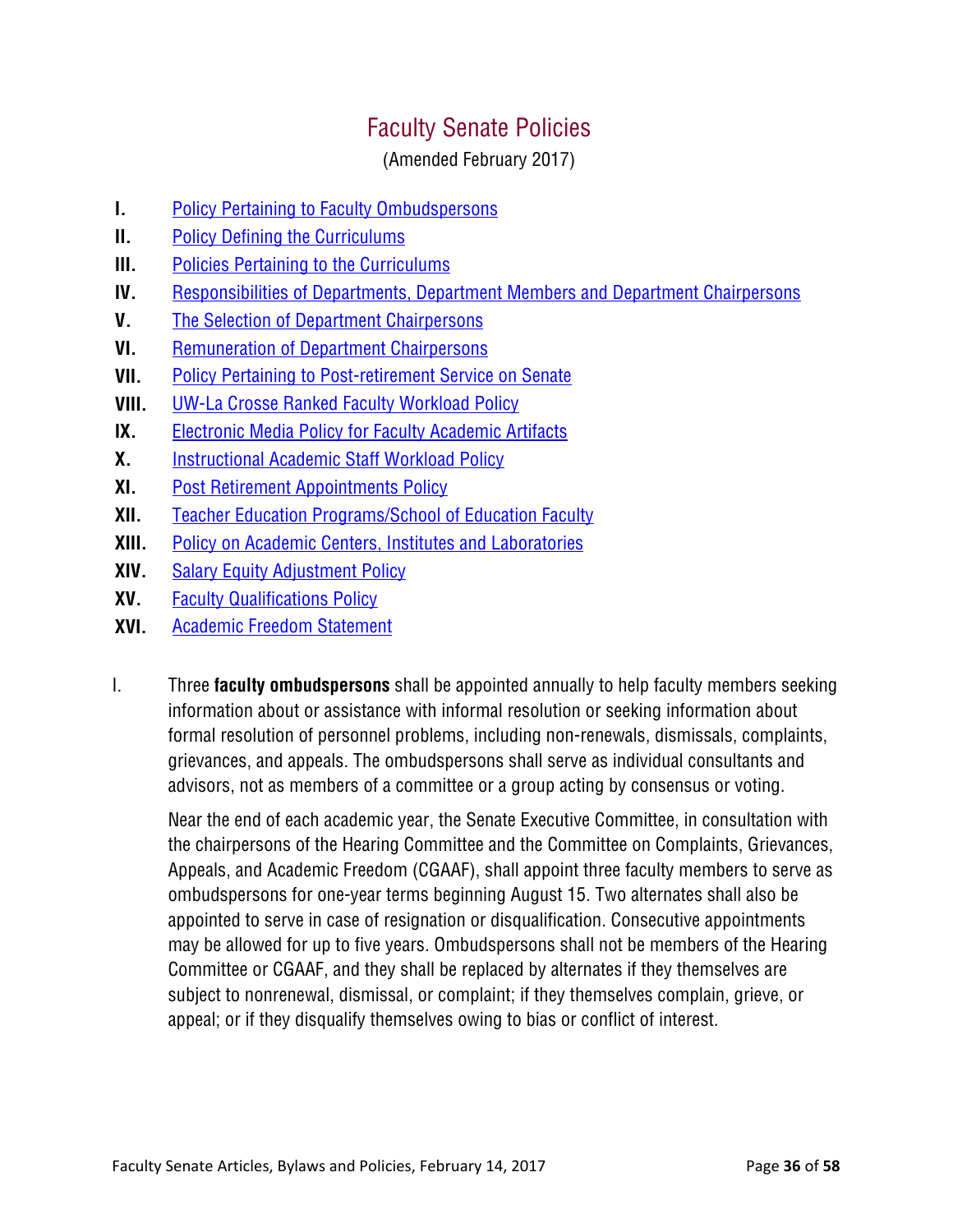- II. **Curriculums** shall consist of:
	- A. A general education program which must be satisfactorily completed before the student may be graduated.
	- B. Baccalaureate programs in the undergraduate college leading to degree.
	- C. Programs in the graduate college in the areas authorized by the board of regents.

#### III. **Curriculum policies** shall be as follows:

- A. General Education
	- 1. All students who enroll in a curriculum leading to a baccalaureate degree at the University of Wisconsin-La Crosse shall be required to enter the General Education Program.
	- 2. The content of the General Education Program shall be designed to help students understand themselves and the world in which they live by cultivating the knowledge, skills and dispositions essential for independent learning and thinking which should characterize university graduates. Although choices shall be provided to individual students, the program shall require all students to pursue a pattern of study which will minimize avoidance of any of the major areas of human experience.
	- 3. Students will be admitted to the colleges of their choice at the time of their admission to the university. Students in the General Education Program shall be advised in the college to which they have been admitted.
	- 4. The requirements in the General Education Program shall provide opportunity for all students to choose from several courses grouped within prescribed general areas.
	- 5. Each of the undergraduate colleges shall be obligated to accept credit for the requirements met in the General Education Program if studies conform to the prescribed pattern.
	- 6. The determination of the General Education Program described herein shall be accomplished in the following manner:
		- a. The General Education Committee shall make recommendations to the Faculty Senate for changes in the program. No faculty action shall be taken concerning the program of study without preliminary study and recommendations by the committee.
		- b. All recommendations of the committee to the Faculty Senate shall be preceded by careful studies which shall be designed to determine the feasibility of the recommendations with respect to availability of staff, facilities, and funds.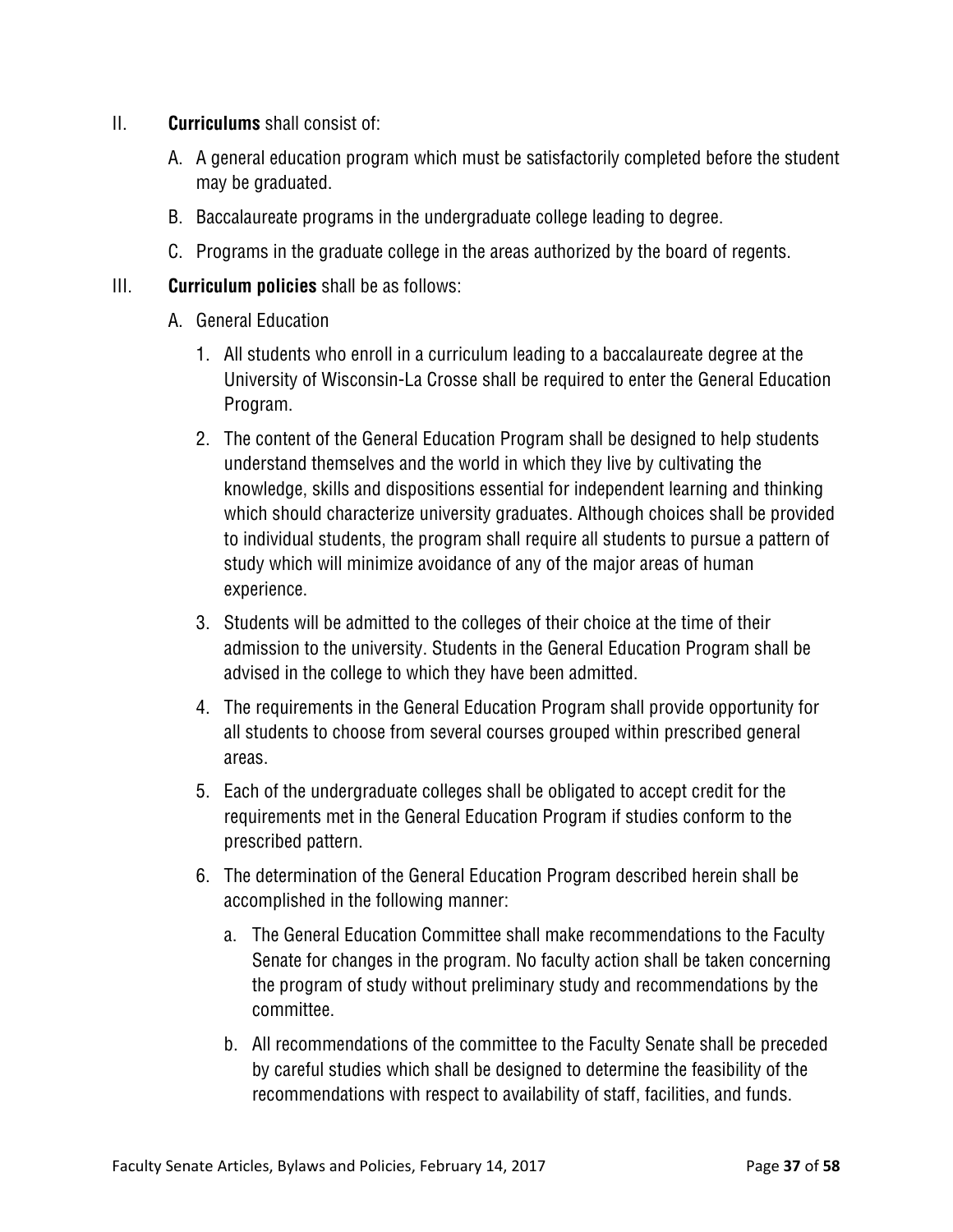- c. All recommendations of the committee to the Faculty Senate shall be coordinated with the necessary core, professional and major and minor requirements within the undergraduate colleges of the university.
- B. Baccalaureate: The Undergraduate Curriculum Committee appointed by the senate shall be responsible for curriculum in the College of Liberal Studies; the College of Science and Health; and the College of Business Administration. No faculty action concerning such curriculums shall be taken without preliminary study and recommendation by the committee. All proposals for new programs shall be subject to senate approval.
- C. Graduate: The Graduate Committee shall determine the graduate curriculum and no faculty action concerning such curriculums shall be taken without preliminary study and recommendations by the committee. All proposals for new programs shall be subject to senate approval.

# IV. **Responsibilities of Departments, Department Members and Department Chairpersons**

Faculty are organized on the basis of their disciplines into departments. The faculty carry out the responsibilities of the department through their creative and other contributions in the areas of teaching, scholarship and service.

- A. The primary function of a department is to teach in its discipline(s). The key teaching responsibilities of the department and its members include:
	- 1. Maintaining a faculty collectively expert in the breadth and depth of their discipline(s).
	- 2. Keeping abreast of the subject matter of their discipline(s) and incorporating this matter into courses.
	- 3. Continually assessing courses and curriculum to recommend and implement suitable revisions including consideration of interdisciplinary offerings.
	- 4. Keeping current on and developing new ways of teaching and learning in the discipline(s), including the use of appropriate technology. Departments will determine how courses offered through the department are to be delivered (e.g. face-to-face, hybrid, online).
	- 5. Reviewing, developing and expanding library holdings to ensure coverage of the discipline.
	- 6. Continually relating the substance of the discipline(s) to the needs and interests of the general student, the potential specialist, and the community.
	- 7. Assessing the effectiveness of departmental instruction.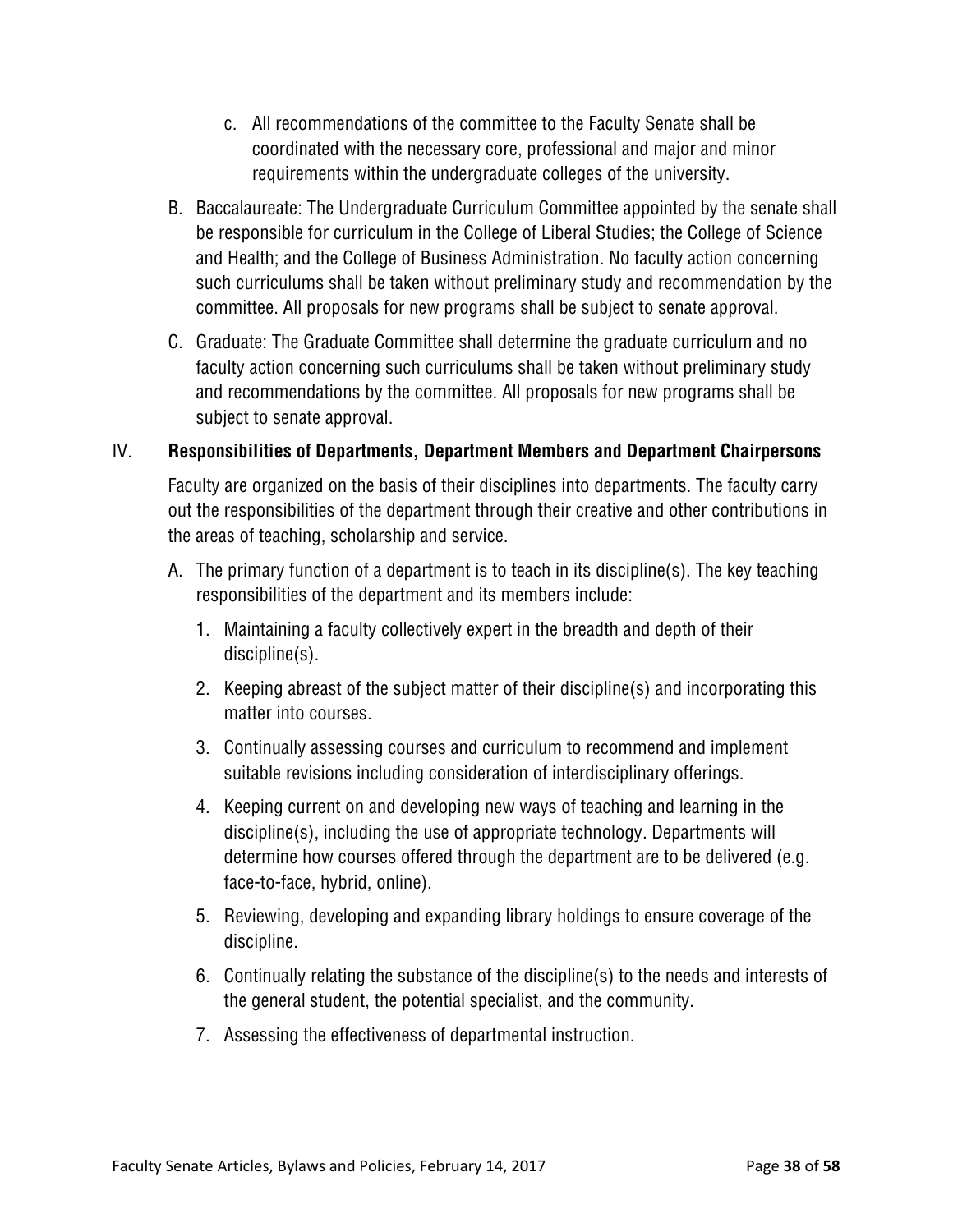- B. The department is responsible for promoting scholarship and creative activities. Scholarship responsibilities of the department and its members include:
	- 1. Making contributions of scholarly and other creative activities in the discipline(s).
	- 2. Providing the opportunity for and supervising the scholarly activities of undergraduate and graduate students.
- C. The department is responsible for promoting the continued professional growth and development of its members by encouraging their participation in sabbatical leaves, developmental leaves, conferences, professional workshops and other similar programs.
- D. The department is responsible for utilizing the expertise and interest of its members to provide professional service. Service responsibilities of the department and its members include:
	- 1. Contributing to the university through participation in faculty governance or other university service.
	- 2. Actively participating in the functions of the department.
	- 3. Contributing to and participating in professional organizations.
	- 4. Utilizing their professional expertise and interest through participation in community and other organizations.
- E. The department is responsible for advising students and providing students opportunities to develop and grow outside the environs of the classroom. The department and its members are responsible for:
	- 1. Providing advising on academic program requirements and presenting the array of available career opportunities.
	- 2. Affording the student the opportunity to learn outside the classroom through internships, cooperative agreements and other mechanisms (such as visiting scholars programs).
	- 3. Encouraging and advising organizations for majors and other students interested in the discipline.
- F. The department is responsible for providing an internal governance structure in which the functions of the department can take place. The department and its members are responsible for:
	- 1. Establishing department bylaws that define the rights, responsibilities and privileges of the Ranked Faculty, Instructional Academic Staff or Academic Librarians, and the chairperson in accordance with UW System and UWL policies.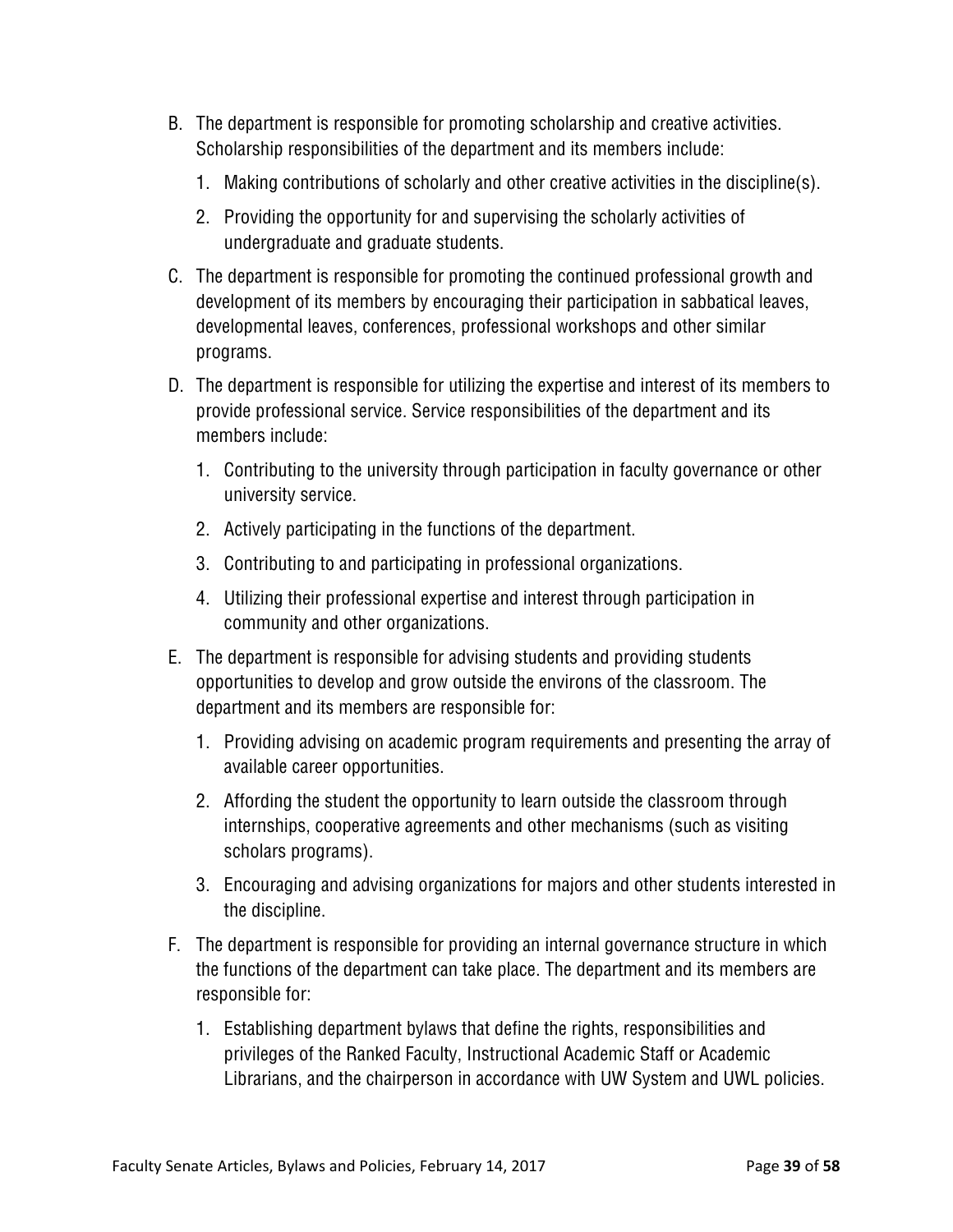- 2. Selecting the department chairperson (according to UW-L guidelines). The department delegates authority to the chairperson consistent with section H. of this policy and consults with the chairperson on department matters.
- 3. Working with its chairperson, through regular department meetings and committee assignments, to formulate and carry out policy.
- G. The department is responsible for making personnel decisions.
	- 1. The department shall establish bylaws that govern personnel decisions made about Ranked Faculty, Instructional Academic Staff or Academic Librarians.
	- 2. These bylaws shall specify requirements and procedures for retention, tenure, promotion, tenured faculty review and development, and the distribution of funds allocated to the department for salary adjustments or summer salaries. These bylaws shall comply with UW System and UWL Faculty Personnel Rules.
	- 3. The department shall make these bylaws available to its members. Notification of any changes in bylaws must be provided to all members within fourteen days.
- H. The Chairperson is generally responsible for ensuring that the policies and procedures of the department are carried out in accordance with the departmental bylaws and that the department and its members are fulfilling the responsibilities described in A. through G. above. The Chairperson shall assume a prominent role in creating a professional environment conducive to high morale and productivity in the department. Specific department functions supervised or performed by the chairperson include:
	- 1. Registration and scheduling
		- a. Developing semester and summer session class schedules in consultation with the faculty.
		- b. Monitoring registration and assessing the need to add or cancel classes.
	- 2. Curriculum
		- a. Implementing the authorized curriculum; initiating discussion of curricular issues; developing proposals for new or revised courses, special projects, grant proposals, curriculum changes; arranging for textbook selection; and participating in the presentation of departmental proposals before the appropriate committees.
		- b. Receiving and responding to concerns about curriculum and acting on substitution and waiver requests brought by students and others.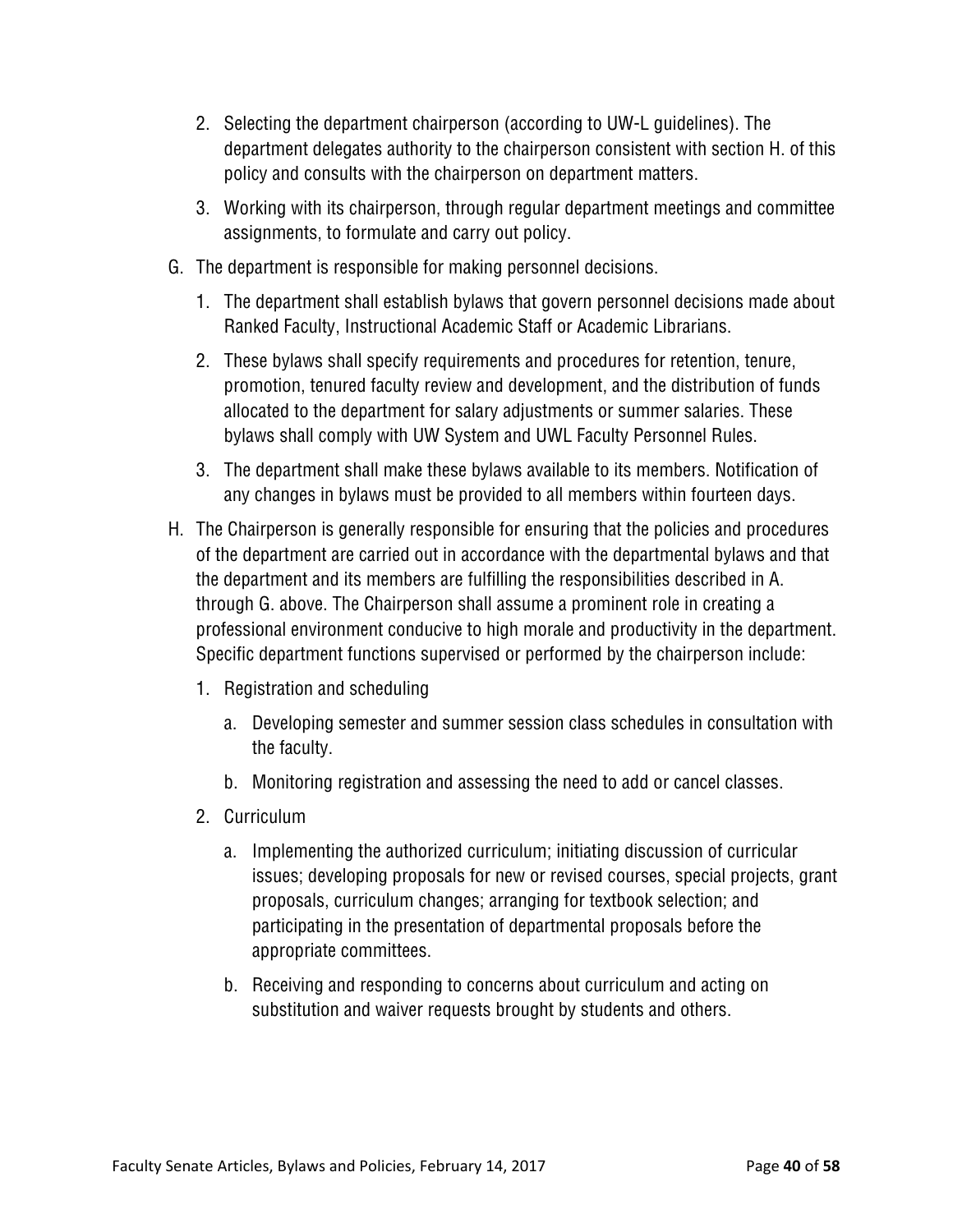- 3. Budget, Textbooks, Equipment and Facilities
	- a. Preparing the annual departmental budget for travel, services, supplies and equipment; ordering all budgeted items; and managing expenditures in accordance with the budget plan.
	- b. Making recommendations for textbook and library budgets and other budgets as requested.
	- c. Reporting textbook choices to the Textbook Rental Service in timely fashion.
	- d. Making assignments of offices, classrooms, and other work areas; obtaining other facilities when needed; and requesting maintenance for repairs for equipment, offices, classrooms, and other work areas.
- 4. Meetings and Committees
	- a. Establishing a schedule of department meetings and presiding at same.
	- b. Ensuring that departmental committees are meeting to fulfill their responsibilities.
	- c. Attending meetings of appropriate departmental, college, and university committees.
	- d. Designating or recommending department members to serve on committees as requested.
	- e. Arranging for representation and participation of the department at professional meetings and placement centers as appropriate.
	- f. Serving on committees as required.
- 5. Personnel
	- a. Conveying to the appropriate administrative officer the personnel needs of the department for faculty and academic staff, graduate assistants, classified staff and student help.
	- b. Monitoring all departmental search and screen activities for compliance with UWL Affirmative Action hiring procedures.
	- c. Describing and publicizing faculty and academic staff vacancies and corresponding with applicants and placement agencies; scheduling and participating in interviews; making recommendations to the appropriate administrative officer regarding hiring; and providing orientation for new members regarding departmental policies and procedures, departmental expectations for faculty and academic staff, and faculty and academic staff responsibilities.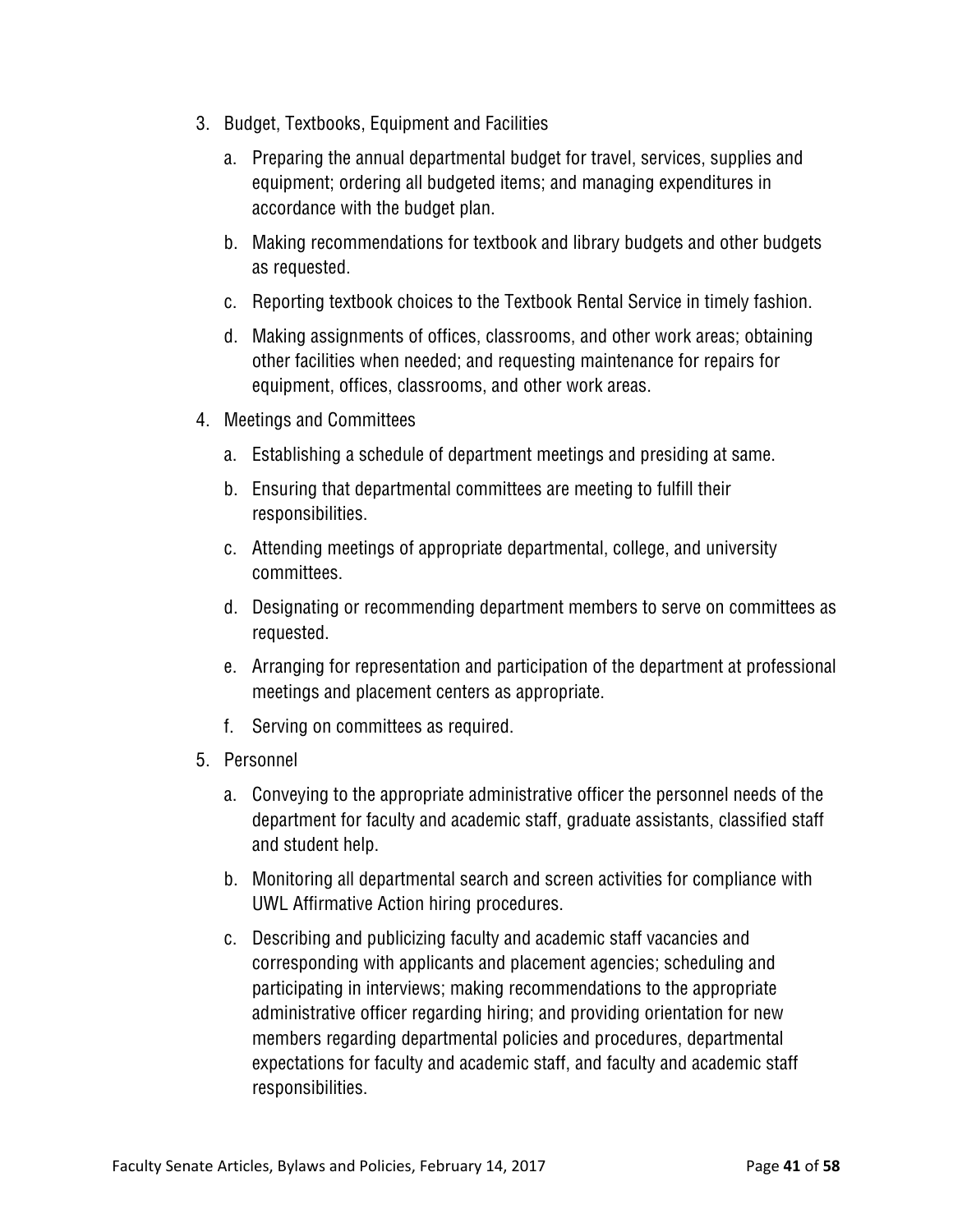- d. Arranging for the required evaluations of faculty and academic staff; scheduling student evaluation of department members; monitoring department personnel committees with regard to conformance with UW System, UWL and department procedures; and informing individual members of any recommendations regarding them.
- e. Describing and publicizing graduate assistantship positions; making recommendations to the appropriate administrative officer regarding hiring of graduate assistants; providing orientation and assignment for graduate assistants; and participating in the evaluation of graduate assistants.
- f. Arranging for the selection, hiring, training, overseeing, and evaluation of classified staff and student help.
- g. Recommending summer school appointments to the appropriate administrative officer within university, college and departmental guidelines.
- h. Ensuring the continuation of classes during prolonged faculty absences.
- 6. Students
	- a. Receiving and responding to student questions, concerns, and complaints regarding courses, curriculum requirements, faculty and grades.
	- b. Coordinating advising activities for the department.
- 7. Teaching
	- a. Teaching a reduced load in the department in accordance with bylaw VIII.B.
- 8. Other Responsibilities
	- a. Responding to inquiries from the university, the UW System, and external accrediting agencies regarding department programs.
	- b. Conferring, as needed, with other chairpersons in the university and with other departments of the same discipline in the system and area.
	- c. Corresponding with prospective students, teachers, and the general public on their inquiries.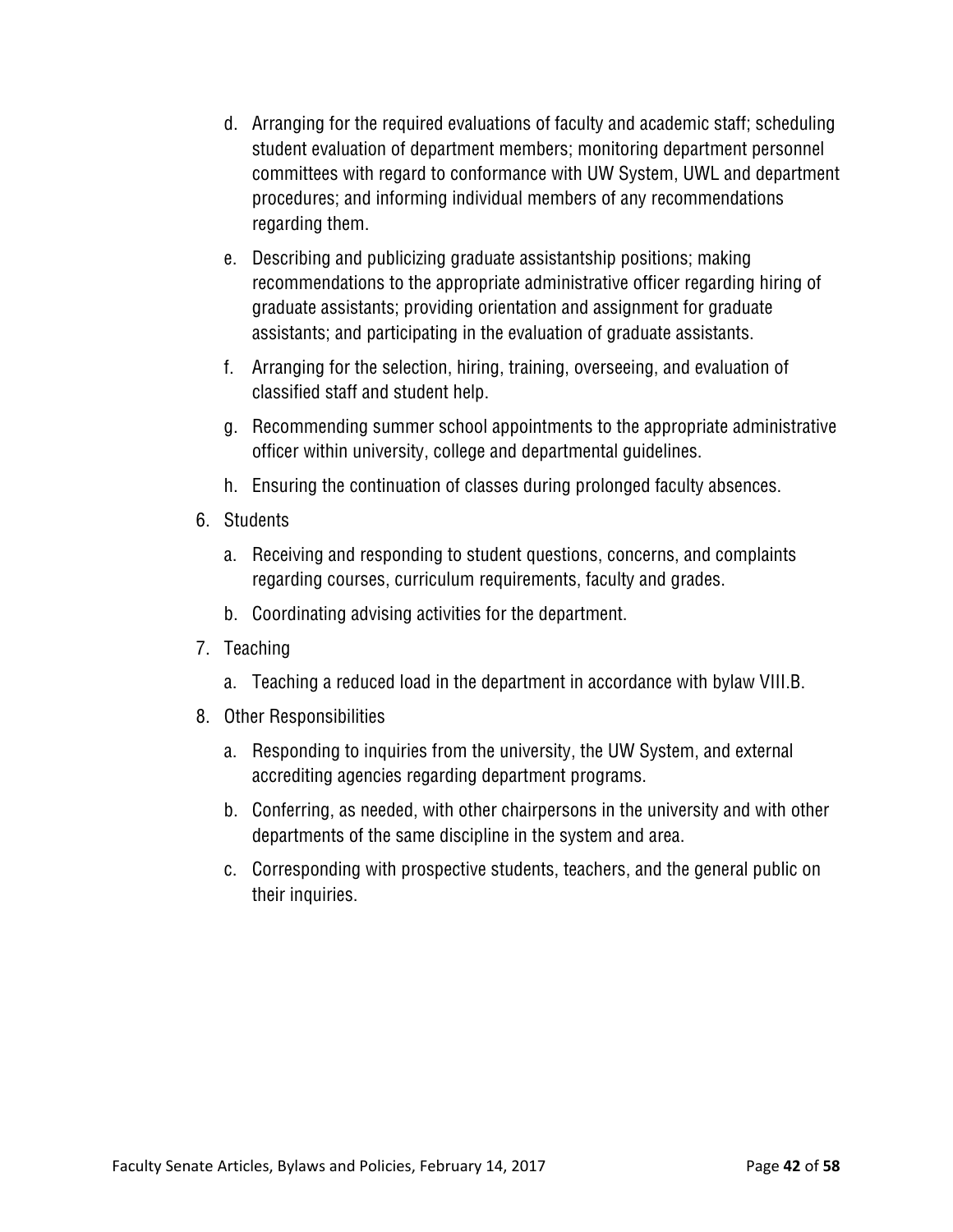# V. **The Selection of Department Chairpersons** (revised February 2017)

- A. Eligibility Requirements for Voting
	- 1. All members of a department holding at least half time appointment are eligible to vote provided they have the status of:
		- a. Ranked Faculty designated as holding appointments or tenure in a department in official personnel records maintained by the provost/vice chancellor;
		- b. Instructional Academic Staff or Academic Librarians holding appointments in a department who have been granted eligibility by action of the Ranked Faculty of the department per the department bylaws;
		- c. Ranked Faculty, Instructional Academic Staff, or Academic Librarians described in a. or b. whose leave of absence from the university or assignment to duties outside the department will terminate within the three-year term of the chairperson to be elected;
		- d. Only those Ranked Faculty, Instructional Academic Staff, or Academic Librarians who are not in positions of administrative authority over the department chairpersons with titles of dean, associate dean, assistant chancellor, assistant vice chancellor, provost/vice chancellor, or chancellor;
		- e. Faculty or Instructional Academic Staff who have been extended voting privileges by a majority of the other eligible voters of the department on grounds that their university appointment is functionally part of the department's activities. Appointed chairpersons from outside the department may be extended voting privileges by department majority vote.
- B. Eligibility Requirements for Serving as Chairperson
	- 1. All members of a department shall be eligible to serve as department chairperson provided they are:
		- a. Tenured and at the rank of assistant professor or above;
		- b. On staff of this university at least three full semesters;
		- c. Not on terminal contract or temporary appointment.
	- 2. An incumbent chancellor-appointed chairperson who is extended department privileges by a majority of the eligible voters of the department may also serve as chairperson.
- C. Term of Office
	- 1. A term of office shall be three years, subject to removal for cause. The term shall start on July 1 of the year elected.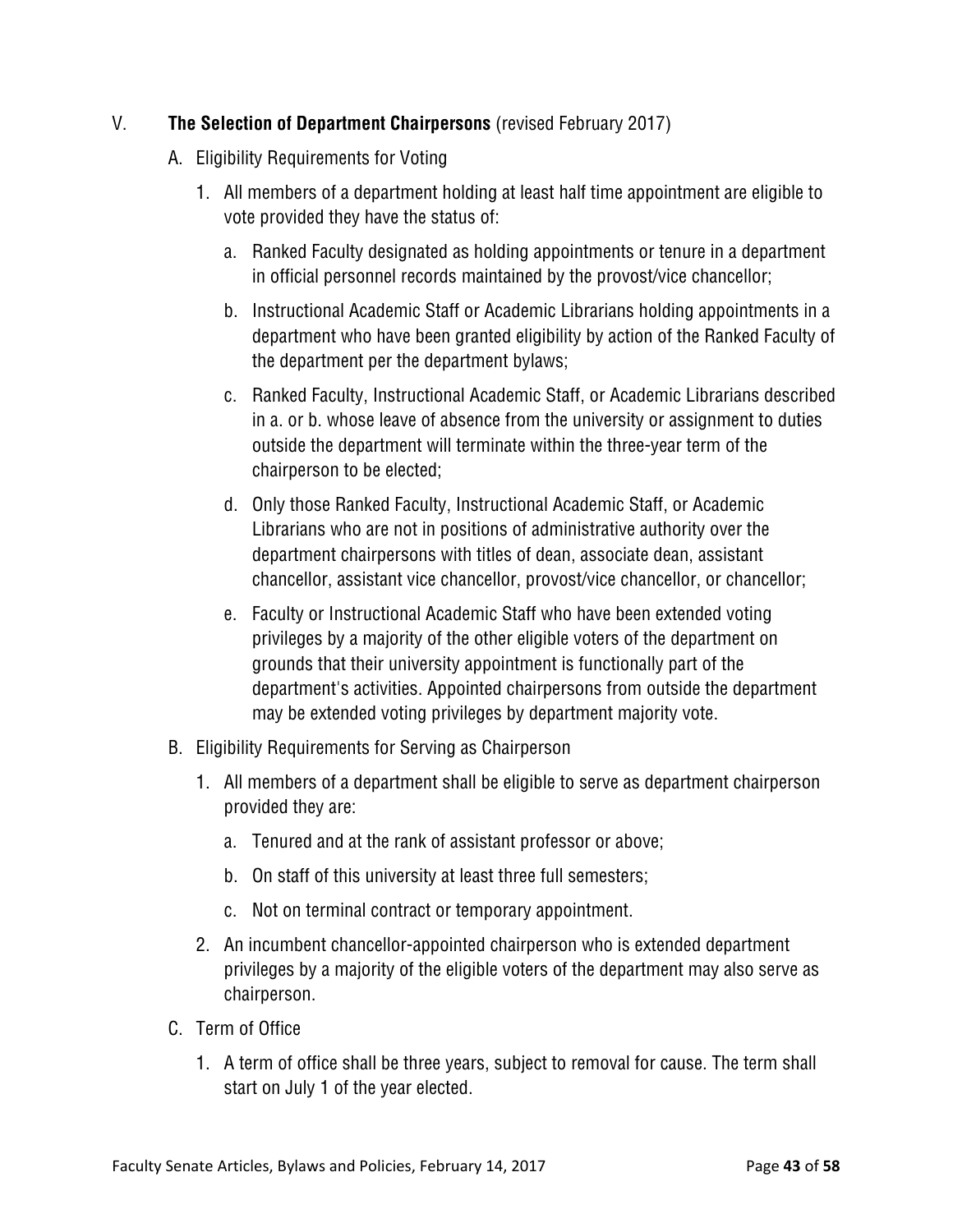- D. Method of Selection
	- 1. Departments with fewer than five eligible voting members shall have the chairperson appointed by the chancellor after consulting with the provost, dean, and the department membership.
	- 2. Departments with five or more eligible voting members shall elect the chairperson under the following procedures:
		- a. Elections shall occur during the spring semester providing sufficient time that the dean recommendation be made to the provost no later than March 1.
		- b. A candidate for chairperson is defined as any individual who is eligible and willing to serve as chairperson.
		- c. To determine willingness to serve, the dean shall send a survey to all eligible individuals asking if they are interested in serving at this time. If no eligible individuals are willing to serve as chairperson, the department is immediately notified and a second survey is sent. If there are still no eligible individuals willing to serve as chairperson, the chancellor will appoint a chairperson after consulting with the provost, dean, and department.
		- d. Based on the survey responses, the Dean's Office will prepare an election ballot containing the names of all candidates and provide this ballot to all eligible voters.
		- e. All members of the department are free to exchange viewpoints regarding the election and any individual's candidacy in a manner that is not disruptive to operations of the department. Departments may also arrange formal or informal fora for this purpose.
		- f. Each eligible voter shall vote for one person and return the ballot to the dean.
		- g. If no candidate has received the majority of votes, a runoff election shall occur. Runoff elections will continue until a chairperson is selected.
		- h. The dean shall tabulate the results of the election and submit the name of the candidate receiving the majority of votes as the chairperson-elect to the provost/vice chancellor for approval, who, in turn, shall submit it to the chancellor for approval. If approval is not given, the dean shall conduct another election under the provisions of this policy.
		- i. Upon request, the dean will provide voting results reported as totals. Individual votes are kept confidential. However, election results are subject to open records law.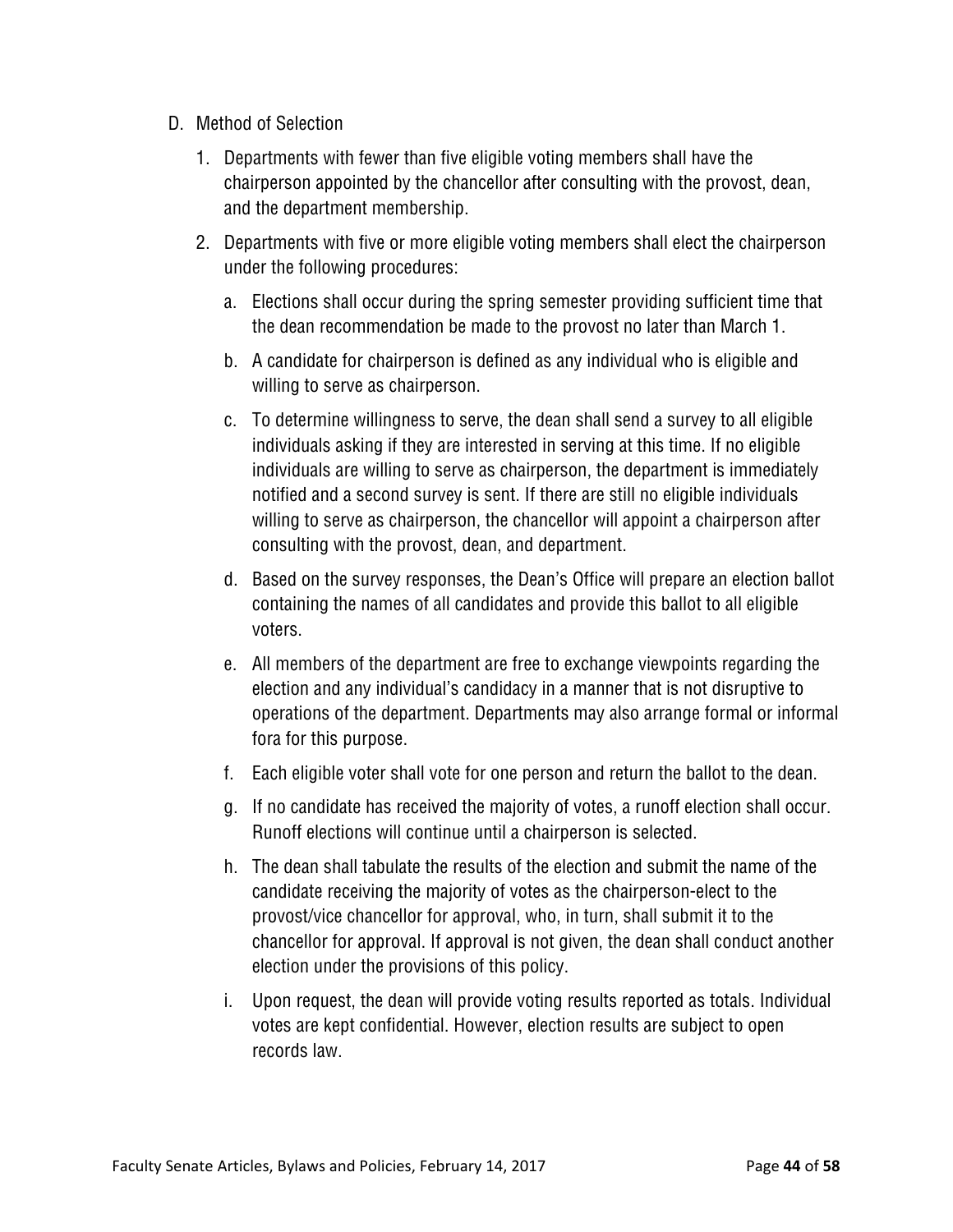- 3. A department may elect to have its chairperson determined by the chancellor's appointment under the following procedures:
	- a. Prior to December 1, a petition signed by no fewer than 25 percent of the members of a department may be addressed to the dean requesting a department meeting be held to consider the issue of selecting a chairperson by chancellor's appointment.
	- b. At least one week in advance, the dean shall announce in writing to all eligible voters the time, place, and purpose of the meeting at which the dean will preside and the issue will be discussed.
	- c. Within one week of that meeting, the dean shall send ballots to each eligible voter to determine if the chairperson is to be selected by election or appointment by the chancellor.
	- d. The dean shall tabulate the votes and communicate the results to the department and the provost.
	- e. If the department majority votes for selecting a chair by chancellor's appointment, the chancellor shall appoint a chairperson for the term of office after consulting with the provost, dean, and the department.
	- f. Unless another petition is received by the dean by the end of the three-year term and the department votes again to request the chancellor appoint a chairperson, the department shall return to the elective system.
	- g. The names of all chairpersons-elect shall be announced by the chancellor.
- E. Removal of a Chairperson from Office
	- 1. Dissatisfaction among department members may result in the replacement of the chairperson by the following procedures:
		- a. Proceedings to remove a chairperson may be instituted only once during a term of office and not before the end of the third semester of the term.
		- b. A petition signed by no fewer than 50 percent of the members of a department (including ineligible voters) shall be addressed to the dean requesting a department meeting at which the question of removal of the chairperson will be considered.
		- c. At least one week in advance, the dean shall announce in writing to all members of the department the time, place, and purpose of the meeting at which the dean will preside and the question will be considered.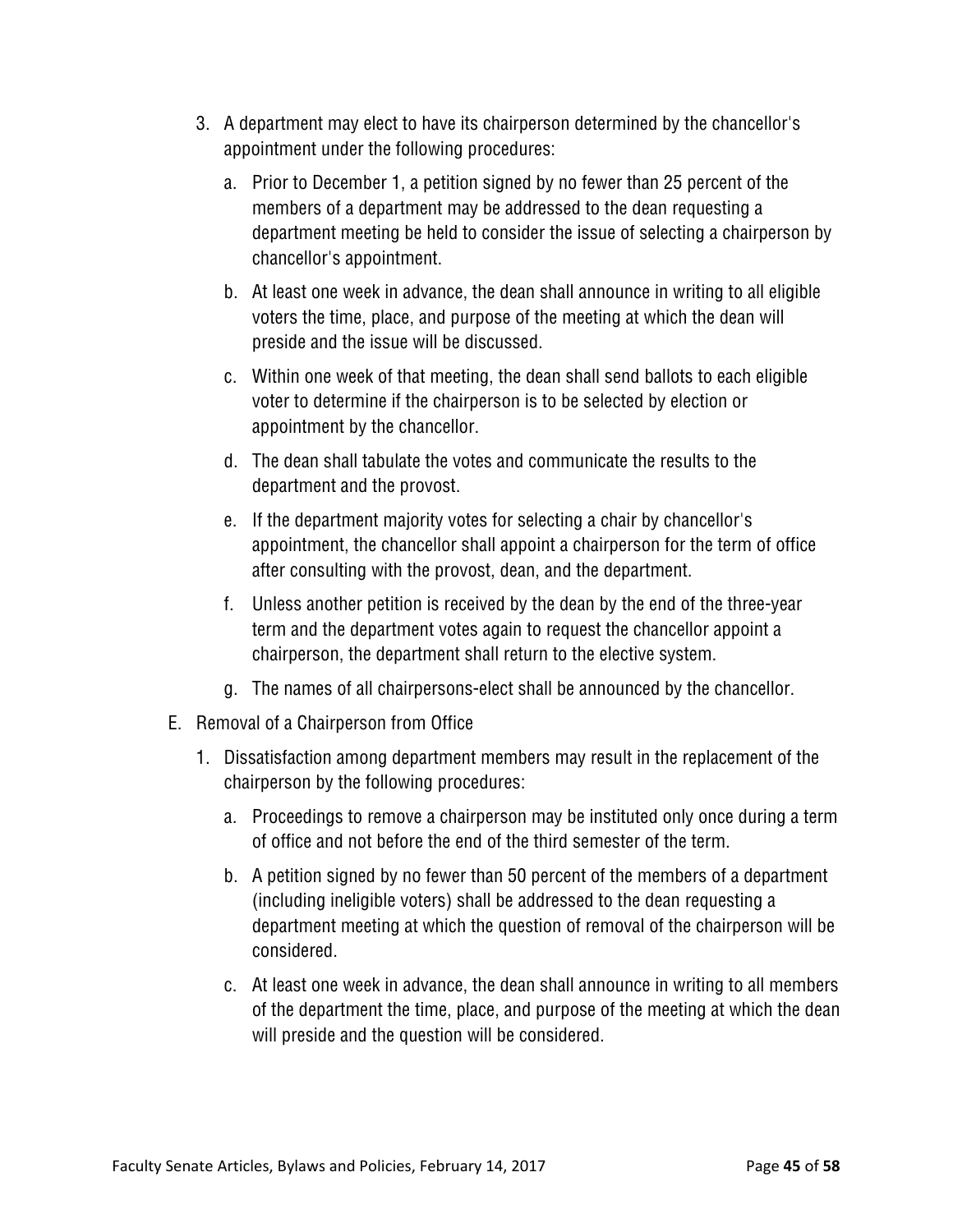- d. Within one week of that meeting, the dean shall send ballots to each department member eligible to vote to determine if the chairperson shall be removed or retained.
- e. The dean shall tabulate the votes and communicate the results to the provost and to the department.
- f. Removal of the chairperson must be approved by two-thirds supermajority of eligible voters.
- g. If the vote is for removal of the chairperson, a new chairperson shall be selected in accordance with one of the methods outlined in this policy.
- h. The chairperson may resign without prejudice at any point during the removal proceedings.
- 2. A chairperson's inability to complete a term may result in his/her replacement by the following procedure:
	- a. The department shall hold an election or request the chancellor to appoint a chairperson for the remainder of the term in accordance with the provision of this policy.
- 3. A temporary leave taken by the chairperson may result in an interim appointment being made according to the length of leave; by the following procedures:
	- a. For one semester or for a summer, the dean in consultation with the incumbent chairperson, shall recommend a temporary replacement to the provost/vice chancellor and the chancellor for the period of the leave.
	- b. For a leave extending for more than one semester, the department shall hold an election or request that the chancellor appoint a chairperson in accordance with the provisions of this policy. In this event, the time constraints affecting the selection process will not be applicable and the replacement will serve for the remainder of the chairperson's term of office.

# VI. **Remuneration of Department Chairpersons**

- A. Salary adjustment for chairpersons
	- 1. There will be a fixed chairperson's stipend paid to each department chairperson in the form of additional lump sum compensation during the academic year. The amount of the fixed stipend shall be reviewed periodically by the Promotion, Tenure and Salary Committee.
	- 2. Chairpersons shall be evaluated annually by their departments in accordance with current university policy applicable to faculty evaluation and merit pay.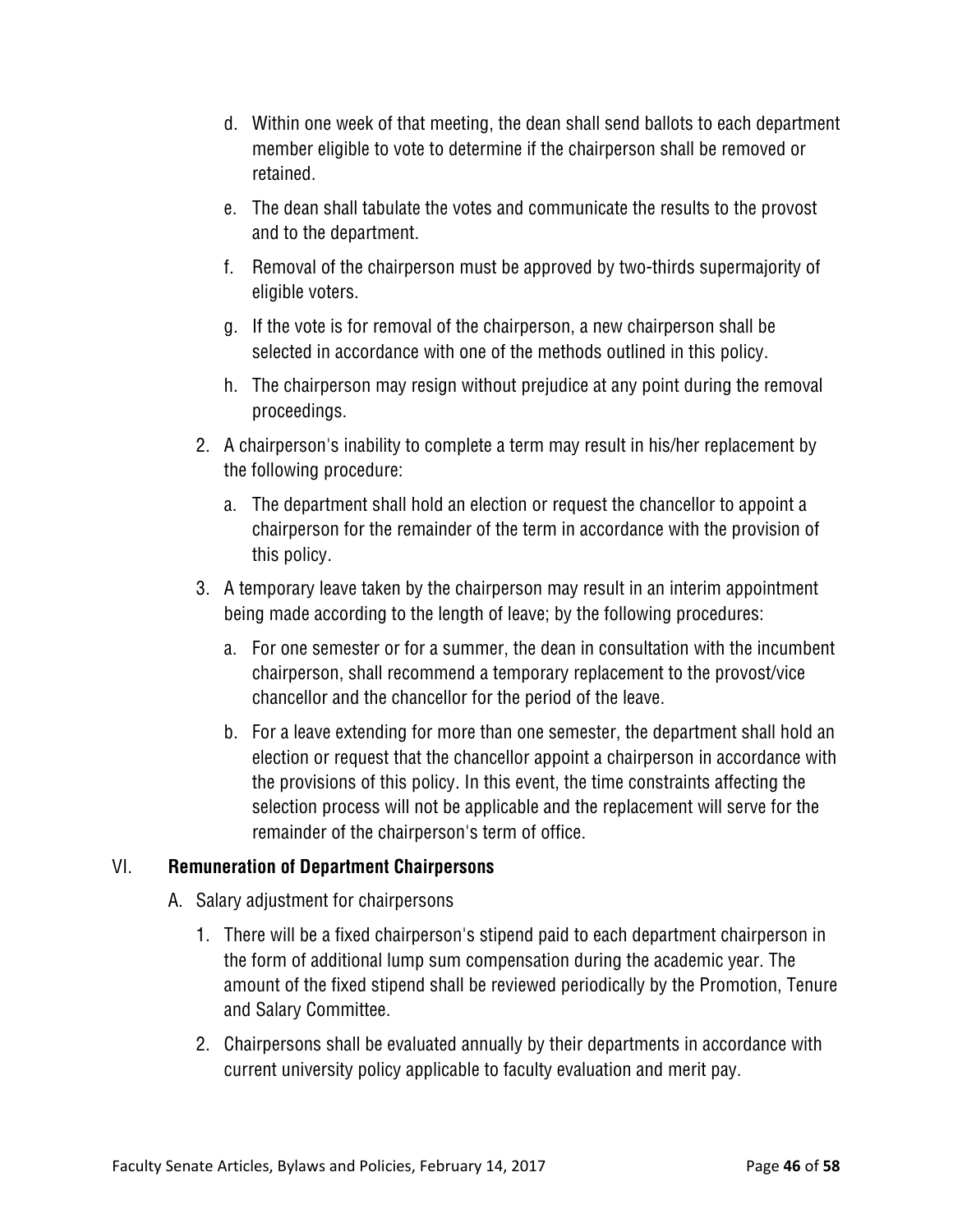- B. Reduction of Load
	- 1. Department chairpersons are to be assigned a reduced load depending on department size:
		- a. A reduction of one-quarter time for a chairperson of a department with fewer than 10 full-time faculty positions.
		- b. A reduction of one-half time for a chairperson of a department with 10 or more full-time faculty positions.
	- 2. Exceptions to the preceding guidelines are permitted when justified by the volume of departmental business or by other university responsibilities held by the chairperson. Such exceptions shall be arranged in consultation with the chairperson's dean.
- VII. **Ranked Faculty, Instructional Academic Staff or Academic Librarians who have retired**  from the University of Wisconsin System and who return to university employment at less than full time shall not be eligible to serve as members of the Faculty Senate or its standing committees.
- VIII. **UW-La Crosse Ranked Faculty Workload Policy** (Adopted by Faculty Senate 12-2-93) Hereafter in Policy VIII., reference to "faculty" does not include Instructional Academic Staff or Academic Librarians.
	- A. Determination of individual, departmental, college and university workload and accountability for that determination:
		- 1. Individual workload is determined by the department. Accountability for that determination shall rest with the department.
		- 2. Departmental workload is determined by the department and the academic dean. Accountability for that determination shall rest with the academic dean.
		- 3. College workload is determined by the college dean and the provost/vice chancellor. Accountability for that determination shall rest with the provost/vice chancellor, subject to review by the chancellor.
		- 4. Institutional workload is determined by the provost/vice chancellor and the chancellor. Accountability for that determination shall rest with the provost/vice chancellor and the chancellor, subject to review by the Office of the Vice President for Academic Affairs of the UW System.
	- B. The expected "normal" workload for full-time faculty:

By statute, faculty workload has three components: teaching, scholarly activity, and service. To fulfill the responsibilities of individual units and the mission of this institution, variations will occur in the composition of individual, departmental and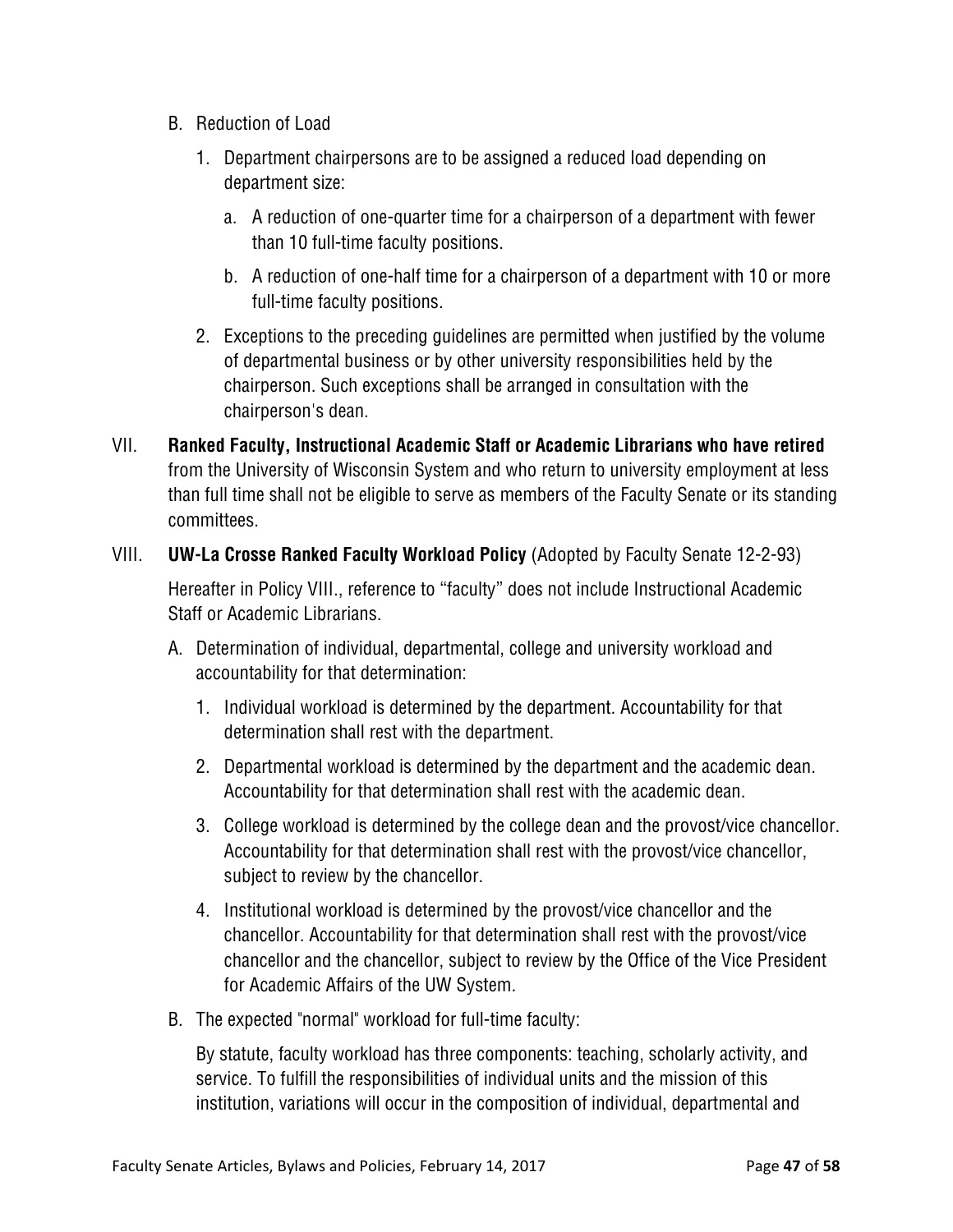college workloads. Composition of workload varies among individual faculty members and departments, depending upon the number of students in classes, number and nature of course preparations required, the nature of instructional patterns (e.g. lecture, discussion, laboratory, clinical and/or field activity), the nature of the students (lower division, upper division, or graduate) and the extent of other necessary responsibilities in formal administrative duties, scholarly activities, and/or service activities.

Routine scholarly activity is expected of individual faculty members within their departments and colleges and is regarded as a normal component of faculty responsibility. Routine service activity, such as committee assignments, academic advisement, or assistance with student activities and organizations, public service, community service and professional service, is also expected and regarded as a normal component of faculty responsibility.

Full-time faculty members engaged in undergraduate instruction, without special class or extra-class responsibilities, typically teach no more than 12 contact hours of group instruction per week. Full-time faculty members engaged in graduate instruction, without special class or extra-class responsibilities, typically teach no more than 9 contact hours of group instruction per week.

Departmental, college and institutional instructional workload is measured by six factors [see B.1.a. below] approved by the Faculty Senate and used by the UW System. Instructional workload is a primary consideration in the allocation of university resources.

- 1. Teaching:
	- a. Measurement: In sections 1) through 6) below, the total number of FTE instructional faculty per unit is defined by UW System allocation of positions coded 02 Instruction.
		- i. Average number of weekly contact hours per FTE faculty, defined as the total unit contact hours taught per week divided by the total instructional FTE faculty in the unit.
		- ii. Weighted student contact hours per FTE faculty, defined as the total unit contact hours taught per week multiplied by the number of students enrolled in each contact hour, divided by the total number of instructional FTE faculty in the unit.
		- iii. Average number of course credits per FTE faculty, defined as the total number of unit course credits taught per week, divided by the total number of instructional FTE faculty in the unit.
		- iv. Weighted student course credits per FTE faculty, defined as unit course credits taught per week multiplied times the number of students enrolled in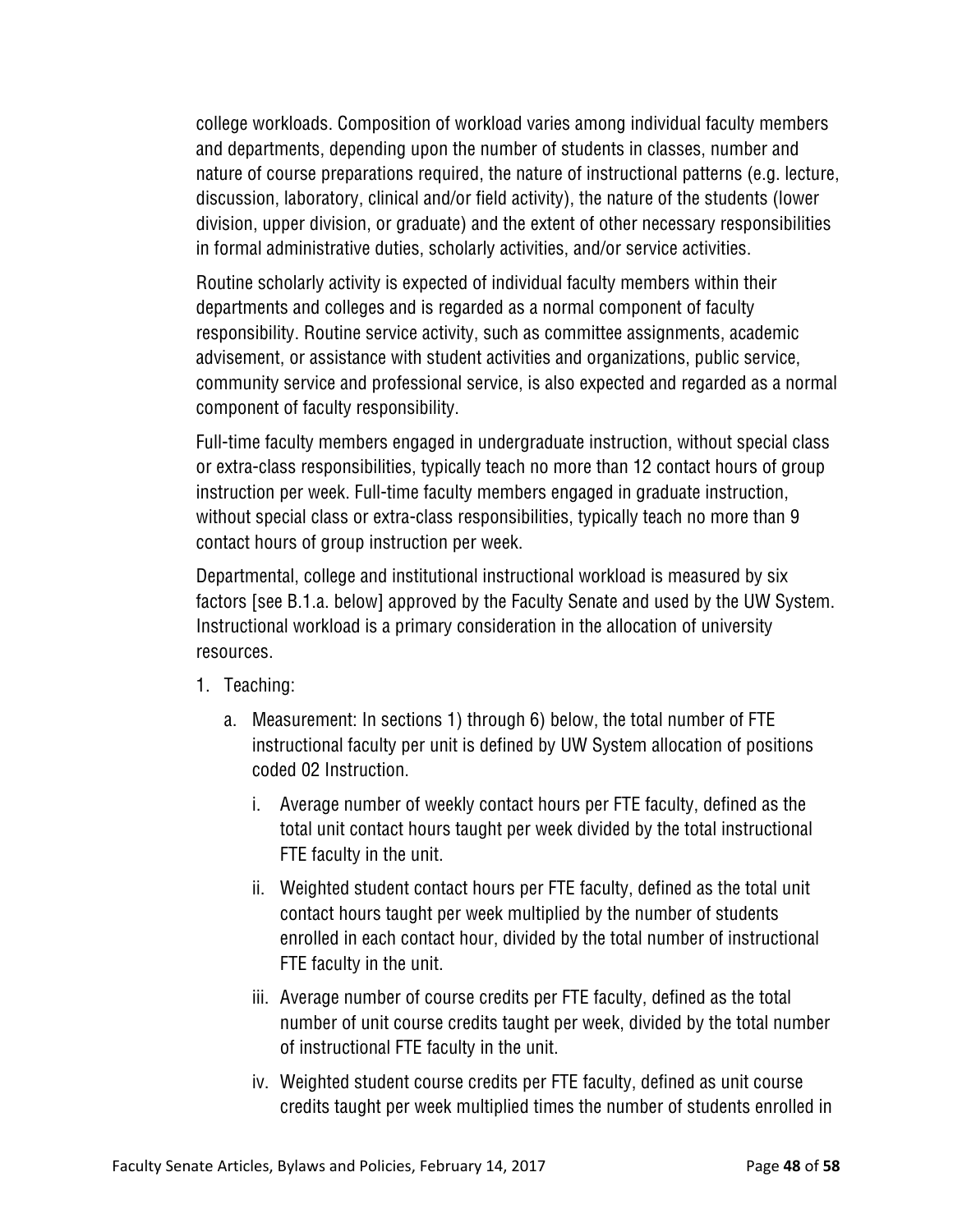each course, divided by the total number of instructional FTE faculty in the unit.

- v. Average number of group course classes per FTE faculty, defined as the total number of unit course classes taught, divided by the total number of instructional FTE in the unit.
- vi. Ratio of FTE students to FTE faculty, defined as the total number of FTE students enrolled in the unit in a given semester divided by the total number of instructional FTE faculty in the unit in a given semester.
- b. Expectations: Faculty workload expectations in the area of teaching vary by college, department, and individual faculty member. Expectations are determined by the department in consultation and agreement with the college dean. The dean must justify departmental teaching workload expectations to the Provost/Vice Chancellor.
- c. Methods of monitoring: Instructional workload will be monitored each academic term and the results will be considered in the budget process. The data used will be the data that depicts instructional commitments for the term in question as of the tenth day of instruction for the term. Values for each of the specified indicators will be calculated for each academic department and aggregated for review by the deans, the Provost/Vice Chancellor, the Chancellor, and distributed to the Faculty Senate. Significant levels of variation to the universitywide average, at the college level, for each of the quantitative measures, will be accounted for by the dean of each college.
- 2. Scholarly activity:
	- a. Expectations: Faculty workload expectations in the area of scholarly activity vary by college, department, and individual faculty member. Expectations are determined by the department in consultation and agreement with the college dean. The dean must justify departmental scholarly activity workload expectations to the Provost/Vice Chancellor.
	- b. Methods of monitoring: Monitoring scholarly activity is done at the department level as part of the annual personnel review process. Also, an annual summary of departmental scholarly activity is submitted by the department for review by the college dean.
- 3. Service:
	- a. Expectations: Faculty workload expectations in the area of service activity vary by college, department, and individual faculty member. Expectations are determined by the department in consultation and agreement with the college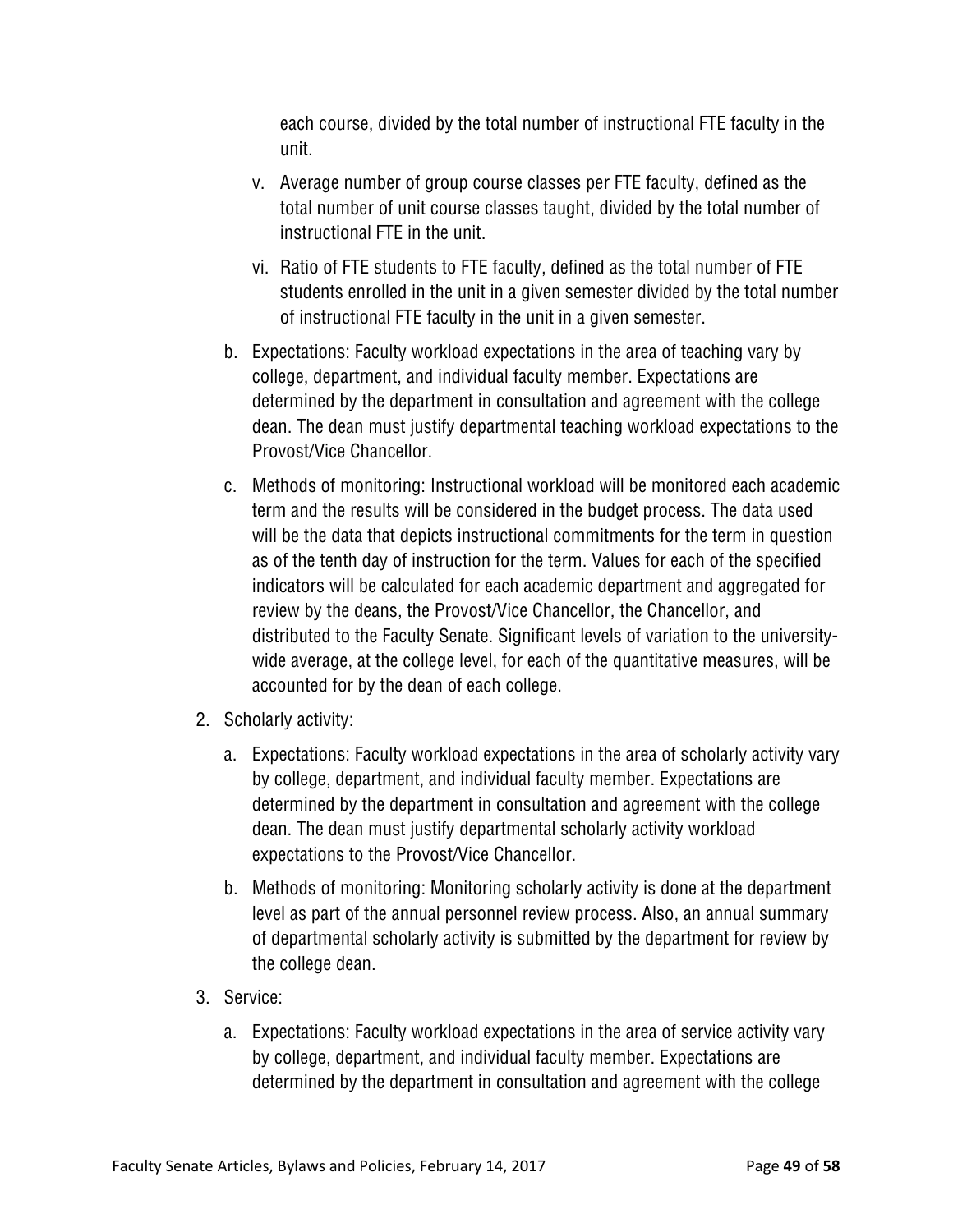dean. The dean must justify departmental service activity workload expectations to the Provost/Vice Chancellor.

- b. Methods of monitoring: Monitoring service activity is done at the department level as part of the annual personnel review process. Also, an annual summary of departmental service activity is submitted by the department for review by the college dean.
- C. Variance to the "normal" teaching load:
	- 1. Factors that justify variance: The unique roles of the colleges in fulfilling the mission of the university will necessitate, at times and in certain situations, variances in the typical instructional workload among faculty members, disciplines and colleges. The workload policy must provide flexibility for departments, programs and colleges to address vital staffing needs of necessary non-credit generating university programs, activities and projects. These endeavors enhance the credibility of the university by complementing credit-generating academic programs and delivering opportunities for enrichment to all members of the university community.
	- 2. Those authorized to approve such variations: Requests for variance in the upcoming fiscal year will begin with the department/program. Initial approval must be obtained from the dean or director. The dean will incorporate a report on all approved variances into the college request for resources in the budget planning process for the up-coming fiscal year.
	- 3. Documentation/monitoring of variances approved: At the conclusion of the budget process, the Provost/Vice Chancellor will share a summary of approved variances to instructional workload within each of the colleges with the Budget Committee. This summary will be forwarded to the Faculty Senate by the Chair of the Budget Committee as part of the chair's report to the Faculty Senate on the proposed budget.
- D. Reporting Faculty Workload Measures:

In addition to the six factors for instructional workload, UW-La Crosse will report to UW System Administration any other measures relating to instructional workload required by other Board of Regents policies.

# IX. **Electronic Media Policy for Faculty Academic Artifacts** (adopted by Faculty Senate 9-29- 2011)

This policy is intended to clarify, but be consistent with UWS Policy G27 - "Copyrightable Instructions Materials Ownership, Use and Control", revised Nov. 24, 1997.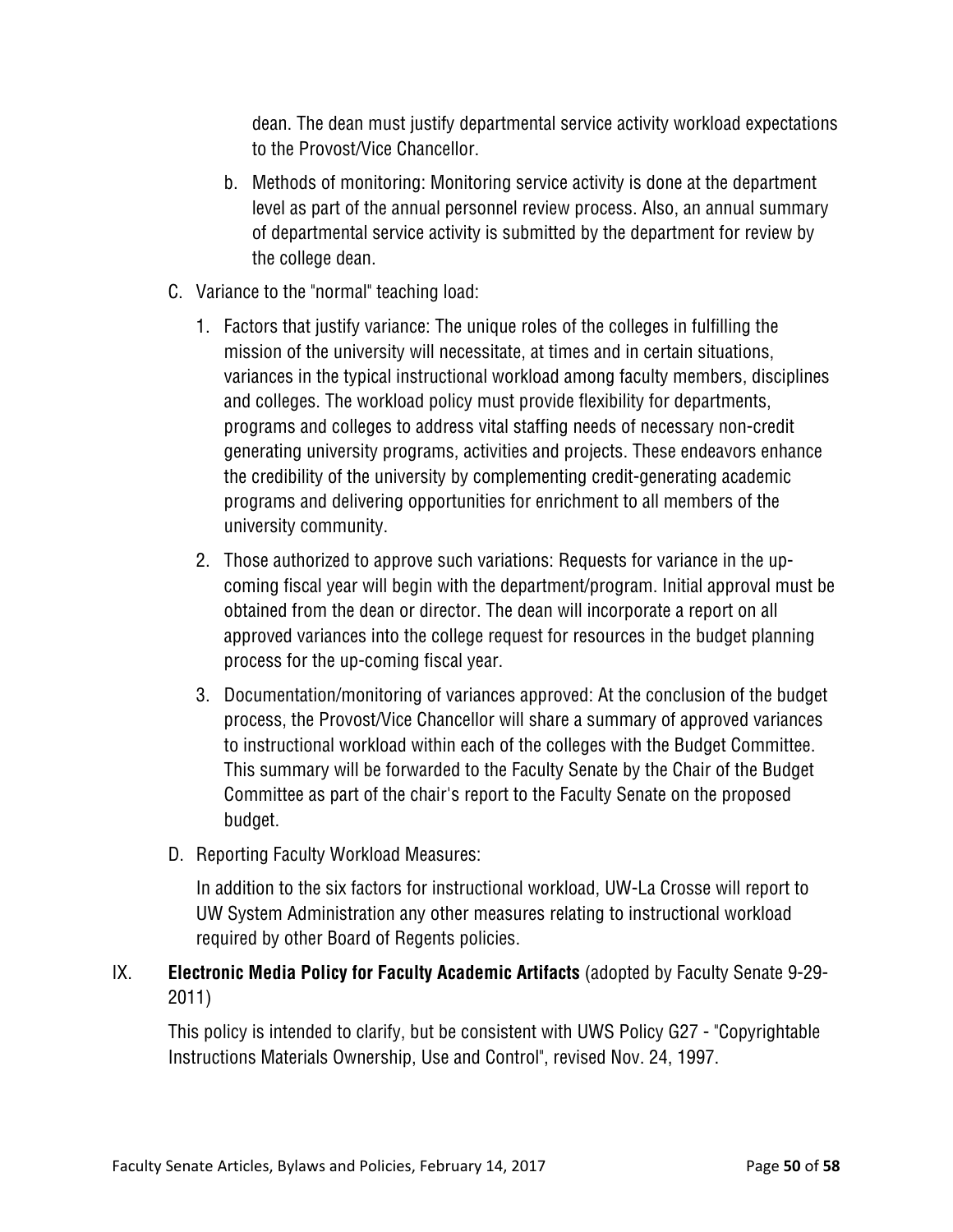For the purposes of this policy *academic electronic media* are defined to be those academic artifacts created for or by faculty as part of their instructional responsibilities at UWL. Examples of such artifacts are electronically stored textual documents, lecture slides, video recordings, audio recordings, online course materials, lecture captures, podcasts, and vodcasts.

A. Ownership

The faculty who create or whose voice and/or image are recorded as part of such academic electronic media shall normally retain ownership of the content of the recording. Exceptions to faculty ownership occur only with written consent of all faculty who created or whose voice and/or image are present in those media.

B. Recording Rights

No academic electronic media that contains the voice or image of faculty or anything explicitly created by faculty shall be captured, stored or shared without the explicit written consent of all faculty who created or whose voice or image are present in those media.

X. **Instructional Academic Staff Workload Policy** (adopted by Faculty Senate 10-27-2011)

(Appendix B of Report and Recommendations of the Instructional Academic Staff Committee, March 25, 2007)

- A. Determination of individual, departmental, college and university workload and accountability for that determination:
	- 1. Individual workload is a collaborative decision determined by the department/department chair/program director. Accountability for that determination shall rest with the department.
	- 2. Departmental workload is determined by the department and the academic dean. Accountability for that determination shall rest with the academic dean(s).
	- 3. College workload is determined by the college dean and the provost/vice chancellor. Accountability for that determination shall rest with the provost/vice chancellor, subject to review by the chancellor.
	- 4. Institutional workload is determined by the provost/vice chancellor and the chancellor. Accountability for that determination shall rest with the provost/vice chancellor and the chancellor, subject to review by the Office of the Vice President for Academic Affairs of the UW System.
- B. The expected "normal" workload for instructional academic staff:

For instructional academic staff, **Total Workload** is defined as a standard minimum teaching load plus additional workload equivalency activities.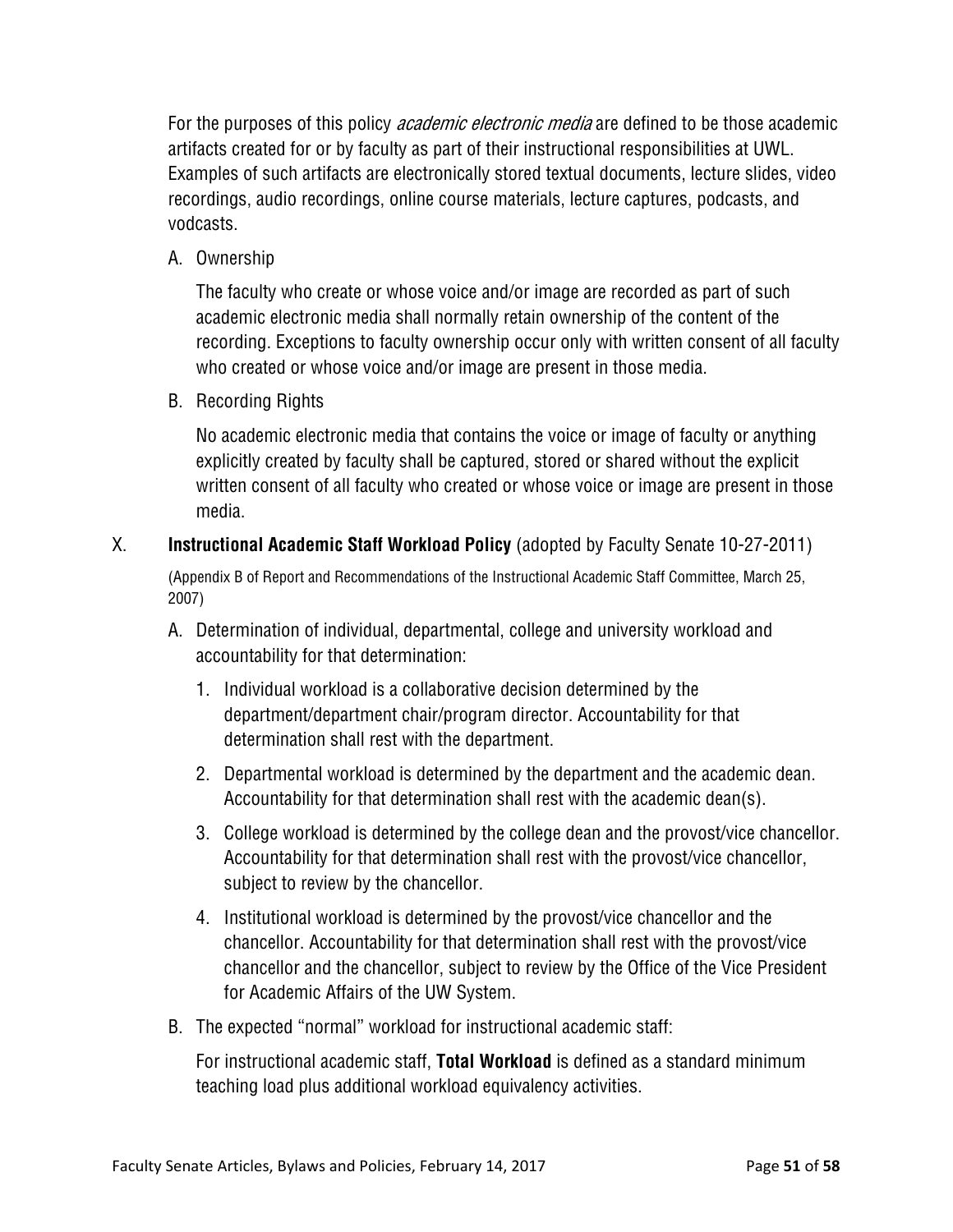Full-time instructional academic staff engaged in undergraduate instruction typically have a *teaching load* of 12 contact hours of group instruction per week. Full-time instructional academic staff engaged in graduate instruction typically have a *teaching* load of 9 contact hours of group instruction per week. The *total workload* for a full-time equivalency shall not exceed 15/16<sup>\*</sup> contact hours (e.g., 12 contact hour *teaching load* plus up to 3 contact hours *additional workload equivalency*). A *total workload* that exceeds the 15/16\* contact hour maximum will constitute an overload for payroll purposes. (\*A *total workload* of 16 contact hours may be used in departments with even-numbered contact hour courses.)

Half-time instructional academic staff engaged in undergraduate instruction typically have a *teaching load* of 6 contact hours of group instruction per week. The *total* workload for a half-time equivalency shall not exceed 8 contact hours (e.g., 6 contact hour *teaching load* plus up to 2 contact hours *additional workload equivalency*).

To fulfill the responsibilities of individual units and the mission of this institution, variations will occur in the composition of individual, departmental and college workloads. Composition of workload varies among individual IAS members and departments, depending upon the number of students in classes, number and nature of course preparations required, the nature of instructional patterns (e.g. lecture, discussion, laboratory, clinical and/or field activity), the nature of the students (lower division, upper division, or graduate), the extent of other assigned responsibilities in non-instructional duties (e.g. program direction, lab preparation and/or coordination), scholarly activities, and/or service activities (such as committee assignments, academic advisement, or assistance with student activities and organizations, public service, community service and professional service). Routine scholarly activity and/or service activity is required of some individual IAS members within their departments and colleges and is regarded as a normal component of IAS responsibility. In other departments and colleges, scholarly activity and/or service activity is not expected of individual IAS members, but is supported and encouraged for advancement of the individual and the institution.

- 1. Teaching Load:
	- a. **Measurement: IAS teaching load** is defined as contact hours spent in classroom instruction.
	- b. **Expectations:** IAS workload expectations in the area of teaching vary by college, department, and individual IAS member. Expectations are determined by the department in consultation and agreement with the college dean. The dean must justify department teaching workload expectations to the Provost/Vice Chancellor.
- 2. Additional Workload Equivalency: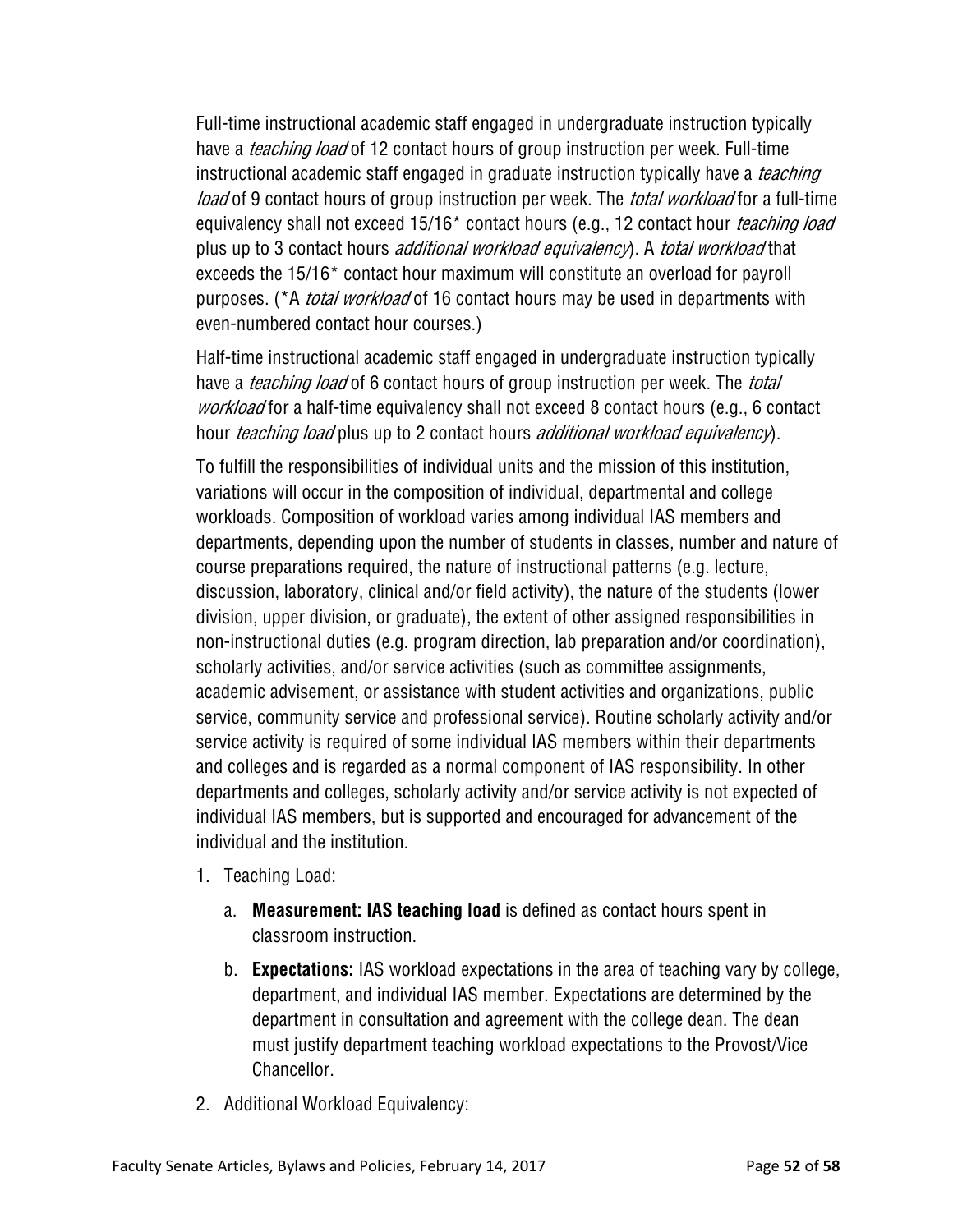- a. **Measurement:** Composition of additional workload equivalency varies among individual IAS members and departments. It may include, but is not limited to, considerations dependent upon class size and course writing content, number and nature of course preparations required, the nature of instructional patterns (e.g., lecture, discussion, laboratory, distance learning, clinical and/or field activity), the nature of the students (lower division, upper division, or graduate), supervisory duties (e.g., student teachers, teaching assistants, undergraduate research, independent study, thesis supervision), the extent of other assigned responsibilities in non-instructional duties (e.g., program director, lab preparation and/or coordination), scholarly activities (professional development), service activities (e.g., committee assignments, academic advisement, or assistance with student activities and organizations, public service, community service and professional service) and/or additional contact hours of classroom teaching.
- b. **Expectations:** IAS workload expectations in the area of additional workload equivalency vary by college, department, and individual IAS member. Expectations are determined by the department in consultation and agreement with the college dean. The dean must justify departmental scholarly activity workload expectations to the Provost/Vice Chancellor**.**

#### XI. **Post Retirement Appointments Policy** (adopted by Faculty Senate 10-27-2011)

The University recognizes that retired faculty members continue to be a valuable resource in support of its mission and goals. Such faculty who are interested in serving the university and its students MAY BE afforded opportunities to serve as part-time instructors under the following guidelines:

- A. such ad hoc appointments will be academic staff appointments, at no more than .50 F.T.E.
- B. appointments may be made for up to three years, and may be renewable.
- C. salary will be set no higher than 40% of the final academic year salary for the equivalent of a .50 F.T.E. appointment.
- D. such appointments will be made only upon the recommendation of the department and the dean, and the approval of the Chancellor.
- E. any extensions of existing contracts with retired staff members should be negotiated pursuant to these guidelines.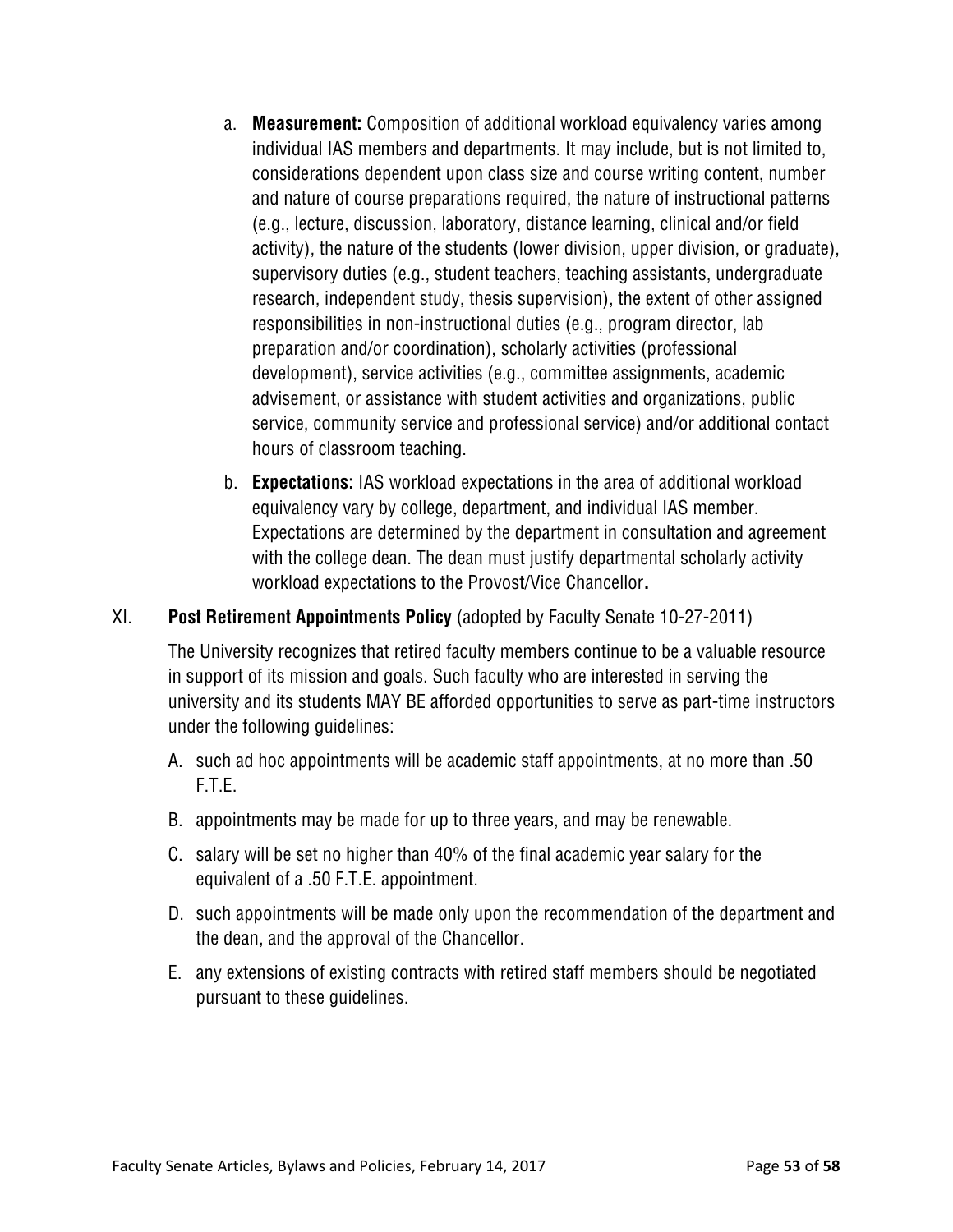#### XII. **Teacher Education Programs/School of Education Faculty** (effective Fall 2012)

Teacher Education Programs are degree programs that address the requirements of the four DPI certification ranges (e.g. programs in Department of Educational Studies, Physical Education, Health Education, and Secondary Teacher Education Program), and pupil services (e.g. School Psychology). Teacher Education Majors/Minors that consist of coursework required in regular majors/minors are not necessarily themselves Teacher Education Programs.

The *School of Education Faculty* consists of those faculty, in the various academic departments of the university, whose teaching assignment routinely involves instruction in pedagogical coursework (e.g. teaching and learning courses or methods courses).

The School of Education Dean will report to the Provost. The Dean will be determined by a search & screen process as described in the policy on administrative searches.

- A. Responsibilities of School of Education Faculty: School of Education Faculty are responsible for ensuring that course activities clearly connect to appropriate learning objectives and expectations for teacher education related outcomes (i.e. Wisconsin Teacher Standards, Wisconsin Pupil Services Standards, Specific Content Standards, UWL SoE Conceptual Framework). Scholarship should be expected to include scholarly and/or creative work that is related to teacher preparation or pupil services within the framework of the faculty member's content specialization. Service and professional development should be expected to include involvement in School of Education activities including DPI accreditation activities.
- B. Responsibilities of Departments with School of Education Faculty: Departments with School of Education Faculty are responsible for ensuring that department procedures for retention, merit and promotion appropriately account for the kinds of teaching, scholarship and service activities engaged in by School of Education Faculty.
- C. Hiring of School of Education Faculty: The Dean of the School of Education shall consult with departmental search & screen committees hiring School of Education Faculty by providing input on position description language that describes the responsibility for delivering and maintaining DPI approved programs. The Dean will meet with search finalists and provide input to the search & screen committee prior to a recommendation to hire.
- D. Retention and Promotion of School of Education Faculty: The Dean of the School of Education shall provide input to departmental retention/promotion committees. The input will be in the form of an evaluative document directed to the department/committee. The document will address teaching, scholarship, service and professional development as they pertain to DPI standards, content standards and expectations for teacher education. Seven days prior to the retention meeting the chair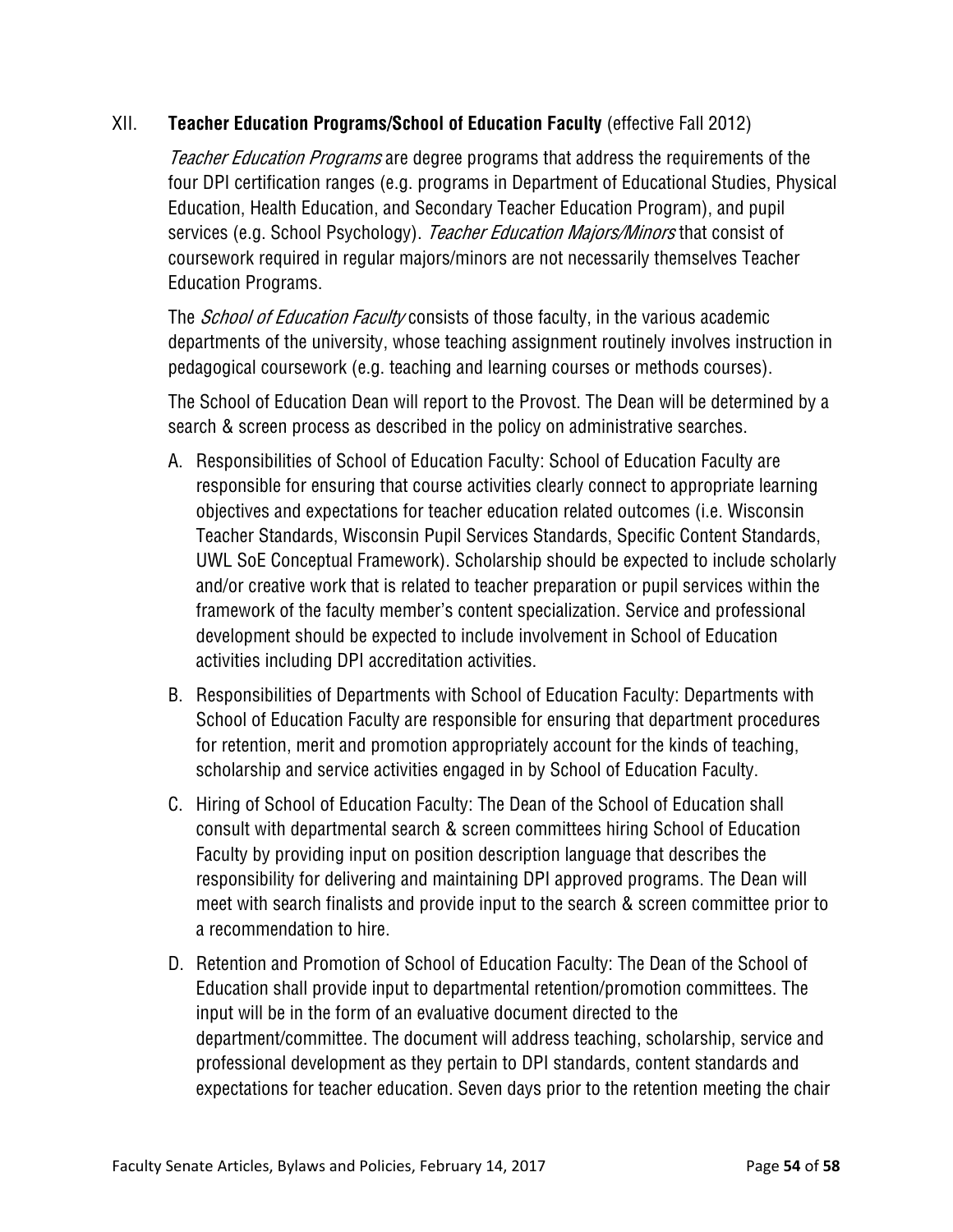of the department or the committee chair will provide the candidates materials to the School of Education Dean.

E. School of Education Curricular Review Responsibilities: The School of Education will be responsible for the review of new or revised Teacher Education Programs. On a positive recommendation, review will continue through appropriate channels to Faculty Senate committees such as Academic Planning, Undergraduate Curriculum and Graduate Curriculum as appropriate. Curricular review for coursework contained in specific Teacher Education Majors/Minors, and analogous curriculum at the graduate level, will proceed through the usual Faculty Senate committees but may require consultation with the School of Education. This consultation will be the same as the interdepartment consultation already required when curricular changes affect more than the proposing department. Depending on the nature of the curricular change the consultation may be resolved by the Dean of the School of Education or by an expanded review within the School of Education.

# XIII. **Policy on Academic Centers, Institutes and Laboratories** (adopted by Faculty Senate 4- 18-2013)

Centers, Institutes and Laboratories are academic units that create and/or disseminate information but do not offer coursework for academic credit. Their purpose is to provide focus and organizational structure for study and scholarship within a defined area of interest. These units may contribute to curriculum and degree programs housed within academic departments but do not serve as the home for academic programs or coursework. Faculty associated with such units must be members of academic departments through which they acquire tenure and promotion. Institutes and Centers are similar, although Centers more frequently represent multidisciplinary or interdisciplinary activities. Laboratories are generally smaller and focused on specific research programs within a discipline.

With the concurrence of the Chancellor, the Faculty Senate may approve proposals for such units. A proposal should describe the activities of the unit, the organizational structure and oversight, resources to be devoted to the unit and letters of support from academic departments as appropriate.

# XIV. **Salary Equity Adjustment Policy** (adopted by Faculty Senate 4-18-2013)

A. Department bylaws will include policy for the consideration of individual salary equity issues within the department and for forwarding requests for salary equity adjustments to their Dean. Consideration of individual equity requests will depend upon the availability of funding. Equity requests will be based upon instances of inversion (substantially dissimilar salaries for individuals with substantially similar qualifications and records), compression (reduction in the spread of salaries within and between ranks over time, often the result of hiring salaries increasing faster than pay plan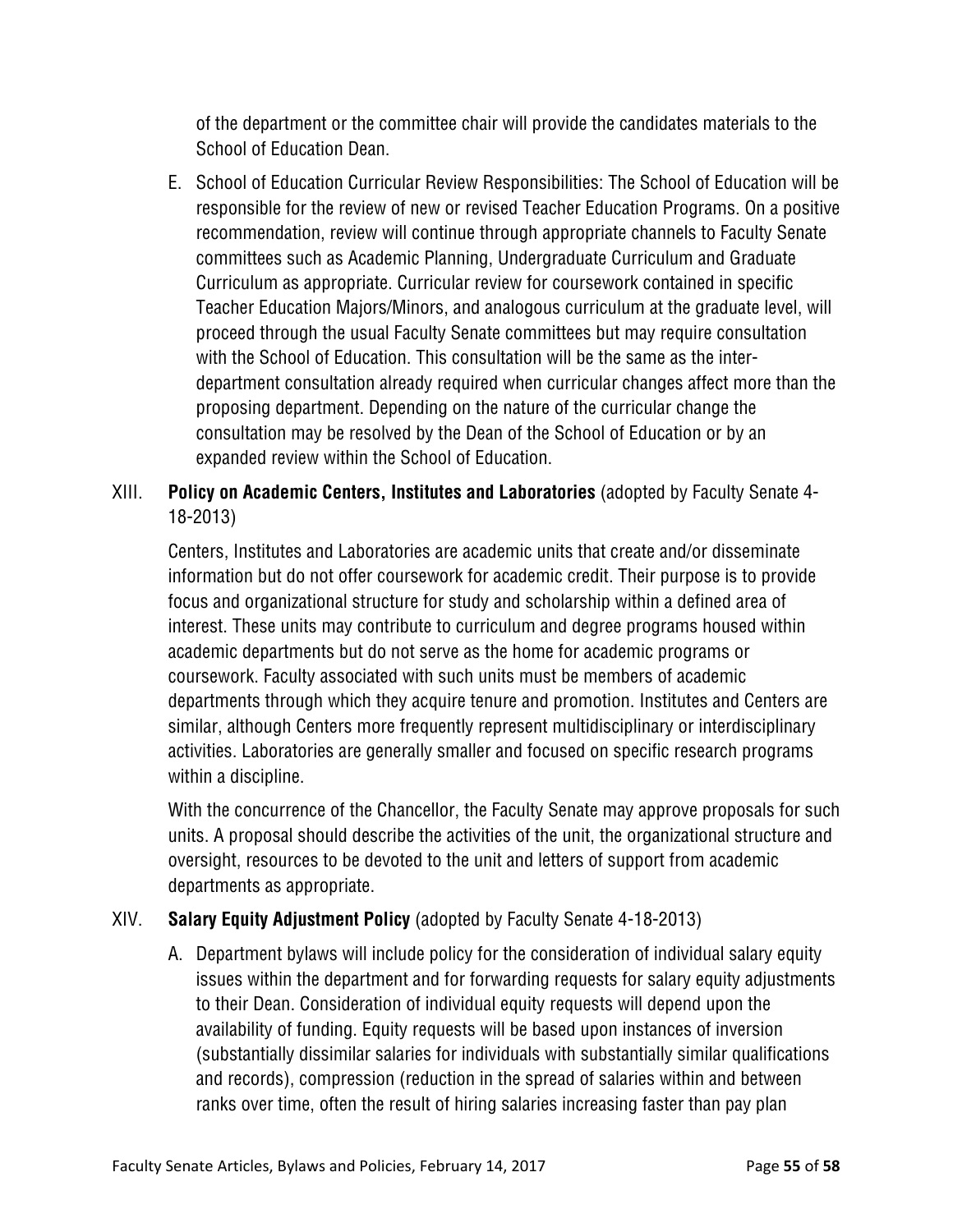increases) and retention (individuals who are offered higher salaries for comparable positions at other institutions).

- B. Requests for equity adjustments may be initiated by individuals or as a result of departmental review. If a department does not support an individual request the individual may appeal directly to their Dean.
- C. Departments will be provided with salary data for their units which allows them to make comparisons and judgements about equity adjustments.
- D. The Provost will prepare an annual report summarizing equity salary adjustments and distribute the report to the College Deans and the Faculty Senate Chair.

# XV. **Faculty Qualifications Policy** (adopted by Faculty Senate 11-12-15)

Higher Learning Commission assumed practices for accredited institutions state:

Qualified faculty members are identified primarily by credentials, but other factors, including but not limited to equivalent experience, may be considered by the institution in determining whether a faculty member is qualified. Instructors (excluding for this requirement teaching assistants enrolled in a graduate program and supervised by faculty) possess an academic degree relevant to what they are teaching and at least one level above what they teach, except in programs for terminal degrees or when equivalent experience is established. In terminal degree programs, faculty members possess the same level of degree. When faculty members are employed based on equivalent experience, the institution defines a minimum threshold of experience and an evaluation process that is used in the appointment process. (Assumed Practice B. Teaching and Learning: Quality, Resources, and Support)

#### I. FACULTY QUALIFICATIONS

In recruiting, hiring and retaining faculty (instructional academic staff and ranked faculty), academic preparation must be considered and professional experience may be considered. Faculty who teach in programs leading to teacher licensure in Wisconsin must be qualified in accordance with any and all laws applicable to teacher licensure in the State of Wisconsin.

#### A. ACADEMICS

- 1. Instructional academic staff (IAS) must have a master's degree or an appropriate *advanced degree* in an applicable field (e.g., JD, EdS) as determined by the discipline/department. In applied fields, an IAS member may possess a post-baccalaureate certification or licensure in addition to, or in place of, an advanced degree (e.g., accountancy, occupational therapy).
- 2. Ranked faculty must have an appropriate advanced *terminal* degree in the field as determined by the discipline/department. Newly hired faculty may be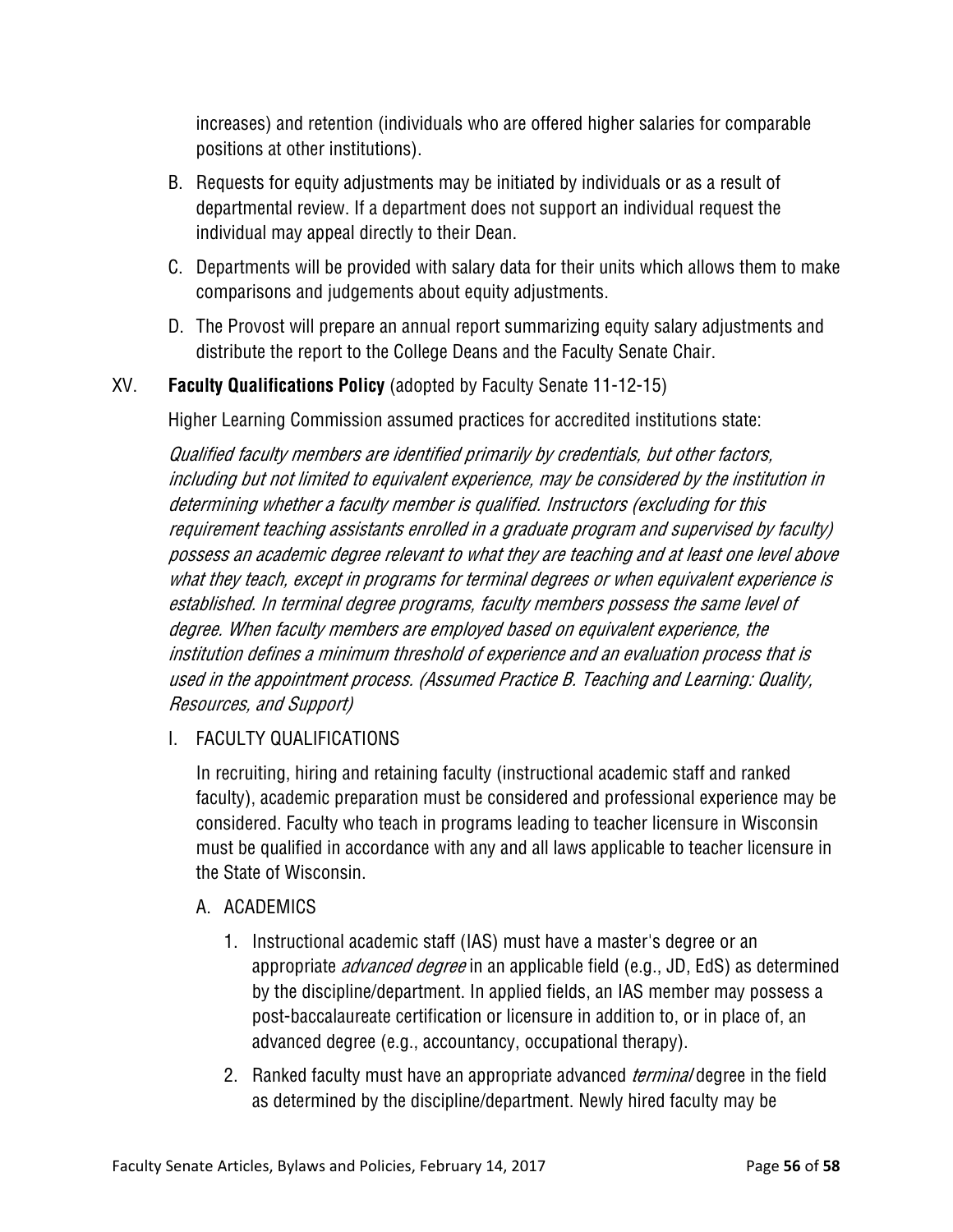advancing toward the terminal degree with an expectation for timely degree in hand outlined in a memo of understanding at the time of hire.

- 3. Exceptions to "1" or "2" must be approved by the appropriate Dean and Provost.
- B. PRACTITIONERS

In addition to appropriate academic qualifications, departments and hiring authorities may consider practitioner activities or professional experience that supports currency and relevance in their fields of teaching.

C. EXCEPTIONS/ADDITIONS

As indicated above, exceptions to A1 or A2 must be approved by the appropriate Dean and Provost. Programs with more elaborate hiring qualifications, especially in terms of practitioner experience, should have the criteria publicly accessible (e.g., bylaws posted on the web) and indicated in postings for positions.

II. CROSS LISTED COURSES - Faculty Qualifications

Instructors for courses that are listed across 2 or more programs/departments or units should follow one of two processes.

- 1. If a single or multiple faculty members who teach the course are from the same department, the department must merely notify any other departments who crosslist the course of the staffing.
- 2. If the course is team-taught by faculty from more than one department, the home departments of each instructor must approve the arrangement. Changes in content or structure of a cross-listed course would proceed through traditional curricular processes at the university requiring approval from affected units.
- III. DUAL CREDIT Instructor Qualifications

Dual credit courses offered through UWL adhere to **UW System General Administrative Policy G36: College Credit in High Schools**.

To be eligible to teach UW-La Crosse dual credit courses, high school teachers must have a Master's degree in the discipline or equivalent discipline related coursework, or a Master of Education and equivalent coursework in the discipline to be taught. All "equivalent coursework" must be demonstrated by transcripts reviewed by UWL faculty or academic program director in partnership with the department chair. High school teacher candidates who meet these eligibility requirements participate in either a 1:1 interview with the UWL dual credit faculty instructor or a group interview which may include school district, UWL academic department, and/or CEE representatives. Final selection of high school dual credit instructors is made by the academic department.